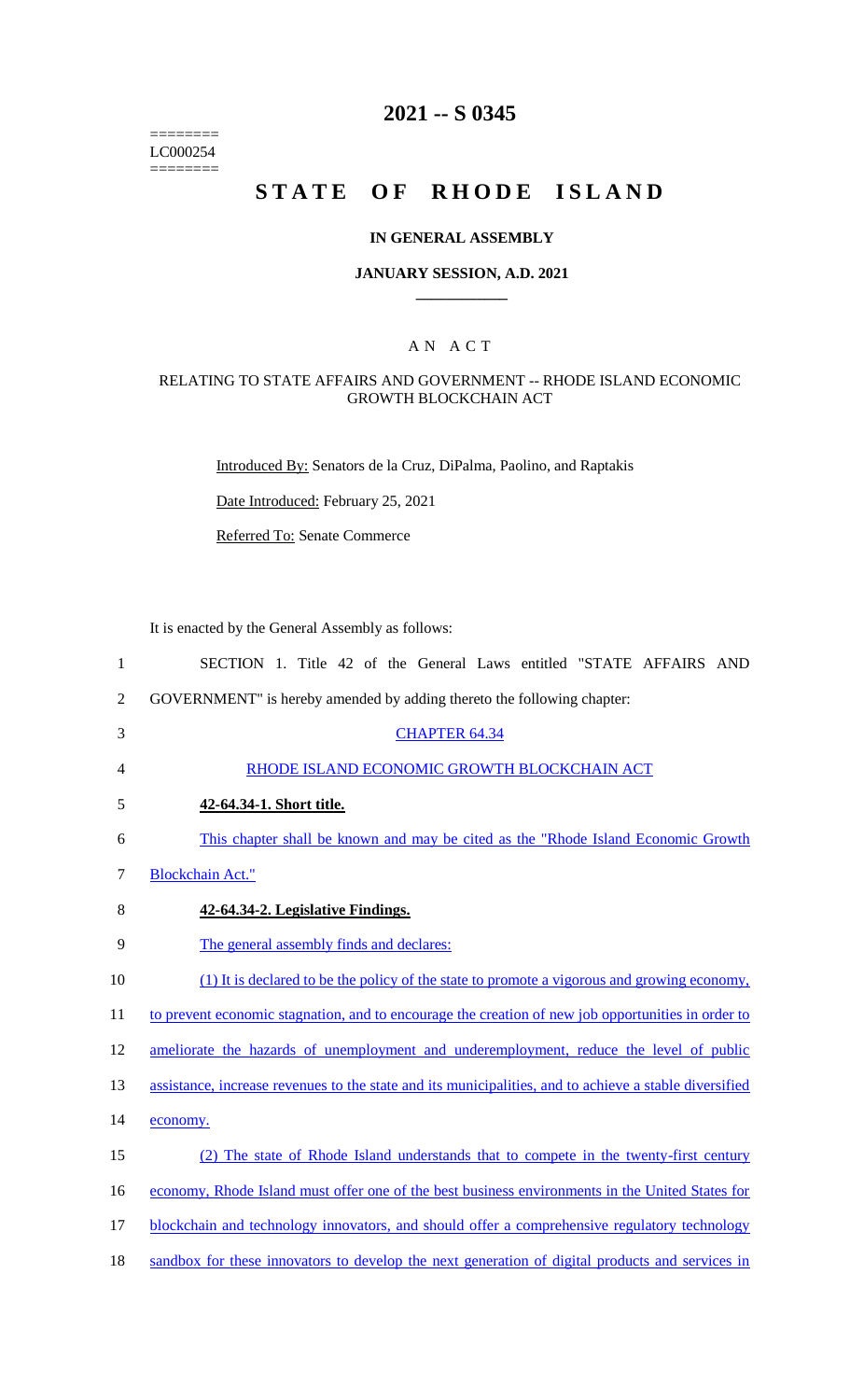1 Rhode Island;

| $\sqrt{2}$ | (3) Building a more robust public-private partnership framework is mandatory for                       |
|------------|--------------------------------------------------------------------------------------------------------|
| 3          | economic success;                                                                                      |
| 4          | (4) The state of Rhode Island understands that further developing technology industries                |
| 5          | within a robust public-private partnership brings better efficiency, trust, and accountability between |
| 6          | Rhode Island state government, businesses, and residents.                                              |
| $\tau$     | (5) The state understands a public-private partnership developing an immutable                         |
| 8          | interagency-industry-operability blockchain filing system is vital and redevelopment investment in     |
| 9          | opportunity zones that shall install, maintain, and organize within the system of blockchain records   |
| 10         | throughout the state is advantageous.                                                                  |
| 11         | (6) Financial and health technology is undergoing a transformational period in which new               |
| 12         | technologies are providing greater automation, connectivity and transparency for provenance of         |
| 13         | products and services:                                                                                 |
| 14         | (i) Existing legal frameworks are restricting technology innovation because these                      |
| 15         | frameworks were largely established at a time when technology was not a fundamental component          |
| 16         | of products and services;                                                                              |
| 17         | (ii) Technology innovators require a supervised, flexible regulatory sandbox to test new               |
| 18         | products and services using waivers of specified statutes and rules under defined conditions;          |
| 19         | (iii) Jurisdictions which establish regulatory sandboxes are more likely to provide a                  |
| 20         | welcoming business environment for technology innovators and may experience significant                |
| 21         | business growth;                                                                                       |
| 22         | (iv) Other jurisdictions have enacted, or are considering, regulatory sandboxes for financial          |
| 23         | technology innovators in their jurisdictions;                                                          |
| 24         | (v) Other jurisdictions have enacted, or are considering public-private partnerships for               |
| 25         | health technology innovators in their jurisdictions;                                                   |
| 26         | (vi) Other jurisdictions have enacted or are considering blockchain track and trace                    |
| 27         | identifiers for highly regulated products and industry such as hemp; while recognizing there are       |
| 28         | legitimate concerns on implementing a widespread hemp industry in the state, necessitating             |
| 29         | incremental rollout of newly licensed and credentialed entities to best ensure public health and       |
| 30         | safety: Rhode Island seeks to establish a best in the nation blockchain technology hub for twenty-     |
| 31         | <u>first century commerce that will increase economic opportunity; including highly regulated</u>      |
| 32         | industries that otherwise left unchecked could cause continued harm to public health and safety.       |
| 33         | $(7)(i)$ The rapid innovation of blockchain technology including the growing use of virtual            |
| 34         | currency and other digital assets has resulted in many blockchain innovators being unable to access    |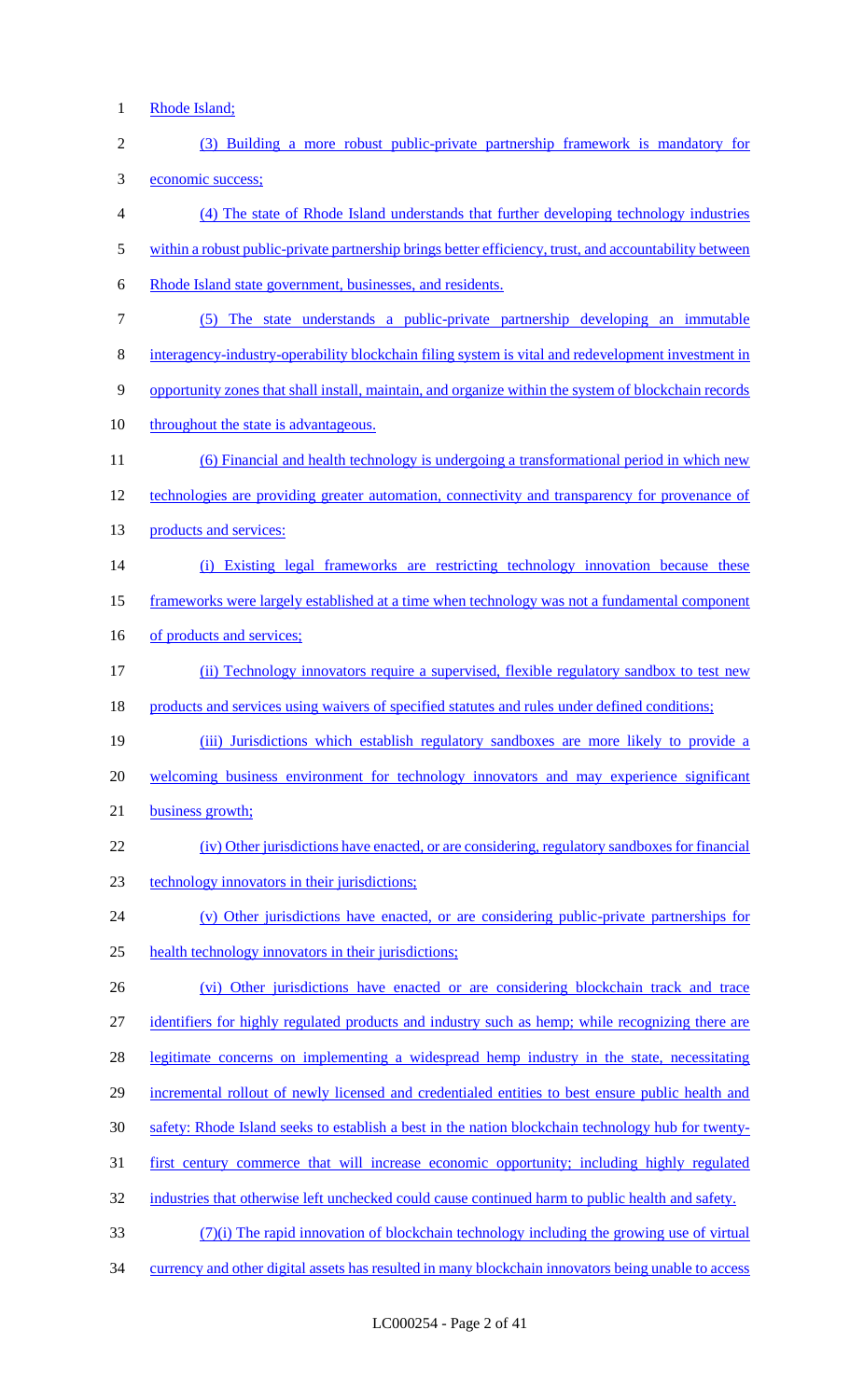1 secure and reliable banking services thereby hampering development of blockchain services and 2 products in the marketplace; 3 (ii) Federally insured financial institutions are not generally permitted to manage accounts 4 in virtual currency or hold other digital assets; 5 (iii) Blockchain innovators have greater compliance challenges with federal customer 6 identification, anti-money laundering and beneficial ownership requirements because of the 7 complex nature of these obligations and the unfamiliarity of regulators with blockchain innovators' 8 businesses; 9 (iv) These intricate obligations have resulted in many financial institutions in Rhode Island 10 and across the United States refusing to provide banking services to blockchain innovators and also 11 refusing to accept deposits in United States currency obtained from the sale of virtual currency or 12 other digital assets; 13 (v) Compliance with applicable federal and state laws is critical to ensuring the future 14 growth and reputation of the blockchain and technology industries as a whole; 15 (vi) Most financial institutions today do not have the requisite expertise or familiarity with 16 the challenges facing blockchain innovators which is required to provide secure and reliable 17 banking services to these innovators; 18 (vii) A new type of Rhode Island financial payments and depository institution that has 19 expertise with customer identification, anti-money laundering and beneficial ownership 20 requirements could seamlessly integrate these requirements into its operating model; and 21 (viii) Authorizing special purpose depository institutions to be chartered in Rhode Island 22 will provide a necessary and valuable service to blockchain innovators, emphasize Rhode Island's 23 partnership with the technology and financial industry and safely grow this state's developing 24 financial sector. 25 **42-64.34-3. Definitions.**  26 As used in this chapter the following words and phrases shall have the following meanings, 27 unless the context otherwise requires: 28 (1) "Agency" or "public body" means any executive, legislative, judicial, regulatory, 29 administrative body of the state, or any political subdivision thereof: including, but not limited to, 30 any department, division, agency, commission, board, office, bureau, authority, any school, fire, or 31 water district, or other agency or quasi-public agency of Rhode Island state or local government 32 which exercises governmental functions or any other public or private agency, person, partnership, 33 corporation, or business entity acting on behalf of any public agency. 34 (2) "Bank" means any corporation, excluding national banks, having a place of business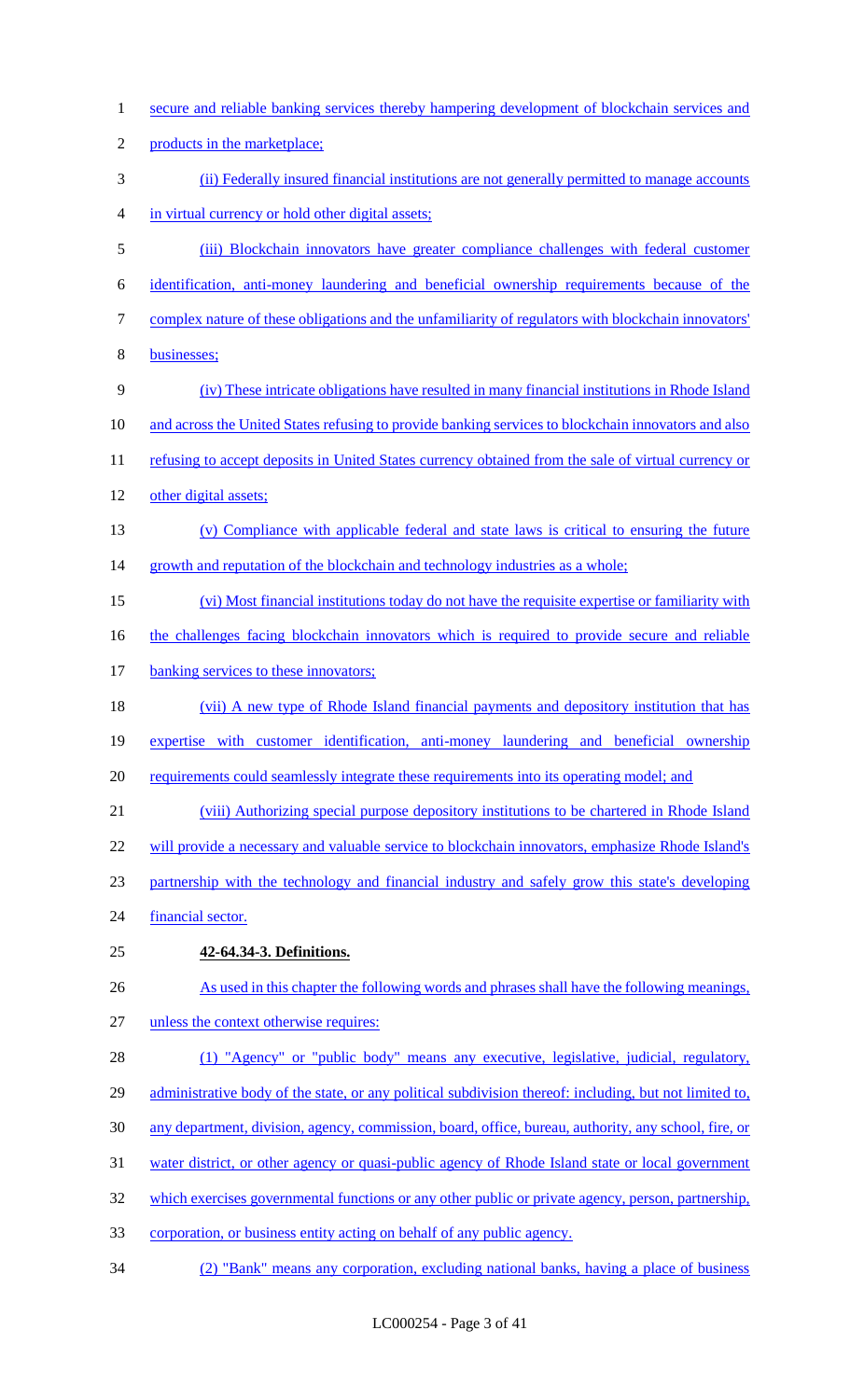1 within this state which engages in banking business, and includes a special purpose depository 2 institution, subject to the limitations set forth in § 42-64.34-9. (3) "Batch" means a specific quantity of real or digital product that is part of a regulated industry, such as hemp or vital records. (4) "Blockchain" means a digital ledger or database which is chronological, consensus- based, decentralized and mathematically verified in nature. (5) "Bureau" means an office or department in charge of administering any agency or bank regulated by the provisions of this chapter. (6) "Commercial hemp activity" means and includes the cultivation, possession, manufacture, distribution, processing, storing, laboratory testing, packaging, labeling, 11 transportation, delivery, or sale of hemp and hemp products as provided for in this division. (7) "Commissioner" means the state banking commissioner. (8) "Compassion Center" as defined under § 21-28.6-3 in chapter 28.6 of title 21 entitled "The Edward O. Hawkins and Thomas C. Slater Medical Marijuana Act". (9) "Consumer" means a person, whether a natural person or a legal entity, in Rhode Island 16 who purchases or enters into an agreement to receive an innovative financial product or service 17 made available through the financial technology sandbox; 18 (10) "Consumptive" means a circumstance when a token is exchangeable for, or provided 19 for the receipt of, services, software, content or real or tangible personal property, including rights of access to services, content or real or tangible personal property. 21 (11) "Control" means: 22 (i) When used in reference to a transaction or relationship involving virtual currency, the power to execute unilaterally or prevent indefinitely a virtual currency transaction; and (ii) When used in reference to a person, the direct or indirect power to direct the management, operations, or policies of the person through legal or beneficial ownership of twenty-26 five percent (25%) or more of the voting power in the person or under a contract, arrangement, or understanding. (12) "Cultivation" means any activity involving the planting, growing, harvesting, drying, curing, grading, or trimming of hemp. (13) "Cultivation site" means a location where hemp is planted, grown, harvested, dried, 31 cured, graded, or trimmed, or a location where any combination of those activities occurs. (14) "Custodial services" means the safekeeping and management of customer currency and digital assets through the exercise of fiduciary and trust powers under this section as a custodian, and includes fund administration and the execution of customer instructions.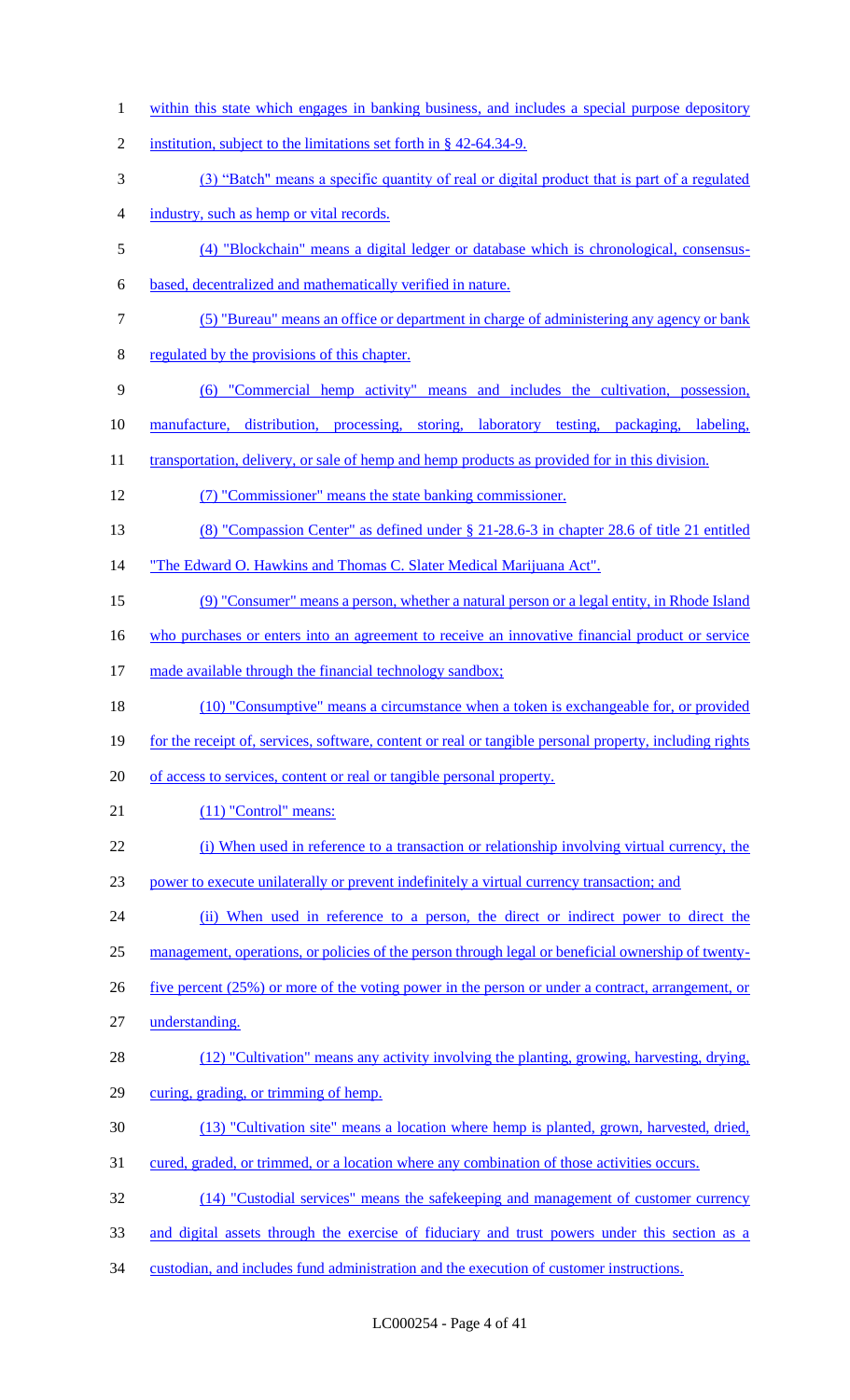| $\mathbf{1}$   | (15) "Customer" means a natural person twenty-one (21) years of age or older or a natural             |
|----------------|-------------------------------------------------------------------------------------------------------|
| $\overline{2}$ | person eighteen (18) years of age or older who possesses a physician's recommendation, or a           |
| 3              | primary caregiver.                                                                                    |
| $\overline{4}$ | (16) "Database" means a set of data held on a secured computer software program or                    |
| $\mathfrak{S}$ | encrypted electronic storage system providing an immutable distributed ledger of records.             |
| 6              | (17) "Department" means the department of business regulation, division of banking.                   |
| $\tau$         | (18) "Developer" means the person primarily responsible for creating an open blockchain               |
| 8              | token or otherwise designing the token, including by executing the technological processes            |
| 9              | necessary to create the token;                                                                        |
| 10             | (19) "Digital asset" means a representation of economic, proprietary or access rights that            |
| 11             | is stored in a computer readable format, and includes digital consumer assets, digital securities and |
| 12             | virtual currency;                                                                                     |
| 13             | (20) "Digital consumer asset" means a digital asset that is used or bought primarily for              |
| 14             | consumptive, personal or household purposes and includes:                                             |
| 15             | (i) An open blockchain token constituting intangible personal property as otherwise                   |
| 16             | provided by law; and                                                                                  |
| 17             | (ii) Any other digital asset which does not fall within the scope of this chapter.                    |
| 18             | (21) "Exchange," used as a verb, means to assume control of virtual currency from or on               |
| 19             | behalf of a resident, at least momentarily, to sell, trade, or convert:                               |
| 20             | (i) Virtual currency for legal tender, bank credit, or one or more forms of virtual currency;         |
| 21             | $\overline{\text{or}}$                                                                                |
| 22             | (ii) Legal tender or bank credit for one or more forms of virtual currency.                           |
| 23             | (22) "Facilitator" means a person who, as a business, makes open blockchain tokens under              |
| 24             | this section available for resale to the public after a token has been purchased by an initial buyer. |
| 25             | (23) "Fees" means charge(s) imposed by the private entity of a qualifying project for use             |
| 26             | of all or a portion of such qualifying project pursuant to a comprehensive agreement;                 |
| 27             | (24) "Financial investment" means a contract, transaction or arrangement where a person               |
| 28             | invests money in a common enterprise and is led to expect profits solely from the efforts of a        |
| 29             | promoter or a third party.                                                                            |
| 30             | (25) "Financial product or service" means a product or service related to finance, including          |
| 31             | banking, securities, consumer credit or money transmission, which is subject to statutory or rule     |
| 32             | requirements identified in title 19 and is under the jurisdiction of the commissioner or secretary.   |
| 33             | (26) "Financial technology sandbox" means the program created by this act which allows                |
| 34             | a person to make an innovative financial product or service available to consumers during a           |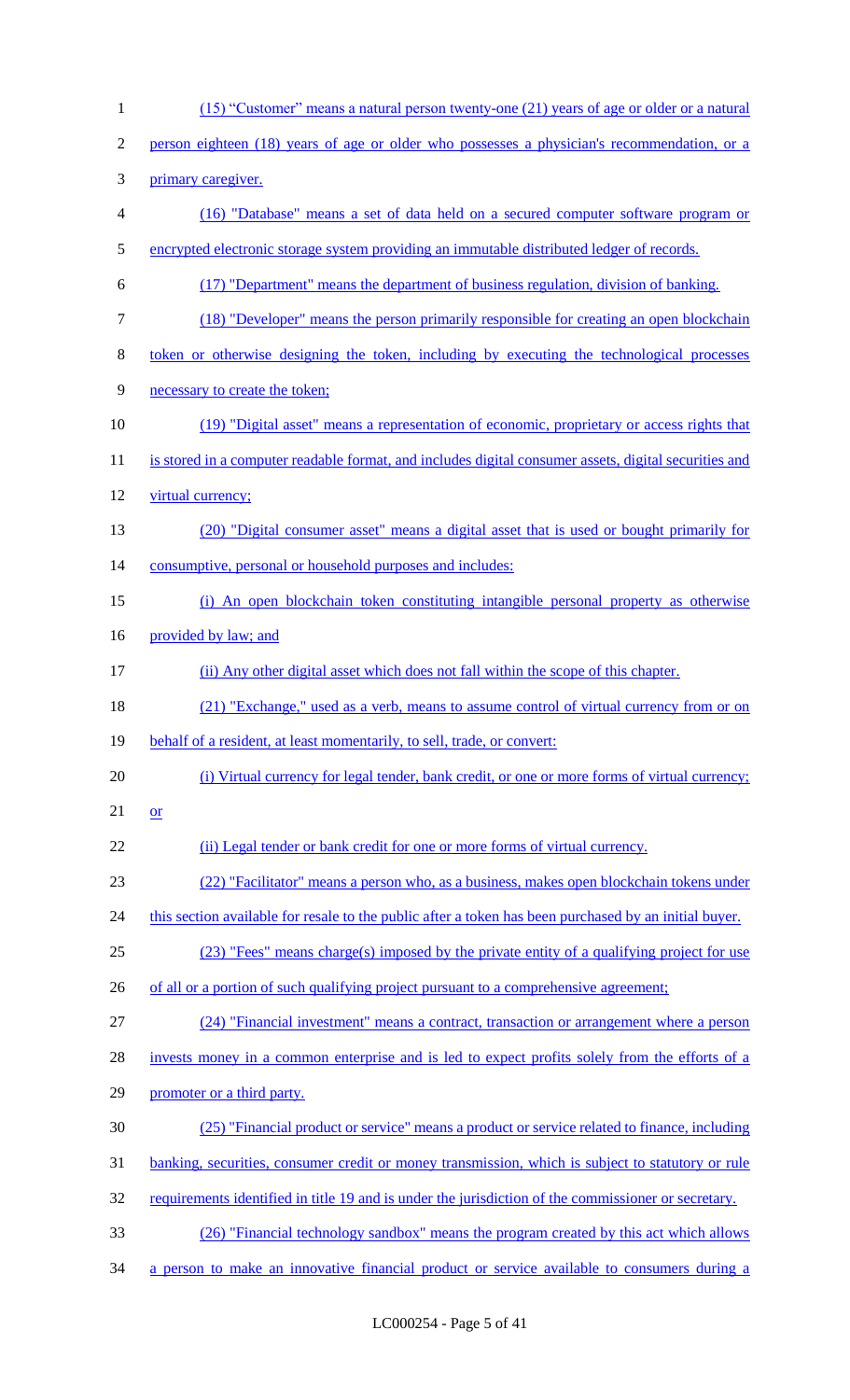- 1 sandbox period through a waiver of existing statutory and rule requirements, or portions thereof,
- 2 by the commissioner or secretary.
- 3 (27) "Hemp" means marijuana and all parts of the plant of the genus hemp, whether 4 growing or not; the seeds thereof; the resin extracted from any part of the plant; and every 5 compound, manufacture, salt, derivative, mixture, or preparation of the plant, its seeds, or resin. It 6 does not include hemp, the mature stalks of the plant, fiber produced from the stalks, oil or cake 7 made from the seeds of the plant, or any other compound, manufacture, salt, derivative, mixture, 8 or preparation of the mature stalks (except the resin extracted from it), fiber, oil, or cake, or the 9 sterilized seed of the plant that is incapable of germination. 10 (28) "Hemp cultivation facility" means an entity that is licensed pursuant to chapter 26 of 11 title 2, to be exempt from state penalties for manufacturing hemp or hemp products, cultivating, 12 preparing, packaging, and selling hemp to a retailer, processor, or another hemp cultivation facility, 13 but not for selling hemp products or selling hemp to the general public. 14 (29) "Hemp processor" means an entity licensed pursuant to chapter 26 of title 2 to be 15 exempt from state penalties for purchasing hemp from hemp cultivation facilities, manufacturing 16 hemp products, and selling, giving, or transferring hemp products to a hemp retailer or a hemp 17 testing facility. 18 (29) "Hemp products" means all parts of the plant hemp sativa linnaeus, hemp indica, or 19 hemp ruderalis, whether growing or not. 20 (30) "Hemp testing facility" means an entity that is licensed pursuant to chapter 26 of title 21 2 to be exempt from state penalties for testing hemp and hemp products for potency and 22 contaminants. 23 (31) "Innovative" means new or emerging technology, or new uses of existing technology, 24 that provides a product, service, business model or delivery mechanism to the public and has no 25 substantially comparable, widely available analogue in Rhode Island including blockchain 26 technology. 27 (32) "Issuer" means a person that issues or proposes to issue a security 28 (33) "Legal tender" means a medium of exchange or unit of value, including the coin or 29 paper money of the United States, issued by the United States or by another government. 30 (34) "License'' means a state license issued under this division, and includes both a 31 cultivation license and a medicinal use license, as well as a testing laboratory license. 32 (35) "Licensee" means any person holding a license under this division, regardless of the 33 license held, and includes the holder of a testing laboratory license. 34 (36) "Licensing authority" means the state agency responsible for the issuance, renewal, or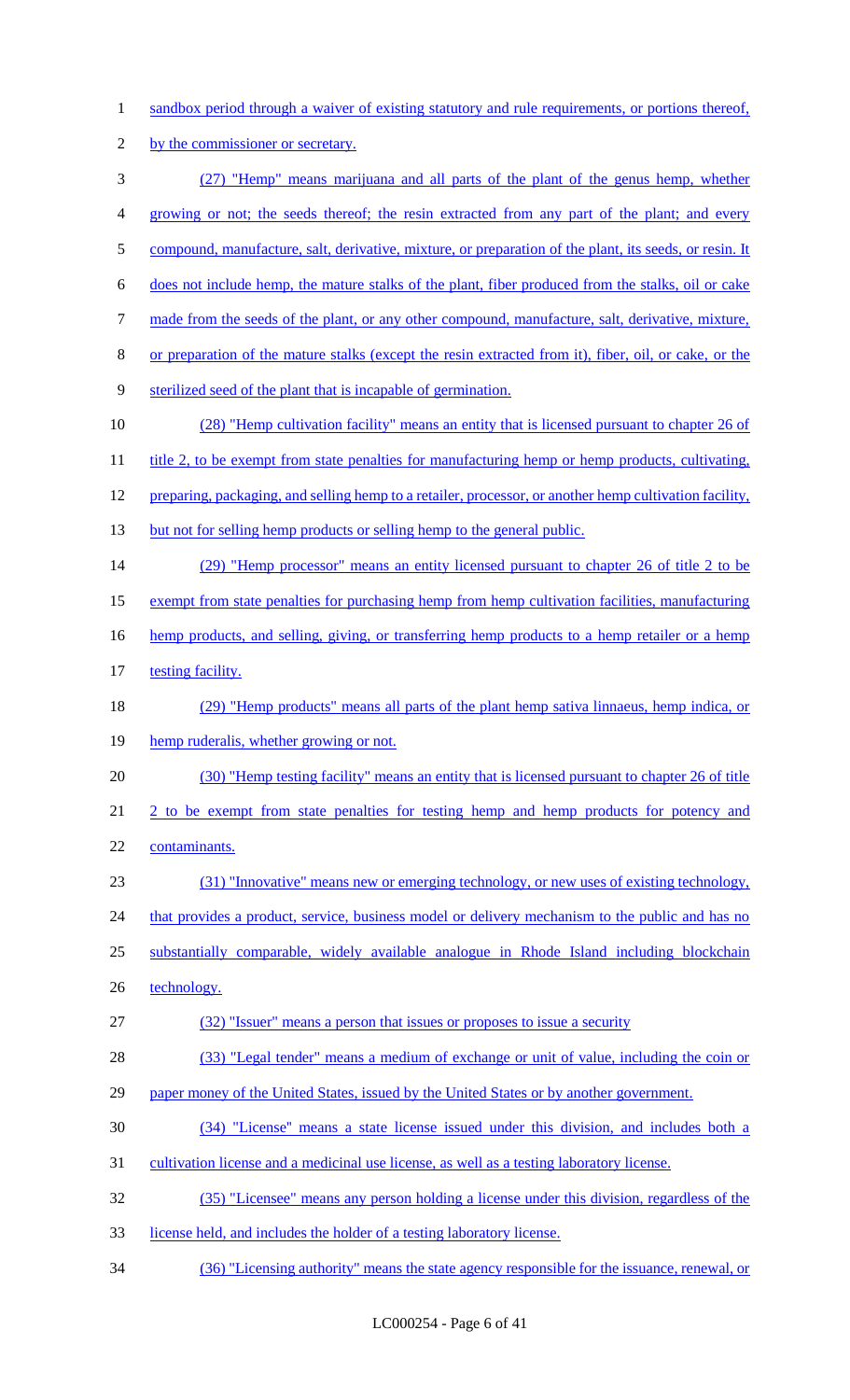reinstatement of the license, or the state agency authorized to take disciplinary action against the licensee. (37) "Local jurisdiction" means a city, county, or city and county. (38) "M-license" means a state license issued for commercial activity involving hemp or medicinal cannabis. (39) "M-licensee" means any person holding a license under this chapter for commercial hemp activity involving hemp or medicinal cannabis. (40) "Manufacture" means to compound, blend, extract, infuse, or otherwise make or prepare a hemp product. (41) "Manufacturer" means a licensee that conducts the production, preparation, 11 propagation, or compounding of hemp or hemp products either directly or indirectly or by extraction methods or independently by means of chemical synthesis, or by a combination of 13 extraction and chemical synthesis at a fixed location that packages or repackages hemp or hemp 14 products or labels or relabels its container. (42) "Medicinal cannabis" or "medicinal cannabis product" means cannabis or a cannabis 16 product, respectively, intended to be sold for use, pursuant to chapter 28.6 of title 21, by a medicinal cannabis patient in Rhode Island who possesses a physician's recommendation. (43) "Monetary value" means a medium of exchange, whether or not redeemable in money. (44) "Nursery" means a licensee that produces only clones, immature plants, seeds, and 20 other agricultural products used specifically for the propagation and cultivation of hemp. (45) "Open blockchain token" means a digital unit which is: (i) Created in response to the verification or collection of a specified number of transactions relating to a digital ledger or database; 24 (ii) Created by deploying computer code to a digital ledger or database, which may include a blockchain, that allows for the creation of digital tokens or other units; 26 (iii) Created by using a combination of the methods specified in §§ 42-64.34-8 or 42-64.34- 9. (iv) Recorded to a digital ledger or database, which may include a blockchain; or (v) Capable of being traded or transferred between persons without an intermediary or custodian of value. (46) "Operation" means any act for which licensure is required under the provisions of this division, or any commercial transfer of hemp or hemp products. (47) "Opportunity zones" means designated areas included in the Tax cuts and Jobs Act of 2017. Rhode Island opportunity zones are located in twenty-five (25) census tracts spread across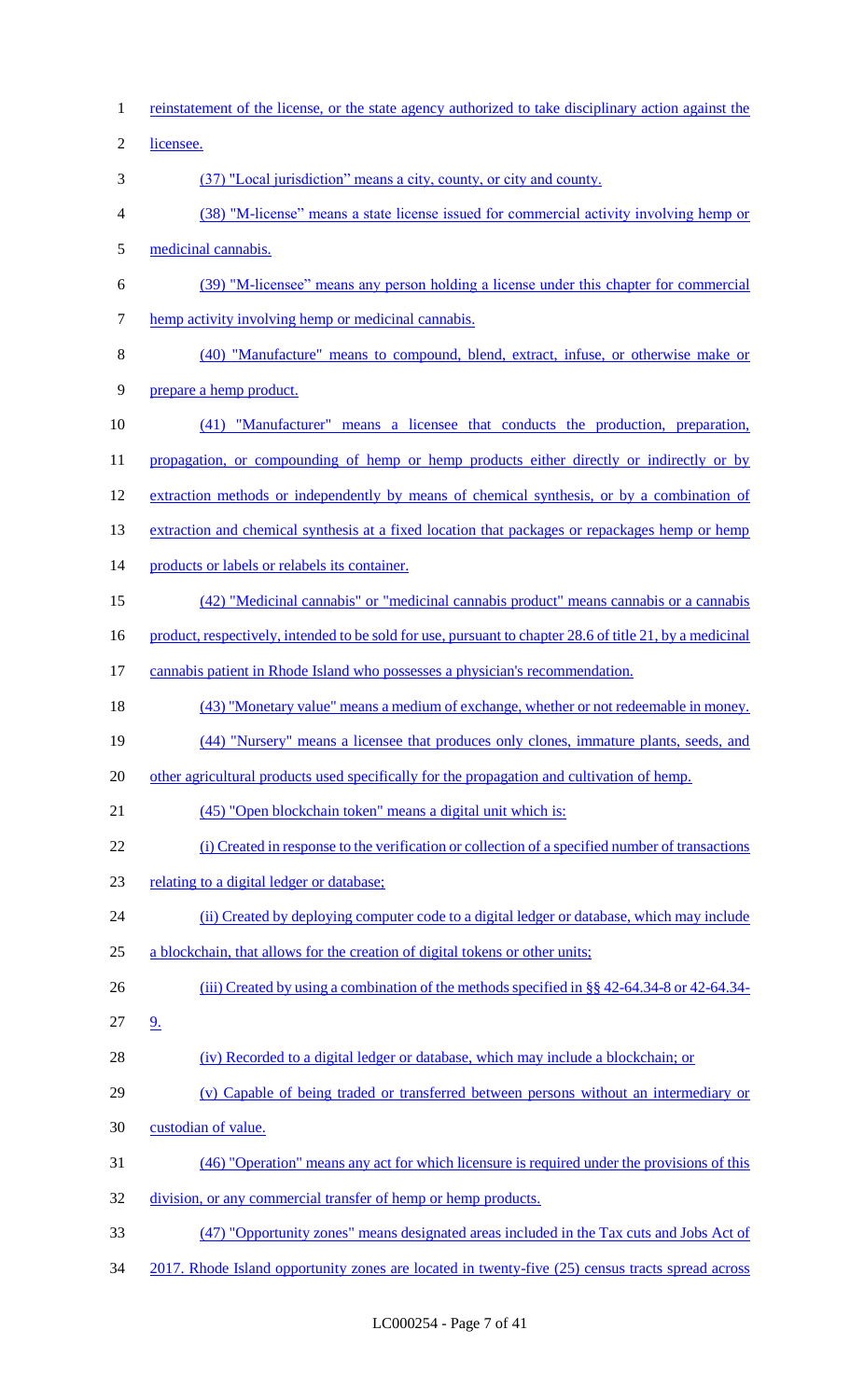- the following fifteen (15) municipalities: Bristol, Central Falls, Cranston, Cumberland, East
- Providence, Narragansett, Newport, North Providence, Pawtucket, Providence, South Kingstown.
- Warren, West Warwick, Westerly, and Woonsocket.
- (48) "Owner" means any of the following:
- (i) A person with an aggregate ownership interest of twenty percent (20%) or more in the
- person applying for a license or a licensee, unless the interest is solely a security, lien, or
- encumbrance;
- (ii) The chief executive officer of a nonprofit or other entity;
- (iii) A member of the board of directors of a nonprofit;
- (iv) An individual who will be participating in the direction, control, or management of the
- 11 person applying for a license.
- (49) "Person" means and includes any individual, firm, partnership, joint venture,
- 13 association, corporation, limited-liability-company, estate, trust, business trust, receiver, syndicate,
- 14 or any other group or combination acting as a unit, and the plural as well as the singular.
- (50) "Premises" means the designated structure or structures and land specified in the
- 16 application that is owned, leased, or otherwise held under the control of the applicant or licensee
- 17 where the commercial hemp activity will be or is conducted. The premises shall be a contiguous
- 18 area and shall only be occupied by one licensee.
- (51) "Private entity" means any natural person, corporation, general partnership, limited 20 liability company, limited partnership, joint venture, business trust, public benefit corporation,
- 21 nonprofit entity, or one other private business entity.
- (52) "Proposal" means a plan for a qualifying project with detail beyond a conceptual level
- for which terms such as fixing costs, payment schedules, financing, deliverables, and project
- 24 schedules are defined.
- (53) "Public record(s)" means all documents, papers, letters, maps, books, tapes,
- photographs, films, sound recordings, or other material regardless of physical form or
- characteristics made or received pursuant to law or ordinance or in connection with the transaction
- of official business by any agency.
- (54) "Purchaser" means the customer who is engaged in a transaction with a licensee for
- purposes of obtaining hemp or hemp products.
- (55) "Qualifying project" means:
- (i) A facility or project that serves a public purpose, including, but not limited to, any ferry
- or mass transit facility, vehicle parking facility, airport or seaport facility, rail facility or project,
- 34 transportation facilities, technology infrastructure, fuel supply facility, oil or gas pipeline, medical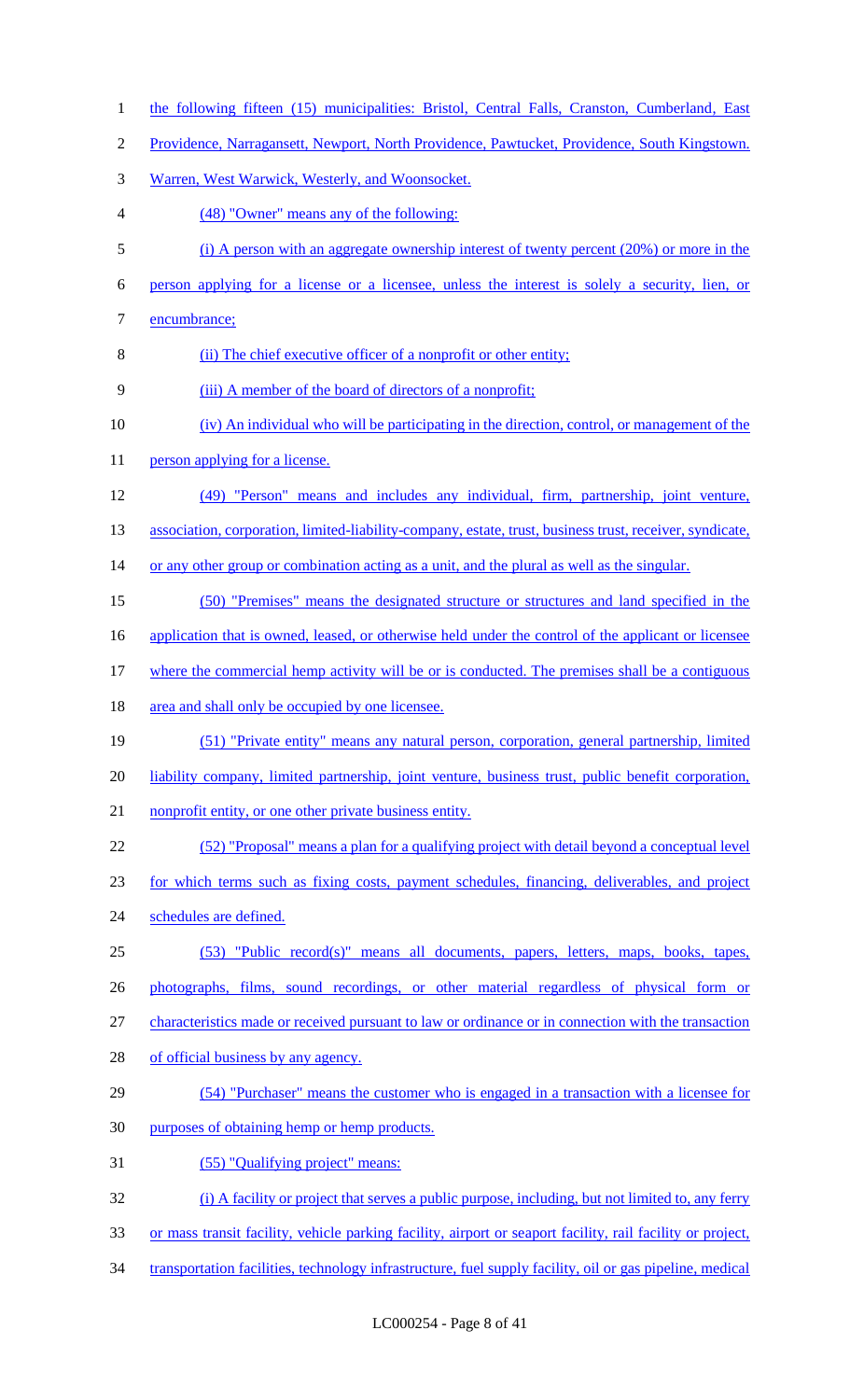1 or nursing care facility, or educational facility or other building or facility that is used or will be 2 used by a public educational institution, or any other public facility or infrastructure that is used or 3 will be used by the public at large or in support of an accepted public purpose or activity; 4 (ii) An improvement, including equipment, of a building that will be principally used by a 5 public entity or the public at large or that supports a service delivery system in the public sector; 6 (iii) A water, wastewater, or surface water management facility or other related 7 infrastructure; or 8 (iv) Notwithstanding any provision of this section, for projects that involve a facility owned 9 or operated by the governing board of a city or town, district, or hospital or health care system, or 10 projects that involve a facility owned or operated by an electric utility, only those projects that the 11 governing board designates as qualifying projects pursuant to this section. 12 (56) "Reciprocity agreement" means an arrangement between the department and the 13 appropriate licensing agency of another state that permits a licensee operating under a license 14 granted by the other state to engage in currency transmission business activity with or on behalf of 15 a resident. 16 (57) "Record" means information that is inscribed on a tangible medium or that is stored 17 in an electronic or other medium and is retrievable in perceivable form. 18 (58) "Registry" means the Nationwide Multistate Licensing System. 19 (59) "Regulated Products" means any raw materials, ingredients, pharmaceuticals, 20 fabricated devices, manufactured goods, media, health, finance, identification records, or other 21 goods and services requiring local, state, or federal regulatory compliance. 22 (60)"Resident" means a person that: 23 (i) Is domiciled in this state; 24 (ii) Is physically located in this state for more than one hundred eighty-three (183) days of 25 the previous three hundred sixty-five (365) days; or 26 (iii) Has a place of business in this state and includes a legal representative of a person that 27 satisfies subsection  $(60)(i)$  of this section. 28 (61) "Responsible individual" means an individual who has managerial authority with 29 respect to a licensee's currency transmission business activity with or on behalf of a resident. 30 (62) "Responsible public entity" means the state, a city, town, district, school board, or any 31 other political subdivision of the state; a public body corporate and politic; or a regional entity that 32 serves a public purpose and is authorized to develop or operate a qualifying project. 33 (63) "Revenue" means the income, earnings, user fees, lease payments, or other service 34 payments relating to the development or operation of a qualifying project, including, but no limited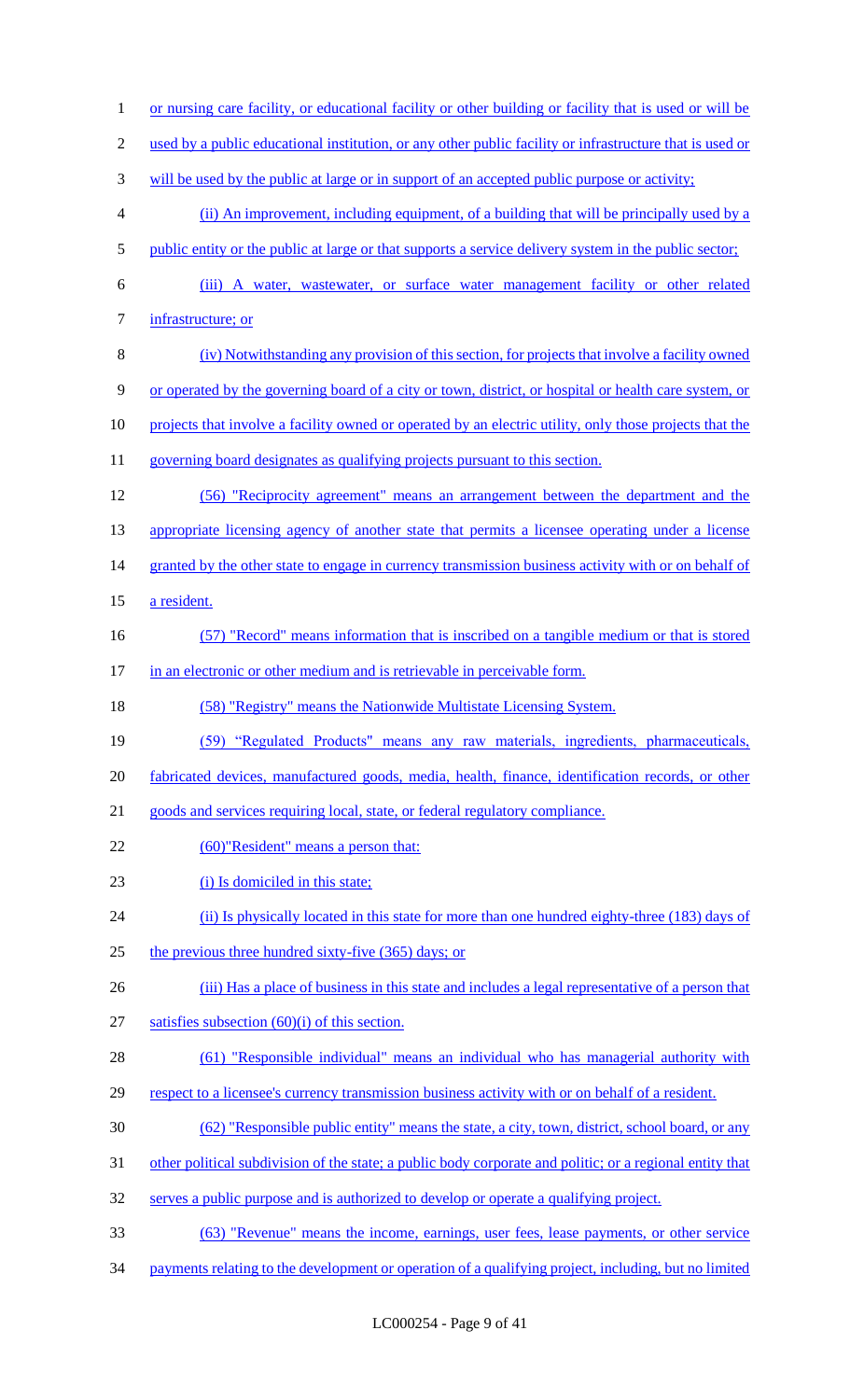to, money received as grants or otherwise from the federal government, a public entity, or an agency or instrumentality thereof in aid of the qualifying project. (64) "Sandbox period" means the period of time, initially not longer than twenty-four (24) months, in which the commissioner or secretary has authorized an innovative financial product or 5 service to be made available to consumers, which shall also encompass any extension granted under §§ 42-64.34-l through 42-64.34-9. 7 (65) "Secretary" means the secretary of state; (66) "Sell" or "sale" means any transaction whereby, for any consideration, title to hemp or hemp products is transferred from one person to another, and includes the delivery of hemp or 10 hemp products pursuant to an order placed for the purchase of the same and soliciting or receiving 11 an order for the same, but does not include the return of hemp or hemp products by a licensee to 12 the licensee from whom the hemp or hemp product was purchased. (67) "Seller" means a person who makes an open blockchain token available for purchase 14 to an initial buyer. (68) "Service contract" means a contract between a public entity and the private entity 16 which defines the terms of the services to be provided with respect to a qualifying project. (69) "Sign" means with present intent to authenticate or adopt a record, to execute or adopt 18 a tangible symbol or to attach to or logically associate with the record an electronic symbol, sound, 19 or process. (70) "Special purpose depository institution" means a corporation operating pursuant to § 42-64.34-9; (71) "State" means a state of the United States, the District of Columbia, Puerto Rico, the United States Virgin Islands, or any territory or insular possession subject to the jurisdiction of the **United States.**  (72) "Store," except in the phrase "store of value," means to maintain control of virtual 26 currency on behalf of a resident by a person other than the resident. "Storage" and "storing" have corresponding meanings. (73) "Supervisor of the regulatory body" means the chief or head of a section having 29 enforcement responsibility for a particular statute or set of rules and regulations within a regulatory agency (74) "System of vital records" means the registration, collection, preservation, amendment, 32 and certification of vital statistics records, and activities related to them including the tabulation, analysis, and publication of statistical data derived from those records. (75) "Transfer" means to assume control of virtual currency from or on behalf of a resident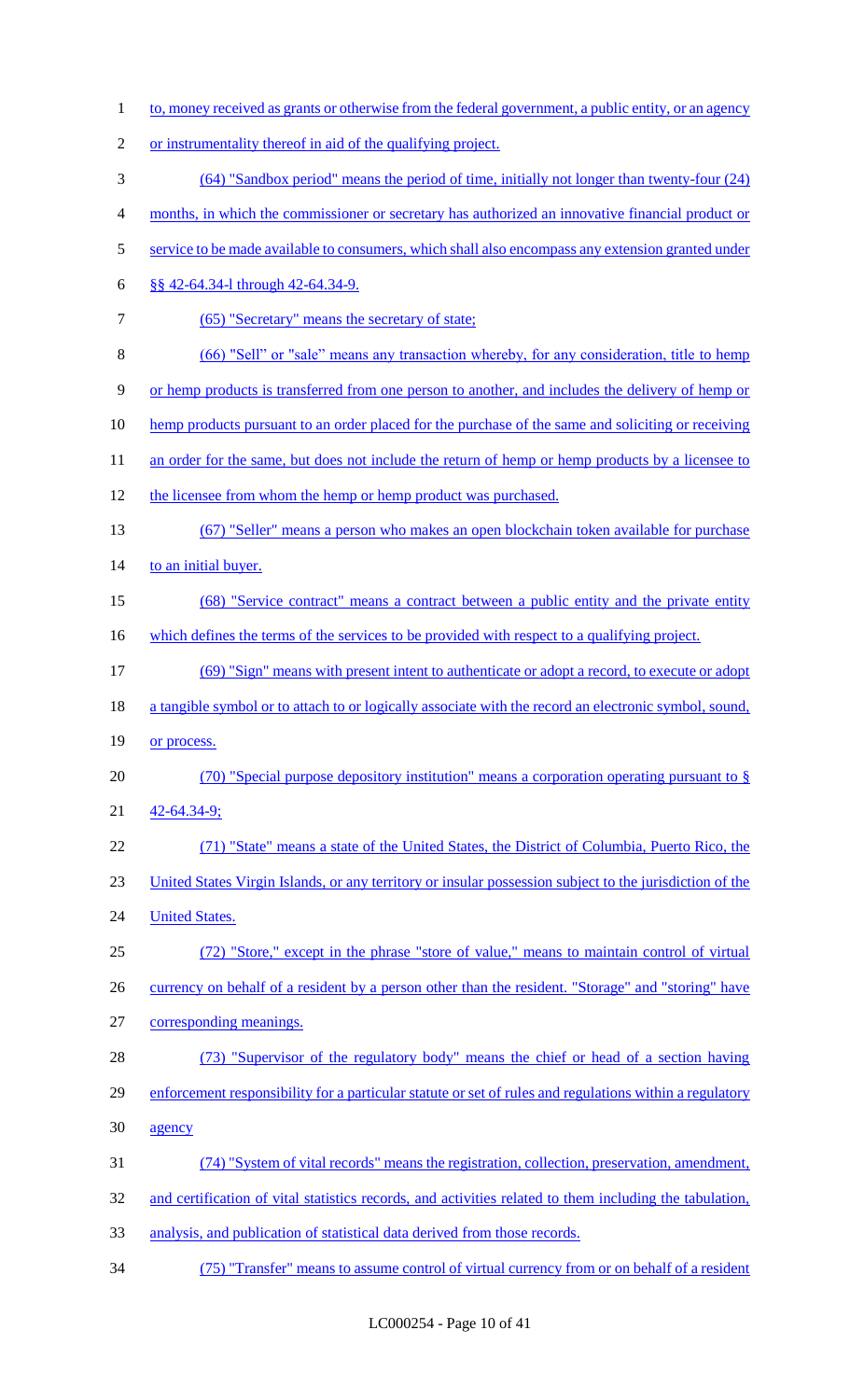1 <u>and to:</u>

| $\overline{2}$ | (i) Credit the virtual currency to the account of another person;                                         |
|----------------|-----------------------------------------------------------------------------------------------------------|
| 3              | (ii) Move the virtual currency from one account of a resident to another account of the                   |
| 4              | same resident; or                                                                                         |
| 5              | (iii) Relinquish control of virtual currency to another person.                                           |
| 6              | (76) "Unique identifier" means an alphanumeric code or designation used for reference to                  |
| 7              | a specific plant on a licensed premises and any hemp or hemp product derived or manufactured              |
| 8              | from that plant.                                                                                          |
| 9              | (77) "U.S. Dollar equivalent of virtual currency" means the equivalent value of a particular              |
| 10             | virtual currency in United States dollars shown on a virtual currency exchange based in the United        |
| 11             | States for a particular date or period specified in this chapter. Virtual currency or a digital security, |
| 12             | as defined in § 19-14.3-1.1, shall not constitute an open blockchain token as defined within §§ 42-       |
| 13             | 64.34-8; 42-64.34-9.                                                                                      |
| 14             | 42-64.34-4. Council established.                                                                          |
| 15             | There is hereby created a Rhode Island blockchain technology advisory council to consist                  |
| 16             | of thirteen $(13)$ members: three $(3)$ of whom shall be appointed by the governor, with two $(2)$ of     |
| 17             | those so appointed to be designated by the governor as co-chairs; six (6) of whom shall be directors      |
| 18             | from the Rhode Island commerce corporation, as established by chapter 64 of title 42; four (4)            |
| 19             | members shall be appointed by majority of the nine (9) members appointed by the governor and              |
| 20             | Rhode Island commerce corporation; two (2) of the four members shall be appointed from the                |
| 21             | private sector: with one holding expertise in complex financial services, and one with expertise in       |
| 22             | cybersecurity; two (2) of the four members shall be appointed from academia: with one holding             |
| 23             | expertise in financial systems, and one with expertise in computer engineering The membership of          |
| 24             | said council shall receive no compensation for their services. The council shall support the state's      |
| 25             | research institutions, promote entrepreneurial development, enable all organizations to become            |
| 26             | more innovative, and perform any other advisory functions as the legislature may designate.               |
| 27             | 42-64.34-5. Filing System.                                                                                |
| 28             | Relating to $\S$ 42-64.34-4; authorizing the thirteen (13) member council to develop and                  |
| 29             | implement a blockchain filing system specific only to record council actions; authorizing the             |
| 30             | promulgation of rules; and providing for an effective date.                                               |
| 31             | (a) Not later than December 31, 2022, the council may develop and implement an industry                   |
| 32             | leading filing system through which the council shall endeavor to use blockchain technology and           |
| 33             | include an application programming interface as components of the filing system, as well as robust        |
| 34             | security measures and other components determlined by the secretary of state to be best practices         |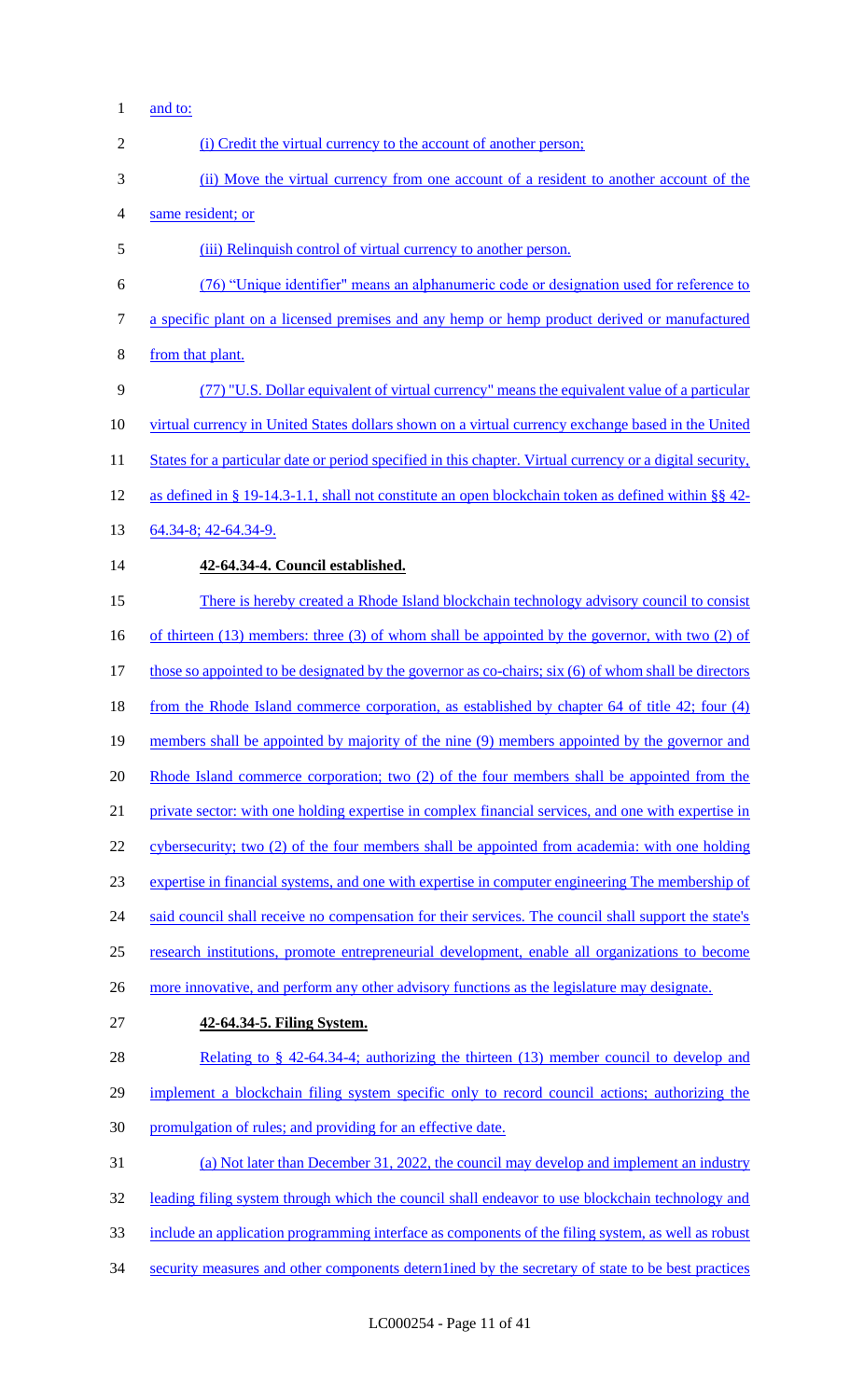1 or which are likely to increase the effective and efficient administration of the laws of this state, if 2 adapted by future legislation. The council may create a blockchain for the purposes of this section or contract for the use of a privately created blockchain to best meet its needs. (b) The council may: (i) Consult with all interested parties before developing the filing system specified by §§ 42-64.34-5 through 4-64.34-11, including businesses, registered agents, attorneys, law enforcement and other interested persons; (ii) If possible, partner with technology innovators and private companies to develop necessary components of the system. **42-64.34-6. Coordination with existing programs.**  (a) To the maximum extent possible, the directors of the departments shall provide special assistance to the council for review of blockchain and related technology, and provide opinions as 13 to how all the administrative powers and duties vested by law in the several state departments, 14 boards, divisions, bureaus, commissions, and other agencies vested in the following departments 15 and other agencies which are specified in this chapter might benefit from further innovation of 16 blockchain technology: (1) Executive department (chapter 7 of this title); (2) Department of state (chapter 8 of this title); (3) Department of the attorney general (chapter 9 of this title); (4) Treasury department (chapter 10 of this title); 21 (5) Department of administration (chapter 11 of this title); (6) Department of business regulation (chapter 14 of this title); (7) Department of children, youth and families (chapter 72 of this title); (8) Department of corrections (chapter 56 of this title): (9) Department of elderly affairs (chapter 66 of this title); 26 (10) Department of elementary and secondary education (chapter 60 of title 16): (11) Department of environmental management (chapter 17.1 of this title); 28 (12) Department of health (chapter 18 of this title); (13) Board of governors for higher education (chapter 59 of title 16); (14) Department of labor and training (chapter 16.1 of this title); (15) Department of behavioral healthcare, developmental disabilities and hospitals (chapter 12.1 of this title); (16) Department of human services (chapter 12 of this title); (17) Department of transportation (chapter 13 of this title);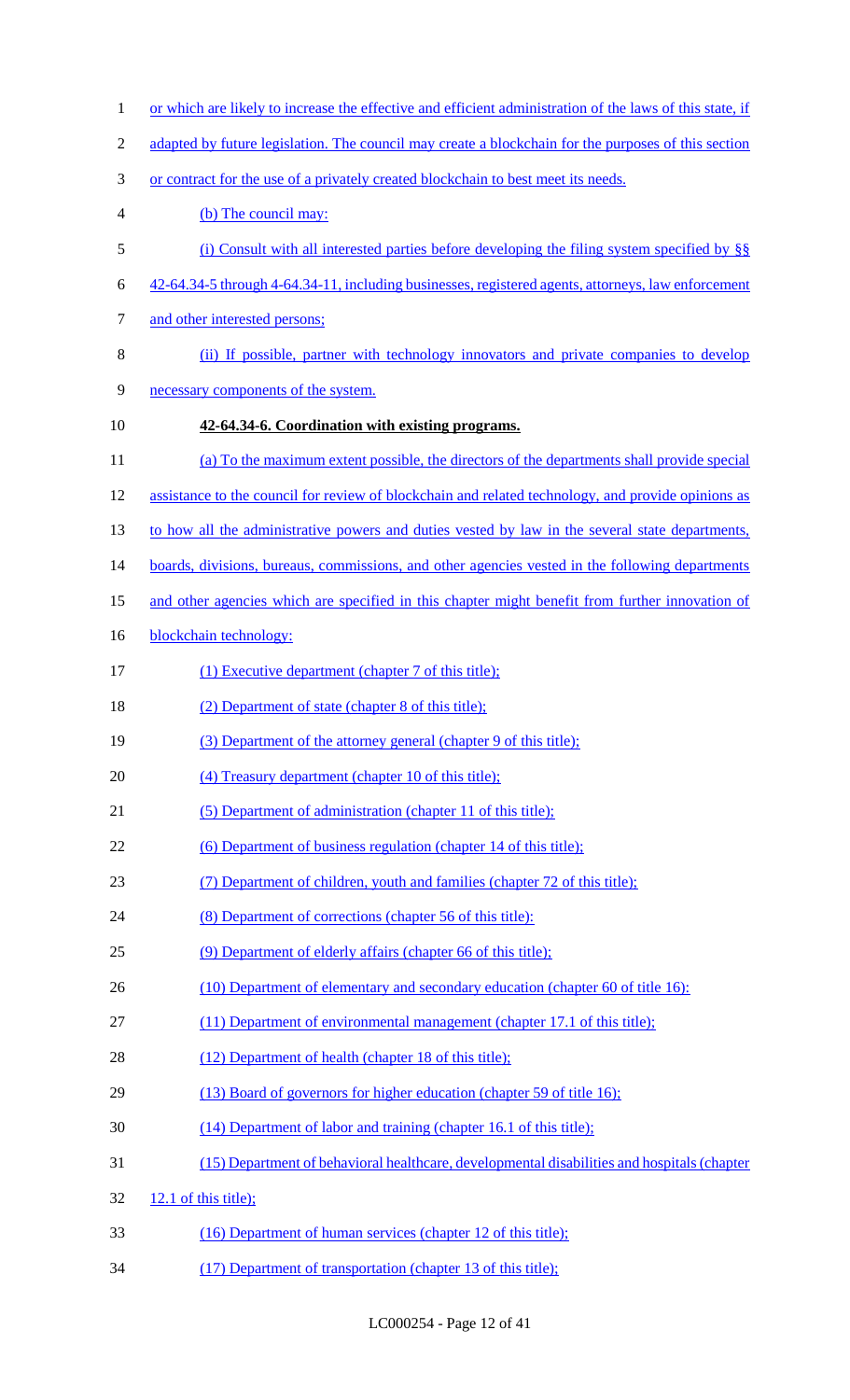- 1 (18) Public utilities commission (chapter 14.3 of this title); 2 (19) Department of revenue (chapter 142 of title 42); 3 (20) Department of public safety (chapter 7.3 of this title); 4 This shall include, but not be limited to: 5 (i) Expedited processing; 6 (ii) Priority funding: 7 (iii) Program set asides. 8 **42-64.34-7. Track and Trace.**  9 (a) The council, in consultation with the governor, shall appoint the appropriate 10 departments to establish a track and trace program for reporting the movement of regulated 11 products. In order to facilitate a universal system that tracks payments and taxation accountability, 12 promotes public trust, protects public safety and health, the council shall establish a program to 13 utilize blockchain track and trace framework for the state's highly regulated industries. For 14 development purposes, the council will focus on establishing a program for hemp within this 15 section as defined under chapter 26 of title 2, entitled "Hemp Growth Act", and as related within 16 chapter 28.6 of title 21, "The Edward O. Hawkins and Thomas C. Slater Medical Marijuana Act", 17 as well as other regulated real or digital products throughout the distribution chain that utilizes a 18 unique identifier as defined in § 42-64.34-3, secure packaging, and is capable of providing 19 information that captures, at a minimum, all of the following: 20 (1) The licensee receiving the product; 21 (2) The transaction date; 22 (3) The cultivator, manufacturer, or data exchange from which the product originates, 23 including the associated unique identifier as defined in § 42-64.34-3. 24 (b) The department, in consultation with the general assembly and Rhode Island commerce 25 corporation, shall create an algorithm computerized electronic digital database information which 26 shall include: 27 (1) The variety and quantity or weight of products shipped; 28 (2) The estimated times of departure and arrival; 29 (3) The variety and quantity or weight of products received; 30 (4) The actual time of departure and arrival; 31 (5) A categorization of the product; and 32 (6) The license number and the unique identifier pursuant to § 42-64.34-6 issued by the 33 licensing authority for all licensees involved in the shipping process, including, but not limited to,
- 34 cultivators, manufacturers, distributors, and compassion centers.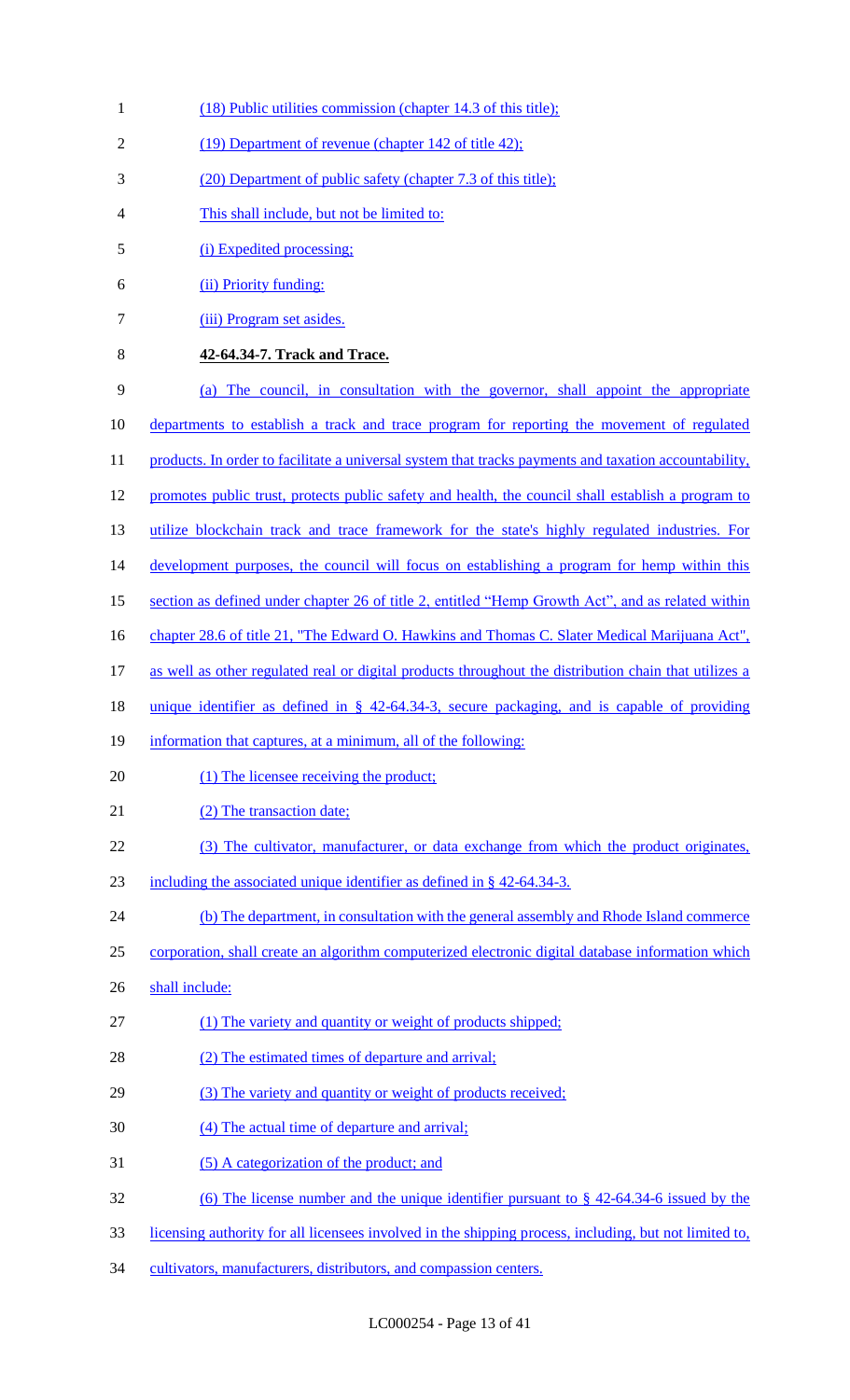1 (c) The database shall be designed to flag irregularities for all licensing authorities in this 2 chapter to investigate. All licensing authorities pursuant to this chapter may access the database 3 and share information related to licensees under this chapter, including social security and 4 individual taxpayer identification numbers and other identifying information. 5 (d) The department shall immediately inform the bureau upon the finding of an irregularity 6 or suspicious finding related to a licensee, applicant, or commercial hemp activity for investigatory 7 purposes. 8 (e) Licensing authorities and state and local agencies may, at any time, inspect shipments 9 and request documentation for current inventory. 10 (f) The council shall have twenty four (24) hour access to the electronic database 11 administered by the department. The council shall have read access to the electronic database for 12 the purpose of taxation and regulation of hemp and hemp products. 13 (g) The department shall be authorized to enter into memoranda of understandings with 14 licensing authorities for data sharing purposes, as deemed necessary by the department. 15 (h) Information received and contained in records kept by the department or licensing 16 authorities for the purposes of administering this chapter are confidential and shall not be disclosed 17 pursuant to relevant Rhode Island general law except as necessary for authorized employees of the 18 state of Rhode Island or any city, county, or city and county to perform official duties pursuant to 19 this chapter or any related local ordinance. 20 (i) Upon the request of a state or local law enforcement agency, licensing authorities shall 21 allow access to or provide information contained within the database to assist law enforcement in 22 their duties and responsibilities pursuant to this chapter. 23 (j) The department, in consultation with the council shall ensure that the track and trace 24 program can also track and trace the amount of the cultivation tax due. The track and trace program 25 shall include an electronic seed to sale software tracking system with data points for the different 26 stages of commercial activity, including, but not limited to, cultivation, harvest, processing, 27 distribution, inventory, and sale. 28 (k) The department, in consultation with the council, shall ensure that licensees under this 29 chapter are allowed to use third-party applications, programs, and information technology systems 30 to comply with the requirements of the expanded track and trace program described in § 42-64.34-31 7 to report the movement of hemp and hemp products throughout the distribution chain and 32 communicate the information to licensing agencies as required by law. 33 (l) Any blockchain software, database, or other information technology system utilized by 34 the department to implement the expanded track-and-trace program shall support interoperability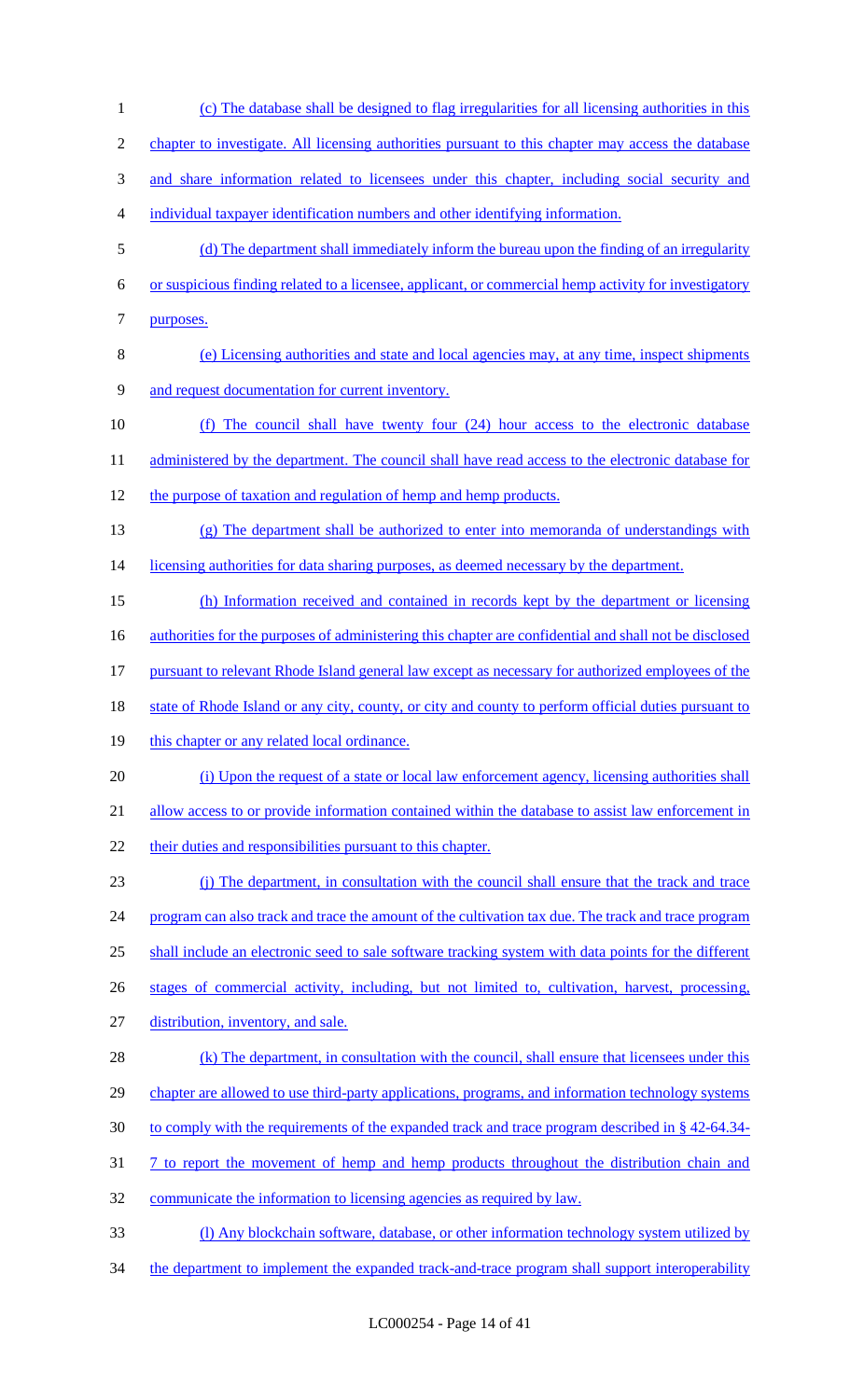1 with third-party hemp business software applications and allow all licensee-facing system activities 2 to be performed through a secure application programming interface, (API), or comparable 3 technology that is well documented, bi-directional, and accessible to any third-party application 4 that has been validated and has appropriate credentials. The API or comparable technology shall 5 have version control and provide adequate notice of updates to third-party applications. The system 6 should provide a test environment for third-party applications to access that mirrors the production 7 environment. 8 (m) The track and trace blockchain shall be used to expand a hemp cultivation program to 9 be administered by the secretary. The secretary shall administer this section as it pertains to the 10 cultivation of hemp. For purposes of this chapter, hemp is an agricultural product. 11 (n) A person or entity shall not cultivate hemp without first obtaining a state license issued 12 by the department pursuant to this chapter. 13 (o) The department, in consultation with, but not limited to, the council, shall implement a 14 unique identification program for hemp and regulated products. In implementing the program, the 15 department shall consider issues including, but not limited to, water use and environmental impacts. 16 If the state finds, based on substantial evidence, that cultivation is causing significant adverse 17 impacts on the environment in a watershed or other geographic area, the department shall not issue 18 new licenses or increase the total number of plant identifiers within that watershed or area. 19 (p) The department shall establish a program for the identification of permitted hemp plants 20 at a cultivation site during the cultivation period. A unique identifier shall be issued for each hemp 21 plant. The department shall ensure that unique identifiers are issued as quickly as possible to ensure 22 the implementation of this chapter. The unique identifier shall be attached at the base of each plant 23 or as otherwise required by law or regulation. 24 (1) Unique identifiers shall only be issued to those persons appropriately licensed by this 25 section. 26 (2) Information associated with the assigned unique identifier and licensee shall be 27 included in the track and trace program specified in § 42-64.34-7. 28 (3) The department may charge a fee to cover the reasonable costs of issuing the unique 29 identifier, monitoring, tracking, and inspecting each hemp plant. 30 (4) The department may promulgate regulations to implement this section. 31 (r) The department shall take adequate steps to establish protections against fraudulent 32 unique identifiers and limit illegal diversion of unique identifiers to unlicensed persons. 33 (s) A city or town may administer and issue unique identifiers and associated identifying 34 information but those identifiers shall not supplant the department's track and trace program.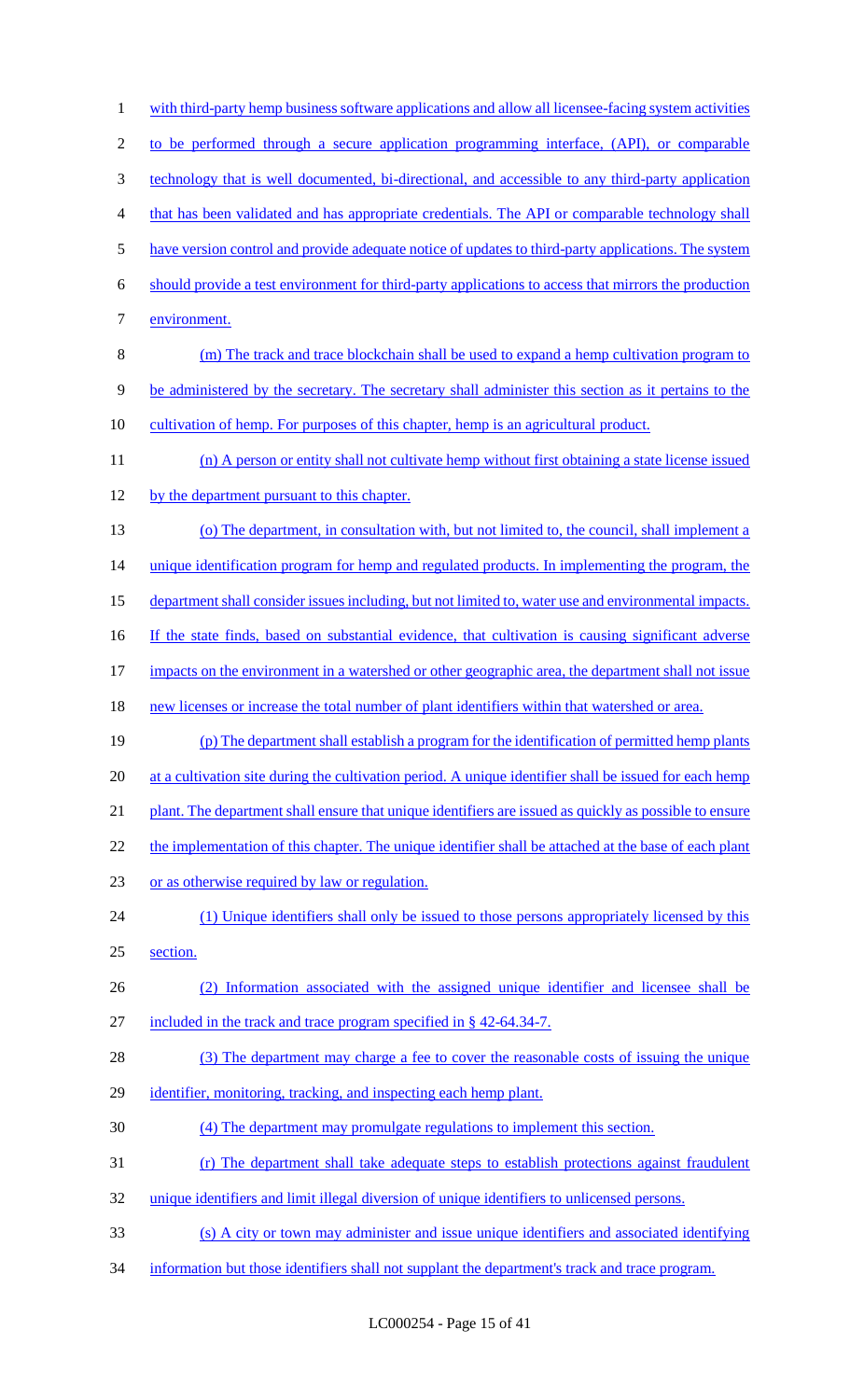(t) This section applies to the cultivation of hemp in accordance with chapter 26 of title 2,

- entitled the "Hemp Growth Act" and chapter 28.6 of title 21, entitled "The Edward O. Hawkins
- and Thomas C. Slater Medical Marijuana Act"
- (u) The secretary may enter into a cooperative agreement with other state or local agencies
- 5 to assist the department in implementing the provisions of this chapter related to administration,

investigation, inspection, fee collection, document management, education and outreach,

- distribution of individual licenses approved by the secretary, and technical assistance pertaining to
- the cultivation of hemp. The department shall pay compensation under a cooperative agreement
- from fees collected and deposited pursuant to this chapter and shall provide reimbursement to the
- 10 state, or local agency for associated costs. The secretary shall not delegate through a cooperative
- 11 agreement, or otherwise, its authority to issue cultivation licenses to any local agency, or other state
- agency. The secretary shall provide notice of any cooperative agreement entered into pursuant to
- 13 this chapter to other relevant state agencies involved in the regulation of hemp cultivation.

# **42-64.34-8. Financial Sandbox -Financial technology sandbox waiver; applicability of**

## **criminal and consumer protection statutes; referral to investigatory agencies; civil liability.**

(a) Notwithstanding any other provision of law, a person who makes an innovative

financial product or service available to consumers in the financial technology sandbox may be

18 granted a waiver of specified requirements imposed by statute or rule, or portions thereof, if these

- statutes or rules do not currently permit the product or service to be made available to consumers.
- 20 A waiver under this subsection shall be no broader than necessary to accomplish the purposes and

21 standards set forth in this act, as determined by the commissioner or secretary.

### 22 (b) A person who makes an innovative financial product or service available to consumers

- in the financial technology sandbox is:
- (1) Not immune from civil damages for acts and omissions relating to this act; and
- (2) Subject to all criminal and consumer protection laws, including, but not limited to,
- 26 violations of any provisions of title 11, title 19 and title 21.
- (c) The commissioner or secretary may refer suspected violations of law relating to this
- 28 chapter to appropriate state or federal agencies for investigation, prosecution, civil penalties and
- 29 other appropriate enforcement actions, including, but not limited to, suspension or revocation of
- any license or authorization granted under this chapter.
- (d) If service of process, relative to any civil proceeding, on a person making an innovative
- financial product or service available to consumers in the financial technology sandbox is not
- feasible, service on the secretary of state shall be deemed service on the person.
- (e) Financial technology sandbox application; standards for approval; consumer protection: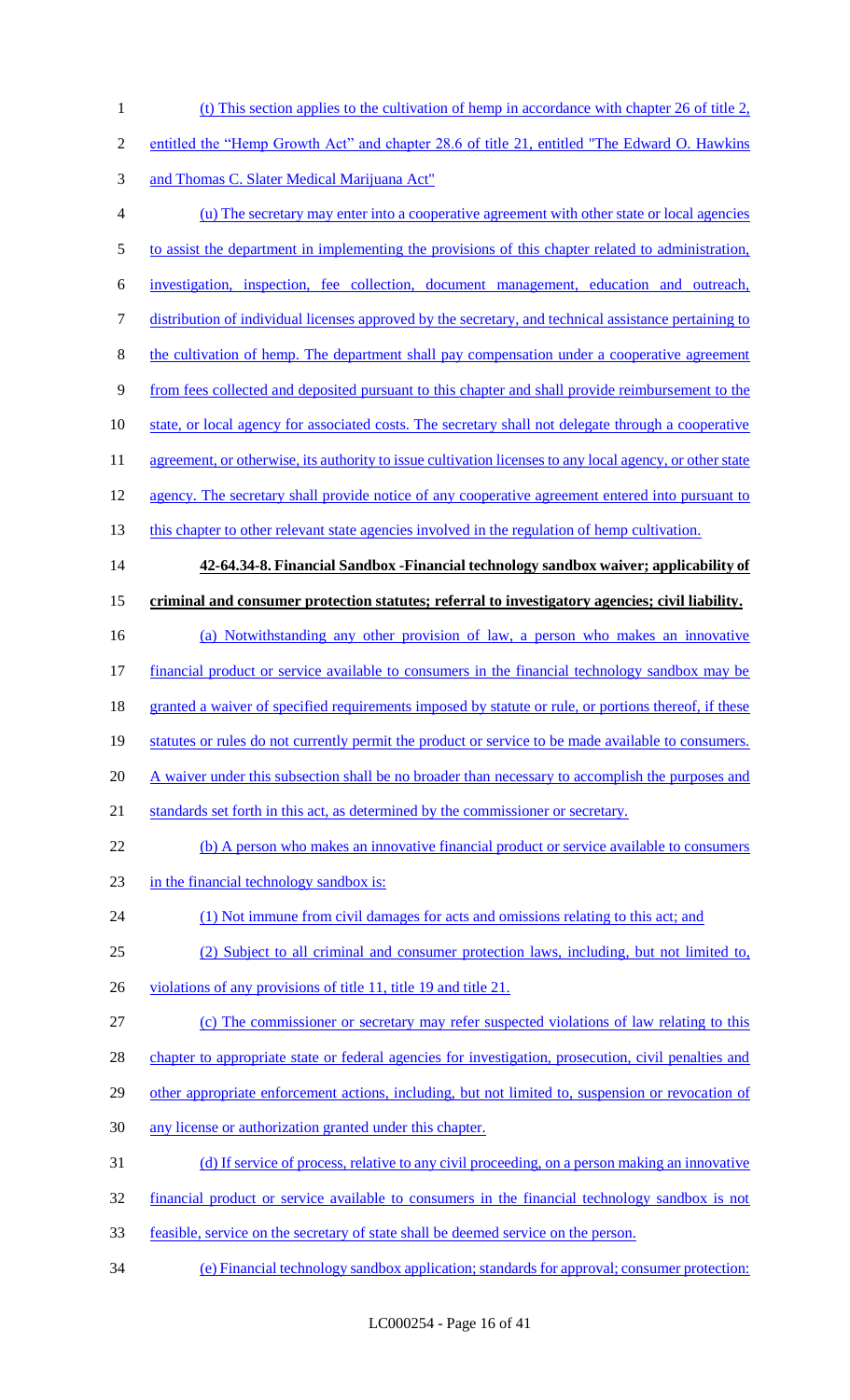1 A person shall apply to the commissioner or secretary to make an innovative financial product or 2 service available to consumers in the financial technology sandbox, based on the office that 3 administers the statute, regulation, rule or portion thereof, for which a waiver is sought. If both the 4 commissioner and the secretary jointly administer a statute or regulation or rule, or if the 5 appropriate office is not known, an application may be filed with either the commissioner or the 6 secretary. If an application is filed with an office that does not administer the statute, regulation or 7 rule for which a waiver is sought, the receiving office shall forward the application to the correct 8 office. The person shall specify in an application the statutory or rule requirements for which a 9 waiver is sought and the reasons why these requirements prohibit the innovative financial product 10 or service from being made available to consumers. The application shall also contain the elements 11 required for authorization which are set forth in § 42-64.34-7. The commissioner and secretary 12 shall each, by rule, prescribe a method of application. 13 (f) A business entity making an application under this section shall be a domestic 14 corporation or other organized domestic entity with a physical presence, other than that of a 15 registered office or agent, in Rhode Island. 16 (g) Before an employee applies on behalf of an institution, firm or other entity intending to 17 make an innovative financial product or service available through the financial technology sandbox, 18 the employee shall obtain the consent of the institution, firm or entity before filing an application 19 under this section. 20 (h) The individual filing an application under this section and the individuals who are 21 substantially involved in the development, operation or management of the innovative financial 22 product or service shall, as a condition of an application, submit to a criminal history background 23 check with the department of attorney general. 24 (i) An application made under this section shall be accompanied by a fee of five hundred 25 dollars (\$500). The fee shall be deposited into the financial technology innovation account as 26 required by title 19. 27 (j) The commissioner or secretary, as applicable, shall authorize or deny a financial 28 technology sandbox application in writing within ninety (90) days of receiving the application. The 29 commissioner or secretary and the person who has made an application may jointly agree to extend 30 the time beyond ninety (90) days. The commissioner or secretary may impose conditions on any 31 authorization, consistent with this chapter. In deciding to authorize or deny an application under 32 this section, the commissioner or secretary shall consider each of the following: 33 (1) The nature of the innovative financial product or service proposed to be made available 34 to consumers in the sandbox, including all relevant technical details which may include whether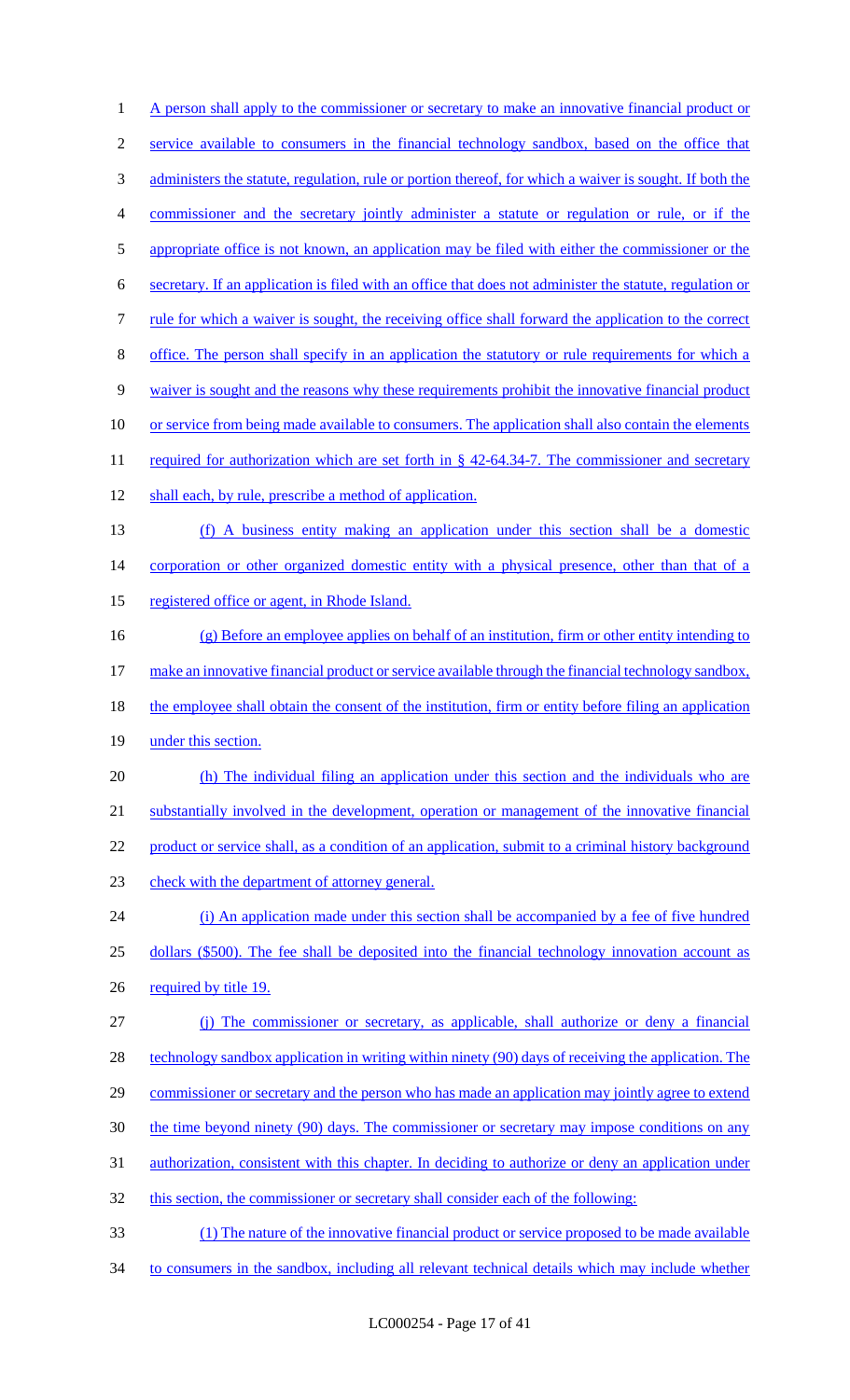- 1 the product or service utilizes blockchain technology;
- 2 (2) The potential risk to consumers and methods which will be used to protect consumers 3 and resolve complaints during the sandbox period; 4 (3) A business plan proposed by the person, including proof of capital requirements; 5 (4) Whether the person has the necessary personnel, adequate financial and technical 6 expertise and a sufficient plan to test, monitor and assess the innovative financial product or service; 7 (5) Whether any person substantially involved in the development, operation or 8 management of the innovative financial product or service has been convicted of, or is currently 9 under investigation for, fraud, state or federal securities violations or any property based offense; 10 (6) A copy of the disclosures required under this chapter that will be provided to 11 consumers; 12 (7) Any other factor that the commissioner or secretary determines to be relevant. 13 (k) If an application is authorized under subsection (j) of this section, the commissioner or 14 secretary shall specify the statutory or rule requirements, or portions thereof, for which a waiver is 15 granted and the length of the initial sandbox period. The commissioner or secretary shall also post 16 notice of the approval of a sandbox application under this section, a summary of the innovative 17 financial product or service and the contact information of the person making the product or service 18 available through the sandbox on the Internet website of the commissioner or secretary. 19 (l) A person authorized under section (j) of this section to enter into the financial 20 technology sandbox shall post a consumer protection bond with the commissioner or secretary as 21 security for potential losses suffered by consumers. The bond amount shall be determined by the 22 commissioner or secretary in an amount not less than ten thousand dollars (\$10,000) and shall be 23 commensurate with the risk profile of the innovative financial product or service. The 24 commissioner or secretary may require that a bond under this subsection be increased or decreased 25 at any time based on risk profile. Unless the bond is enforced, the commissioner or secretary shall 26 cancel or allow the bond to expire two (2) years after the date of the conclusion of the sandbox 27 period. 28 (m) A person authorized under subsection (j) of this section to enter into the financial 29 technology sandbox shall be deemed to possess an appropriate license for the purposes of federal 30 law requiring state licensure or authorization. 31 (n) Authorization under subsection (j) of this section shall not be construed to create a 32 property right. 33 (o) Financial technology innovation account: 34 (1) There is created the financial technology innovation account. Funds within the account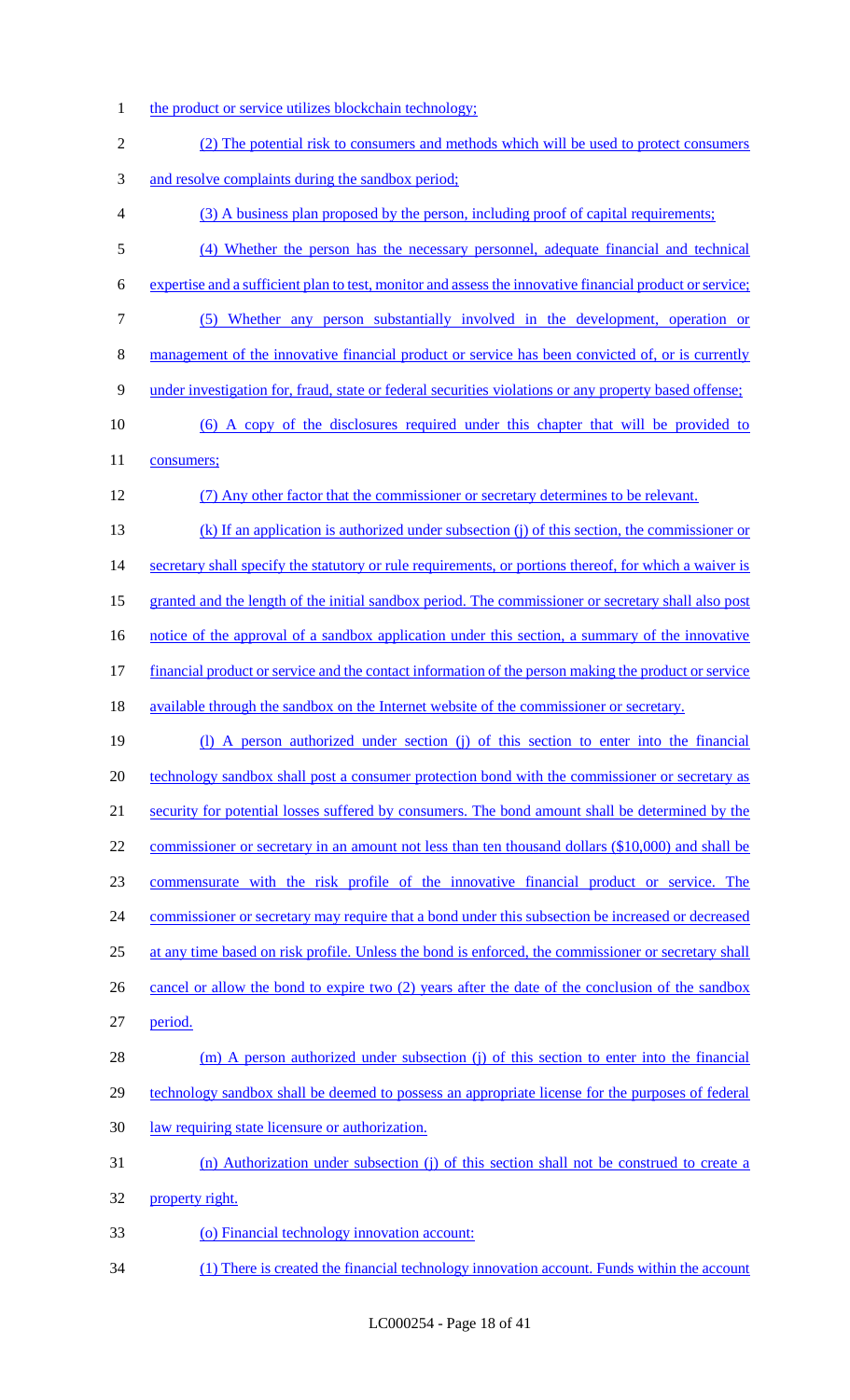1 shall only be expended by legislative appropriation. All funds within the account shall be invested by the state treasurer and all investment earnings from the account shall be credited to the general fund. The account shall be divided into two (2) subaccounts controlled by the commissioner and secretary, respectively, for the purposes of administrative management. For the purposes of accounting and investing only, the subaccounts shall be treated as separate accounts. (2) Subject to legislative appropriation, application fees remitted to the account shall be 7 deposited into the subaccount controlled by the commissioner or secretary, as applicable, based on the receiving official. These funds, and any additional funds appropriated by the legislature, shall be used only for the purposes of administering this act, including processing of sandbox applications and monitoring, examination and enforcement activities relating to this chapter. 11 (p) Operation of financial technology sandbox: (1) Except as otherwise provided under chapter 14.3 of title 19, a person authorized under 13 this chapter to enter into the financial technology sandbox may make an innovative financial 14 product or service available to consumers during the sandbox period. (2) The commissioner or secretary may, on a case by case basis, specify the maximum 16 number of consumers permitted to receive an innovative financial product or service, after 17 consultation with the person authorized under this chapter to make the product or service available 18 in the financial technology sandbox. (3) Before a consumer purchases or enters into an agreement to receive an innovative financial product or service through the financial technology sandbox the person making the 21 product or service available shall provide a written statement of the following to the consumer: (i) The name and contact information of the person making the product or service available 23 to consumers; (ii) That the product or service has been authorized to be made available to consumers for 25 a temporary period by the commissioner or secretary, as applicable, under the laws of Rhode Island; 26 (iii) That the state of Rhode Island does not endorse the product or service and is not subject to liability for losses or damages caused by the product or service; (iv) That the product or service is undergoing testing, may not function as intended and may entail financial risk; (v) That the person making the product or service available to consumers is not immune from civil liability for any losses or damages caused by the product or service; (vi) The expected end date of the sandbox period; (vii) The name and contact information of the commissioner or secretary, as applicable,

and notification that suspected legal violations, complaints or other comments related to the product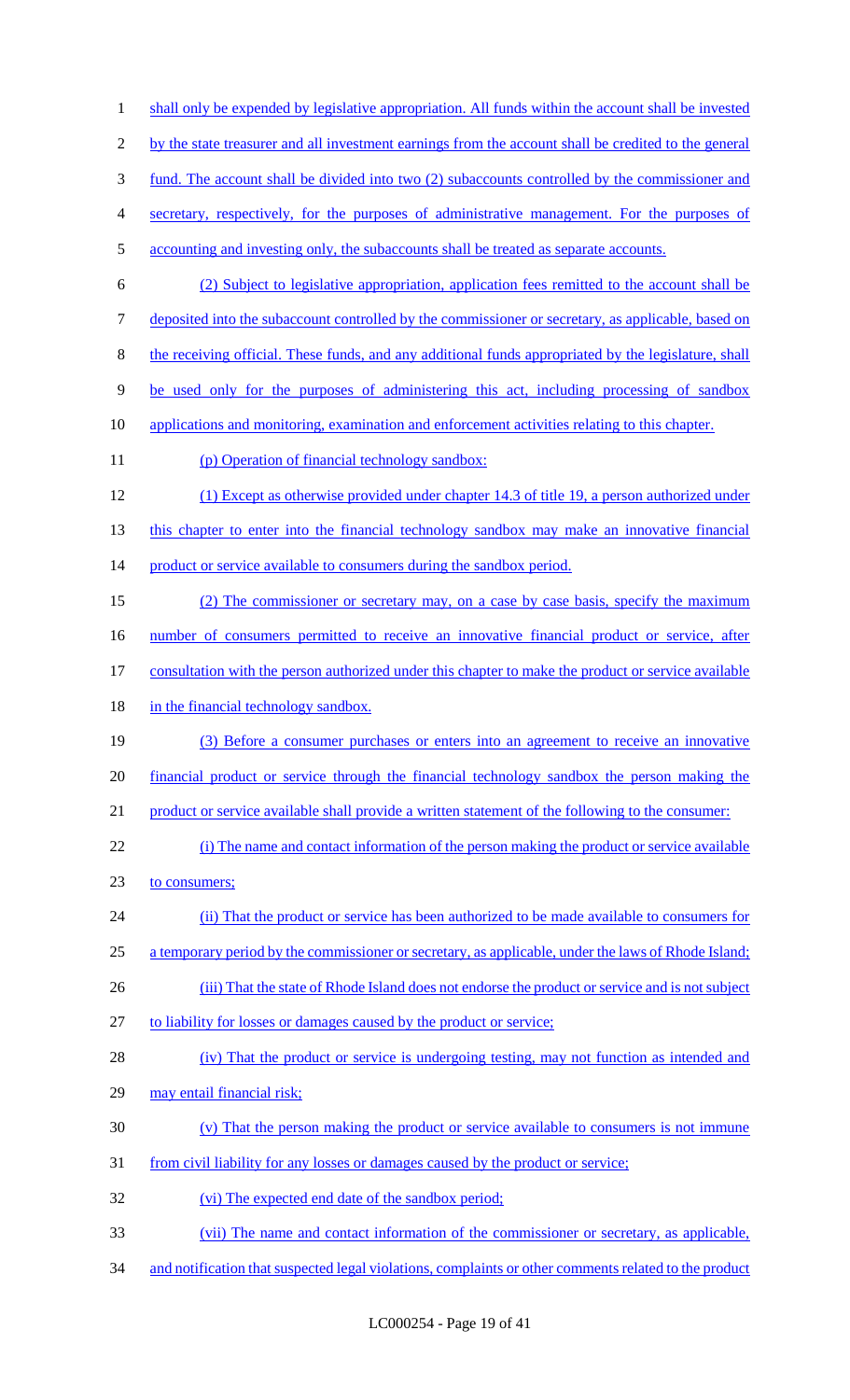1 or service may be submitted to the commissioner or secretary;

2 (viii) Any other statements or disclosures required by rule of the commissioner or secretary 3 which are necessary to further the purposes of this act. 4 (q) A person authorized to make an innovative financial product or service available to 5 consumers in the financial technology sandbox shall maintain comprehensive records relating to 6 the innovative financial product or service. The person shall keep these records for not less than 7 five (5) years after the conclusion of the sandbox period. The commissioner and secretary may 8 specify further records requirements under this subsection by rule. 9 (r) The commissioner or secretary, as applicable, may examine the records maintained 10 under by any depository or financial technology innovation account opened pursuant to this 11 chapter, with or without notice. All direct and indirect costs of an examination conducted under 12 this subsection shall be paid by the person making the innovative financial product or service 13 available in the financial technology sandbox. Records made available to the commissioner or 14 secretary under this subsection shall be confidential and shall not be subject to disclosure under the 15 Rhode Island public records act but may be released to appropriate state and federal agencies for 16 the purposes of investigation. 17 (s) Unless granted an extension pursuant to not less than thirty (30) days before the 18 conclusion of the sandbox period, a person who makes an innovative financial product or service 19 available in the financial technology sandbox shall provide written notification to consumers 20 regarding the conclusion of the sandbox period and shall not make the product or service available 21 to any new consumers after the conclusion of the sandbox period until legal authority outside of 22 the sandbox exists to make the product or service available to consumers. The person shall wind 23 down operations with existing consumers within sixty (60) days after the conclusion of the sandbox 24 period, except that, after the sixtieth day, the person may: 25 (1) Collect and receive money owed to the person and service loans made by the person, 26 based on agreements with consumers made before the conclusion of the sandbox period; 27 (2) Take necessary legal action; and 28 (3) Take other actions authorized by the commissioner or secretary by rule which are not 29 inconsistent with this subsection. 30 (t) The commissioner and the secretary may, jointly or separately, enter into agreements 31 with state, federal or foreign regulatory agencies to allow persons who make an innovative financial 32 product or service available in Rhode Island through the financial technology sandbox to make 33 their products or services available in other jurisdictions and to allow persons operating in similar 34 financial technology sandboxes in other jurisdictions to make innovative financial products and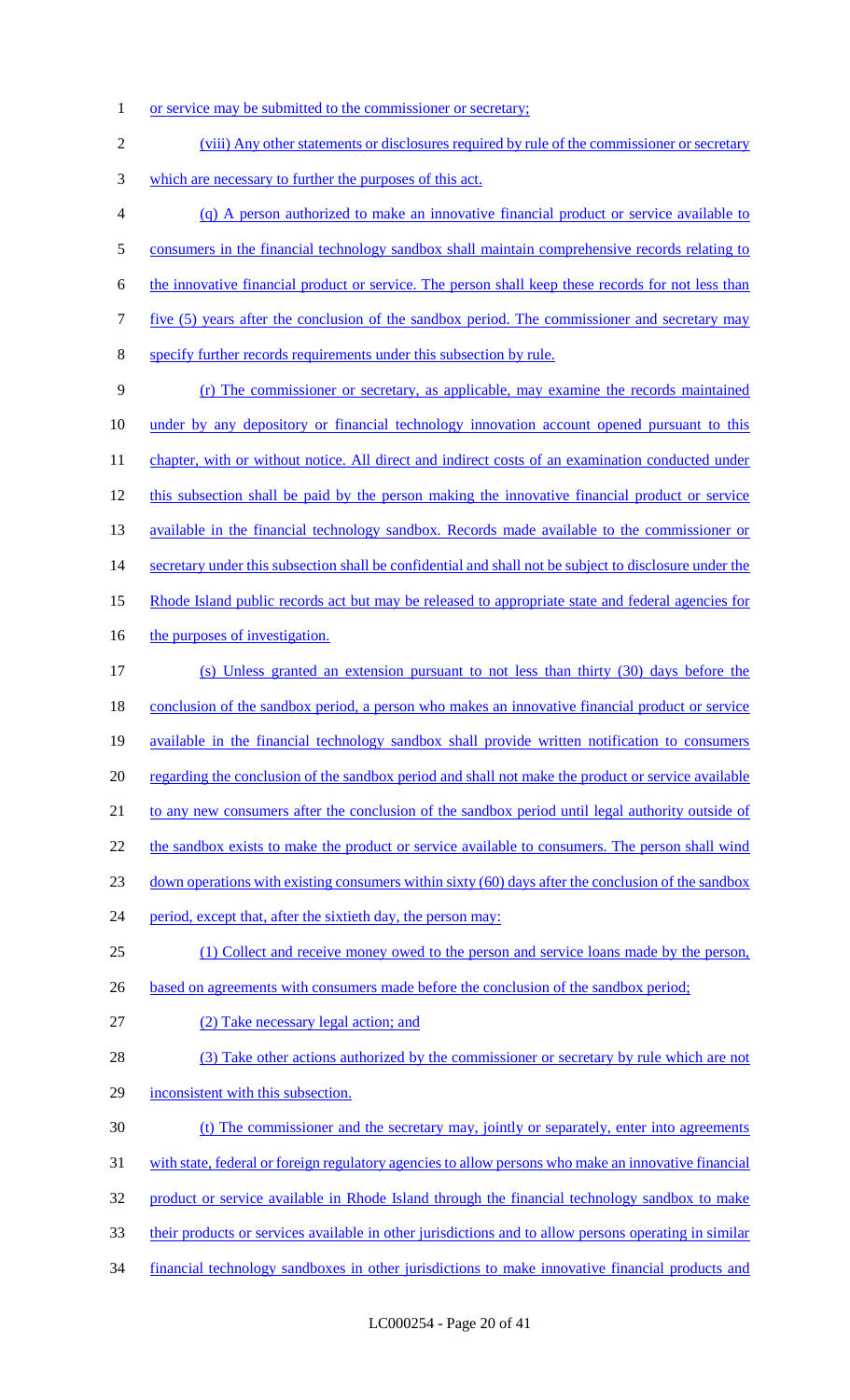services available in Rhode Island under the standards of this chapter. (u) Revocation or suspension of financial technology sandbox authorization: (1) The commissioner or secretary may, by order, revoke or suspend authorization granted to a person under this chapter if: (i) The person has violated or refused to comply with this chapter or any lawful rule, order or decision adopted by the commissioner or secretary; (ii) A fact or condition exists that, if it had existed or become known at the time of the financial technology sandbox application, would have warranted denial of the application or the 9 imposition of material conditions; (iii) A material error, false statement, misrepresentation or material omission was made in 11 the financial technology sandbox application; or (iv) After consultation with the person, continued testing of the innovative financial 13 product or service would: 14 (A) Be likely to harm consumers; or (B) No longer serve the purposes of this chapter because of the financial or operational 16 failure of the product or service. (v) Written notification of a revocation or suspension order made under subsection (c) of 18 this section shall be served using any means authorized by law, and if the notice relates to a suspension, include any conditions or remedial action which shall be completed before the suspension will be lifted by the commissioner or secretary. (w) Extension of sandbox period: 22 (1) A person granted authorization under subsection (j) of this section may apply for an extension of the initial sandbox period for not more than twelve (12) additional months. An 24 application for an extension shall be made not later than sixty (60) days before the conclusion of the initial sandbox period specified by the commissioner or secretary. The commissioner or secretary shall approve or deny the application for extension in writing not later than thirty-five (35) days before the conclusion of the initial sandbox period. An application for extension by a 28 person shall cite one of the following reasons as the basis for the application and provide all relevant supporting information that: (i) Statutory or rule amendments are necessary to conduct business in Rhode Island on a permanent basis; or (ii) An application for a license or other authorization required to conduct business in Rhode Island on a permanent basis has been filed with the appropriate office and approval is currently pending.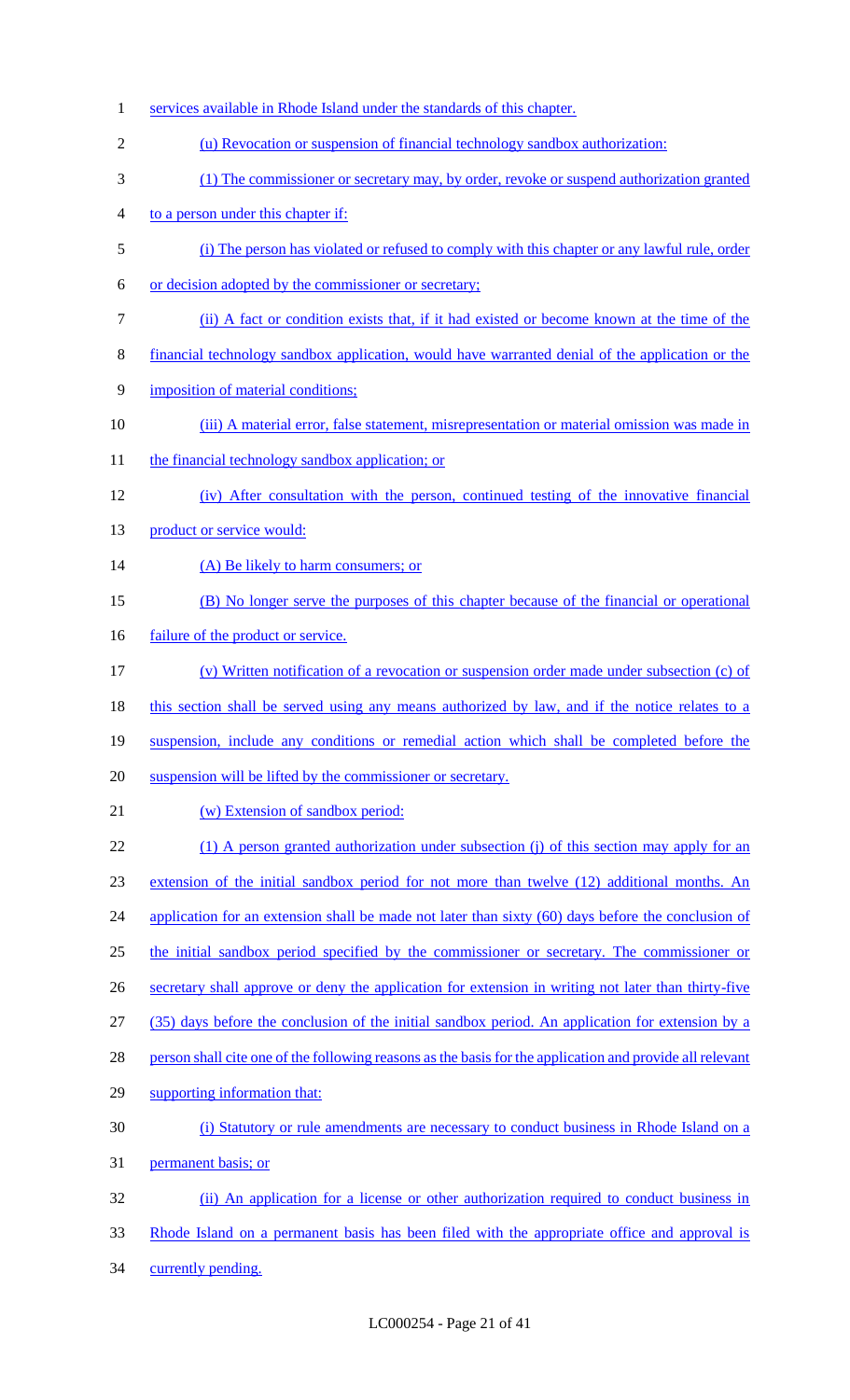| 1              | (x) Rules and orders; enforcement of bond; restitution:                                               |
|----------------|-------------------------------------------------------------------------------------------------------|
| $\mathfrak{2}$ | (1) The commissioner and secretary shall each adopt rules to implement this act. The rules            |
| 3              | adopted by the commissioner and secretary under this chapter shall be as consistent as reasonably     |
| 4              | possible, but shall account for differences in the statutes and programs administered by the          |
| $\mathfrak s$  | commissioner and secretary.                                                                           |
| 6              | (2) The commissioner or secretary may issue:                                                          |
| $\tau$         | (i) All necessary orders to enforce this chapter, including, but not limited to, ordering the         |
| $8\,$          | payment of restitution and enforcement of these orders in any court of competent jurisdiction;        |
| 9              | (ii) An order under subsection $(x)(2)(i)$ of this section to enforce the bond or portion of the      |
| 10             | bond posted under this chapter, and use proceeds from the bond to offset losses suffered by           |
| 11             | consumers as a result of an innovative financial product or service.                                  |
| 12             | (3) All actions of the commissioner or secretary under this chapter shall be subject to the           |
| 13             | rules and regulations under title 19 and chapter 14 of title 42.                                      |
| 14             | (y) Access to, and dissemination of, information:                                                     |
| 15             | (1) Criminal history record information shall be disseminated by criminal justice agencies            |
| 16             | in this state, whether directly or through any intermediary, only to the banking commissioner or the  |
| 17             | secretary of state for purposes of obtaining background information on persons applying for of a      |
| 18             | <u>financial technology sandbox authorization; provided, however, that all officers and directors</u> |
| 19             | subsequently hired or appointed, shall be required to submit to a criminal history background check.  |
| 20             | (z) State or national criminal history record information:                                            |
| 21             | (1) The following persons shall be required to submit to fingerprinting in order to obtain            |
| 22             | state and national criminal history record information:                                               |
| 23             | (i) Applicants for a financial technology sandbox authorization:                                      |
| 24             | (aa) General applicability:                                                                           |
| 25             | (1) Section 42-64.34-7 applies to all banks in this state organized under this action and to          |
| 26             | national banks where specifically provided by the text.                                               |
| 27             | (bb) The financial technology sandbox definitions shall apply to this chapter.                        |
| 28             | (cc) Electronic records and signatures; applicability:                                                |
| 29             | (1) This act modifies, limits, and supersedes the federal Electronic Signatures in Global             |
| 30             | and National Commerce Act, but does not modify, limit, or supersede section 10l(c) of that act (15)   |
| 31             | U.S.C. § 7001 (c) or authorize electronic delivery of any of the notices described in section 103(b)  |
| 32             | of that act (15 U.S.C. § 7003(b)). This chapter authorizes the filing of records and signatures, when |
| 33             | specified by provisions of this chapter or by a rule adopted or order issued under this chapter, in a |
| 34             | manner consistent with section $104(a)$ of that act (15 U.S.C. § 7004(a)).                            |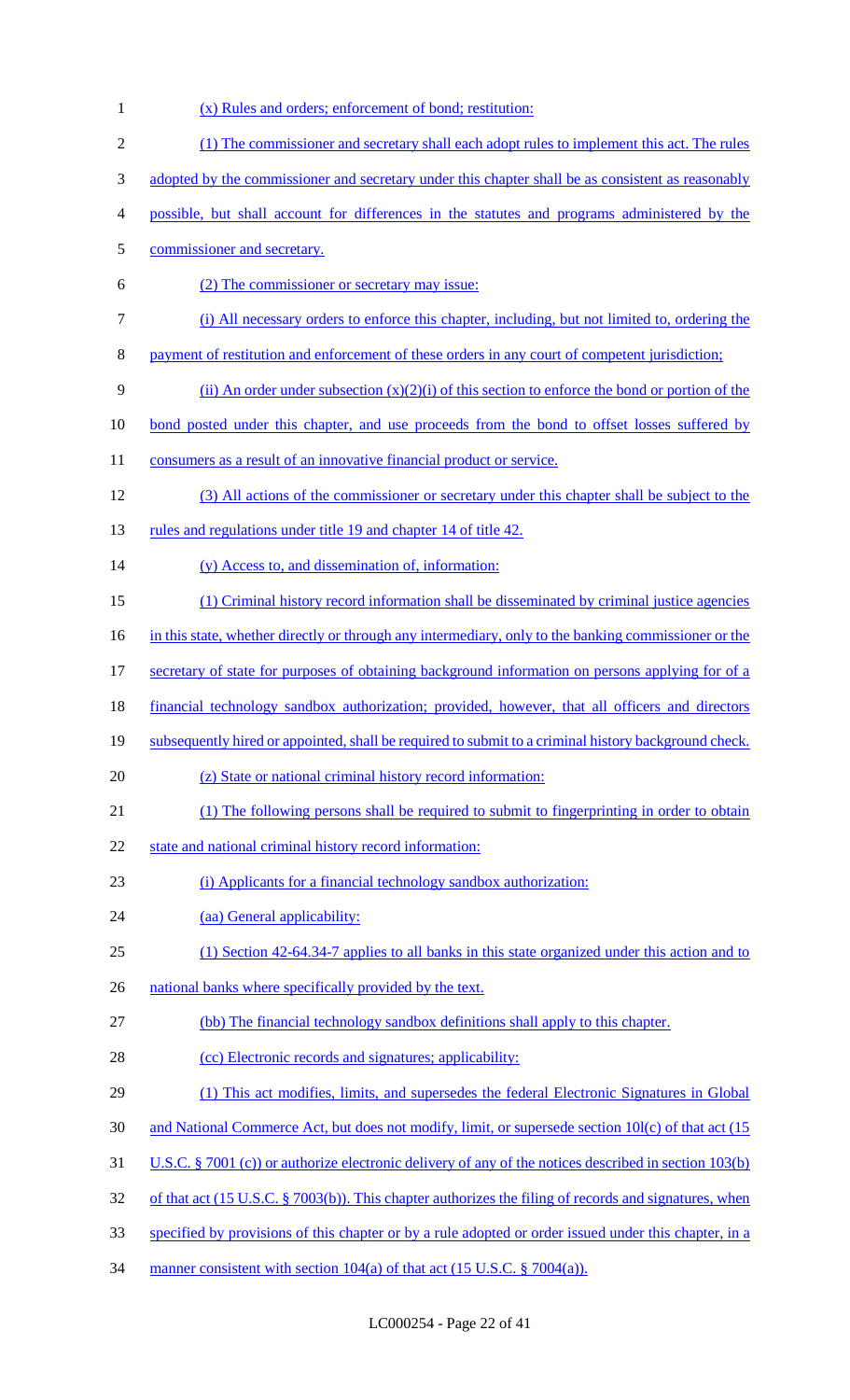1 (dd) Reservation of power to amend or repeal § 42-64.34-7; applicability: (1) The legislature has power to amend or repeal all or part of § 42-64.34-7 at any time and 3 all domestic and foreign corporations subject to this act are governed by the amendment or repeal. (2) Unless displaced by particular provisions of this chapter, the principles of law and equity supplement § 42-64.34-7. (3) The banking commissioner and the secretary of state shall adopt rules to implement § 42-64.34-7 on or before January 1, 2022. **42-64.34-9. Special Depository Sandbox.**  (a) The legislature will create special purpose depository institutions as a new financial institution; providing that special purpose depository institutions shall be corporations; requiring 11 that depositors be business entities; specifying compliance with applicable federal laws; establishing procedures for the incorporation, chartering and operation of special purpose 13 depository institutions; establishing procedures for liquidation, conservatorship and voluntary 14 dissolution; requiring a surety bond or pledged investments and specified private insurance; authorizing special purpose depository institutions to obtain federal deposit insurance; making 16 conforming amendments: authorizing positions; providing an appropriation; and providing for effective dates. 18 (b) Applicability of other provisions. Except as otherwise provided in this section, if any 19 provision of law conflicts with this chapter, this chapter shall control. (c) Special purpose depository institutions created as corporations; operating authority; powers; prohibition on lending: (1) Consistent with this chapter, special purpose depository institutions shall be organized as corporations under chapter 1.2 of title 7, the Rhode Island business corporation act, to exercise 24 the powers set forth in this section; (2) Each special purpose depository institution may: 26 (i) Make contracts as a corporation under Rhode Island law; 27 (ii) Sue and be sued; (iii) Receive notes and buy and sell gold and silver coins and bullion as permitted by federal  $\frac{law}{2}$  (iv) Carry on a non-lending banking business for depositors, consistent with subsection (d) of this section; (v) Provide payment services upon the request of a depositor; (vi) Make an application to become a member bank of the Federal Reserve System; (vii) Engage in any other activity that is usual or incidental to the business of banking,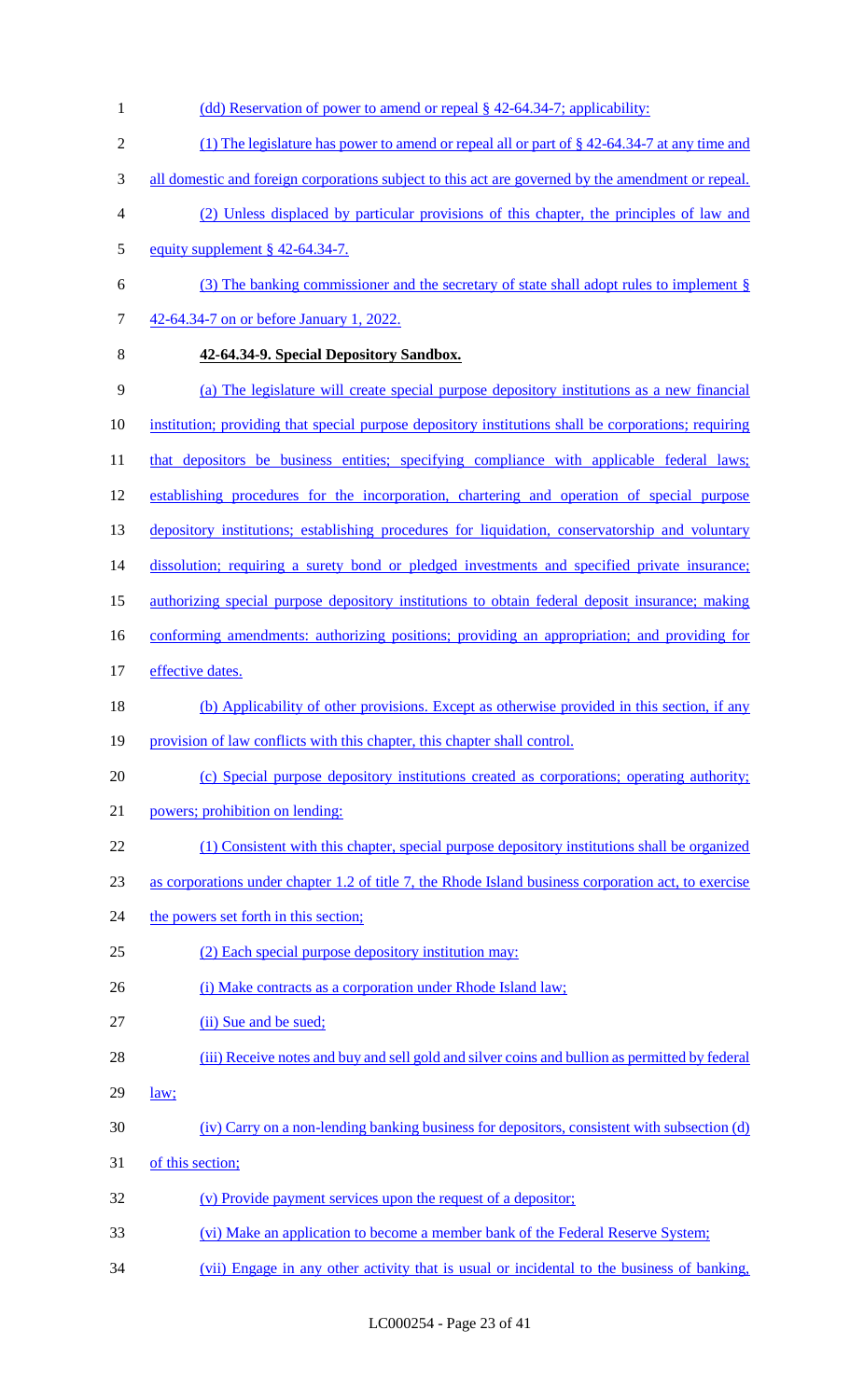1 subject to the prior written approval of the commissioner. The commissioner shall not approve a request to engage in an incidental activity if he or she finds that the requested activity will adversely 3 affect the solvency or the safety and soundness of the special purpose depository institution or conflict with any provision of this chapter; (viii) Exercise powers and rights otherwise authorized by law which are not inconsistent with this chapter. (d) Except as otherwise provided in this subsection, a special purpose depository institution shall not make loans, including the provision of temporary credit relating to overdrafts. A special purpose depository institution may purchase debt obligations consistent with provisions of title 19. (e) A special purpose depository institution shall maintain its principal operating 11 headquarters and the primary office of its chief executive officer in Rhode Island. (f) As otherwise authorized by this section, the special purpose depository institution may 13 conduct business with depositors outside this state. 14 (g) Subject to the laws of the host state, a special purpose depository institution may open a branch in another state upon obtaining a certificate of good standing from the commissioner or 16 secretary, as long as any new branch located outside of this state is in compliance with state and federal regulations. A special purpose depository institution, including any branch of the institution, 18 may only accept deposits or provide other services under this chapter to depositors engaged in a 19 bona fide business which is lawful under the laws of Rhode Island, the laws of the host state and federal law. 21 (h) Requirements relating to depositors; nature of business: (1) No depositor shall maintain an account with a special purpose depository institution or otherwise receive any services from the institution unless the depositor meets the criteria of this subsection. A depositor shall: (i) Be a legal entity other than a natural person; 26 (ii) Be in good standing with the jurisdiction in the United States in which it is incorporated or organized; (iii) Maintain deposits with the institution totaling not less than five thousand dollars (\$5,000); (iv) Be engaged in a lawful, bona fide business; and (v) Make sufficient evidence available to the special purpose depository institution to enable compliance with anti-money laundering practices, customer identification and beneficial ownership requirements, as determined by the institution. (2) A depositor which meets the criteria of subsection (h) of this section shall be issued a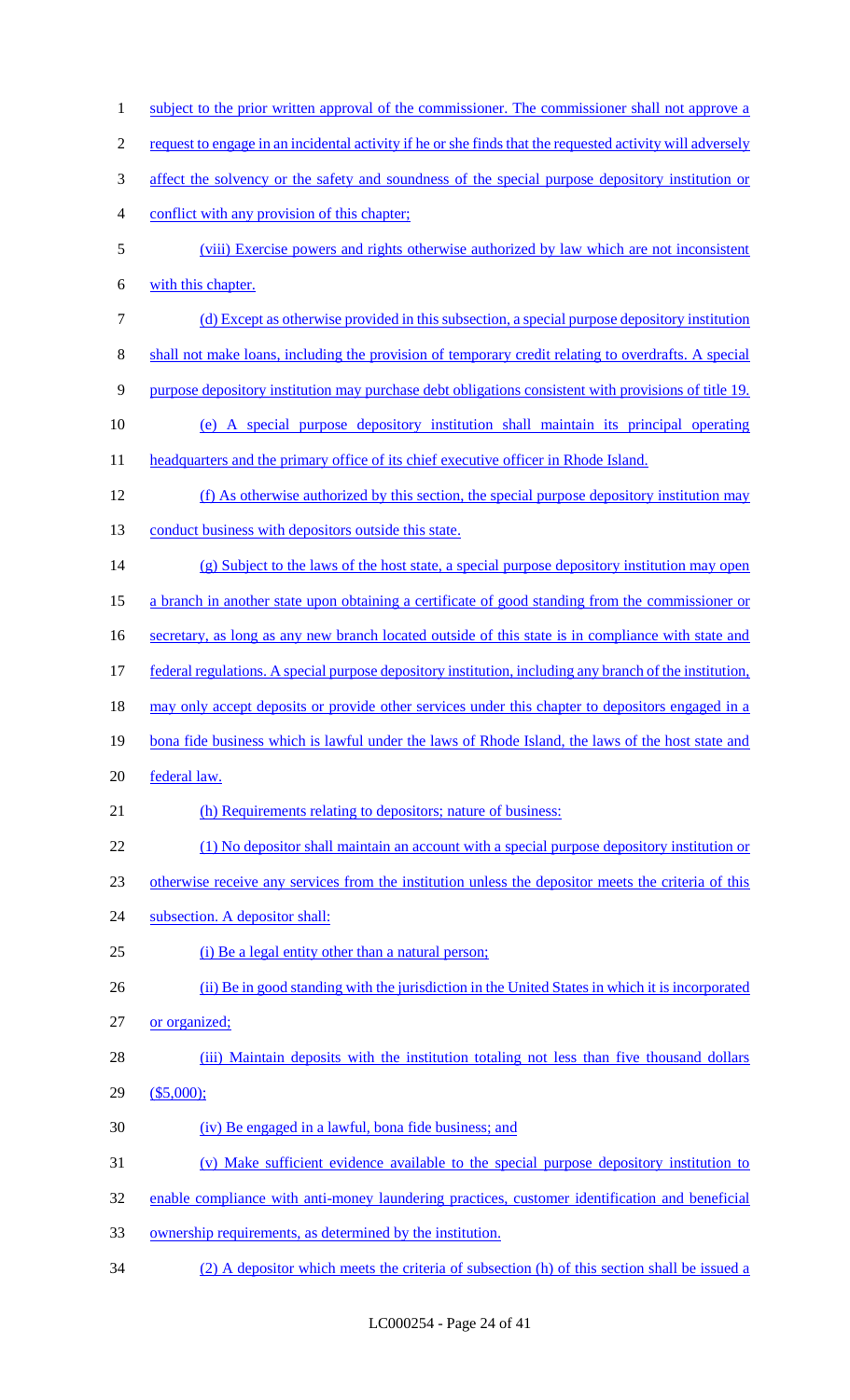depository account and otherwise receive services from the special purpose depository institution 2 contingent on the availability of sufficient insurance as required under § 19-4-10. (3) Consistent with subsection (h) of this section and in addition to any requirements specified by federal law, a special purpose depository institution shall require that a potential depositor provide reasonable evidence that the person is engaged in a lawful, bona fide business or is likely to open a lawful, bona fide business within the next six (6) months. As used in this subsection, "reasonable evidence" includes business entity filings, articles of incorporation or organization, bylaws, operating agreements, business plans, promotional materials, financing agreements or other evidence. 10 (i) Required liquid assets: (1) At all times, a special purpose depository institution shall maintain unencumbered 12 liquid assets valued at not less than one hundred percent (100%) of its depository liabilities; 13 (2) As used in this section, "liquid assets" means: (i) United States currency held on the premises of the special purpose depository 15 institution; 16 (ii) United States currency held for the special purpose depository institution by a federal 17 reserve bank or a federally insured financial institution; (iii) Investments which are highly liquid, and obligations of the United States treasury or 19 other federal agency obligations consistent with rules adopted by the commissioner. 20 (j) Required contingency account: (1) A special purpose depository institution shall maintain a contingency account to 22 account for unexpected losses and expenses. A special purpose depository institution may require the payment of contributions from depositors to fund a contingency account. Sufficient funding as 24 determined and required by the commissioner for the initial capitalization shall constitute compliance with this subsection for the first three (3) years a special purpose depository institution is in operation. After the conclusion of the first three (3) years of operation, a special purpose depository institution shall maintain a contingency account totaling not less than two percent (2%) 28 of the depository liabilities of the special purpose depository institution; provided, however, that the contingency account shall be adequate and reasonable in light of current and prospective business conditions. as determined by the commissioner; (2) A depositor shall obtain a refund of any contingency account contributions made under 32 this subsection after closing an account with the special purpose depository institution. (k) Applicable federal and state law. A special purpose depository institution shall comply with all applicable federal laws, including, but not limited to, those relating to anti-money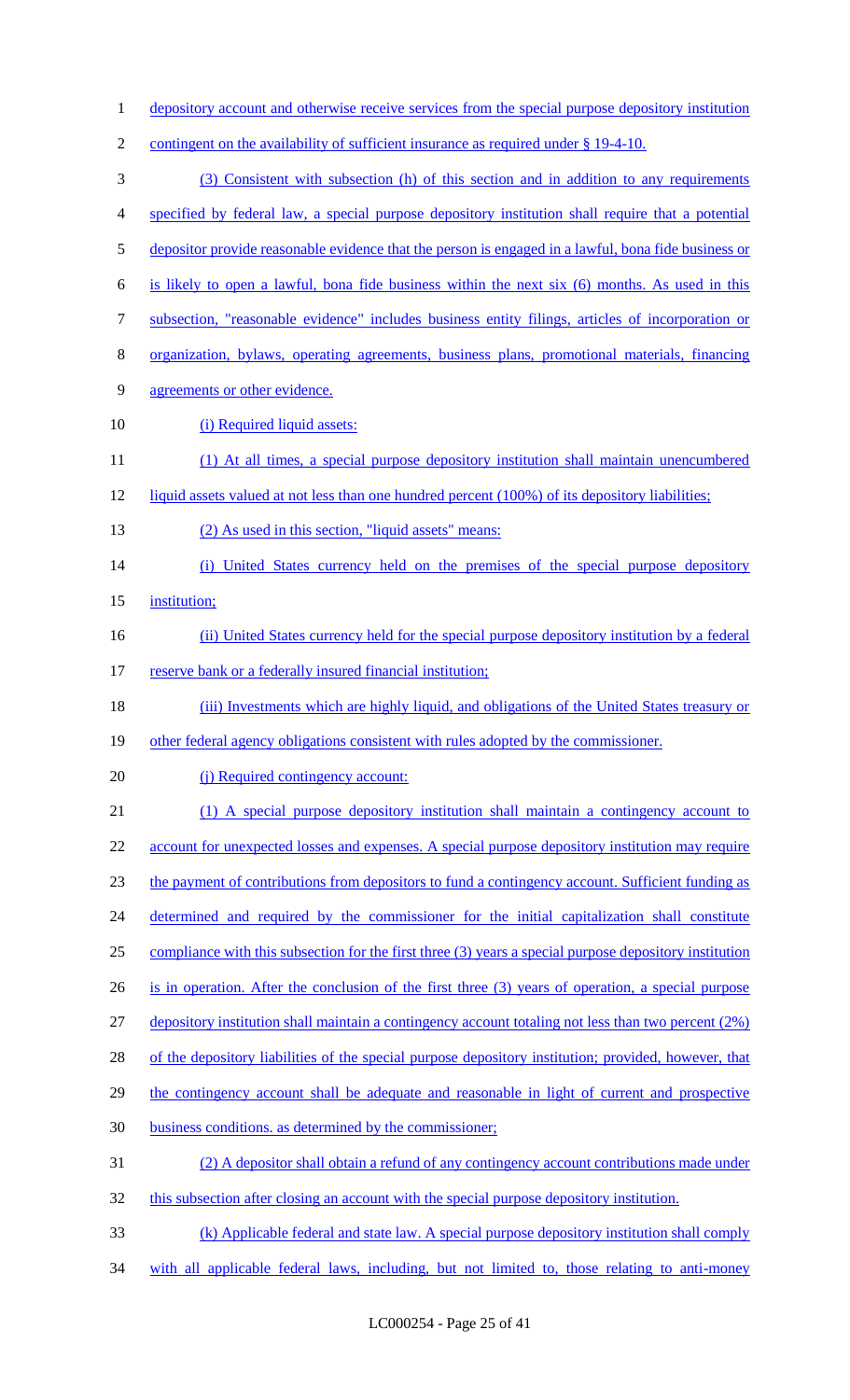1 laundering practices, customer identification and beneficial ownership.

| $\sqrt{2}$     | (1) Required disclosures:                                                                            |
|----------------|------------------------------------------------------------------------------------------------------|
| 3              | (1) A special purpose depository institution shall display on any internet website it                |
| $\overline{4}$ | maintains, and at each window or place where it accepts deposits, a sign conspicuously stating that  |
| 5              | deposits are not insured by the federal deposit insurance corporation, if applicable.                |
| 6              | (2) Upon opening an account and if applicable, a special purpose depository institution              |
| 7              | shall require each depositor to execute a statement acknowledging that all deposits at the special   |
| 8              | purpose depository institution are not insured by the federal deposit insurance corporation. The     |
| 9              | special purpose depository institution shall permanently retain this acknowledgment;                 |
| 10             | (3) A special purpose depository institution shall include in all advertising a disclosure that      |
| 11             | deposits are not insured by the federal deposit insurance corporation, if applicable.                |
| 12             | (m) Formation; articles of incorporation:                                                            |
| 13             | $(1)$ Except as otherwise provided, five $(5)$ or more adult persons may form a special purpose      |
| 14             | depository institution. The incorporators shall subscribe the articles of incorporation and transmit |
| 15             | them to the commissioner as part of an application for a charter under title 19.                     |
| 16             | (2) The articles of incorporation shall include the following information:                           |
| 17             | (i) The corporate name;                                                                              |
| 18             | (ii) The purpose for which the corporation is organized;                                             |
| 19             | (iii) The term of its existence, which may be perpetual;                                             |
| 20             | (iv) The place where its office shall be located and its operations conducted;                       |
| 21             | (v) The amount of capital stock and the number of shares;                                            |
| 22             | (vi) The name and residence of each shareholder subscribing to more than ten percent                 |
| 23             | (10%) of the stock and the number of shares owned by that shareholder;                               |
| 24             | (vii) The number of directors and the names of those who shall manage the affairs of the             |
| 25             | corporation for the first year; and                                                                  |
| 26             | (viii) A statement that the articles of incorporation are made to enable the incorporators to        |
| 27             | avail themselves of the advantages of the laws of the state.                                         |
| 28             | (n) Copies of all amended articles of incorporation shall be filed in the same manner as the         |
| 29             | original articles of incorporation.                                                                  |
| 30             | (o) The incorporators shall raise sufficient capital prior to filing an application for a charter    |
| 31             | with the commissioner, consistent with $\S$ 19-2-2. In the event an application for a charter is not |
| 32             | filed or is denied by the board, all capital shall be promptly returned without loss, to each person |
| 33             | or entity investing.                                                                                 |

(p) Subject to applicable federal and state law, a bank holding company may apply to hold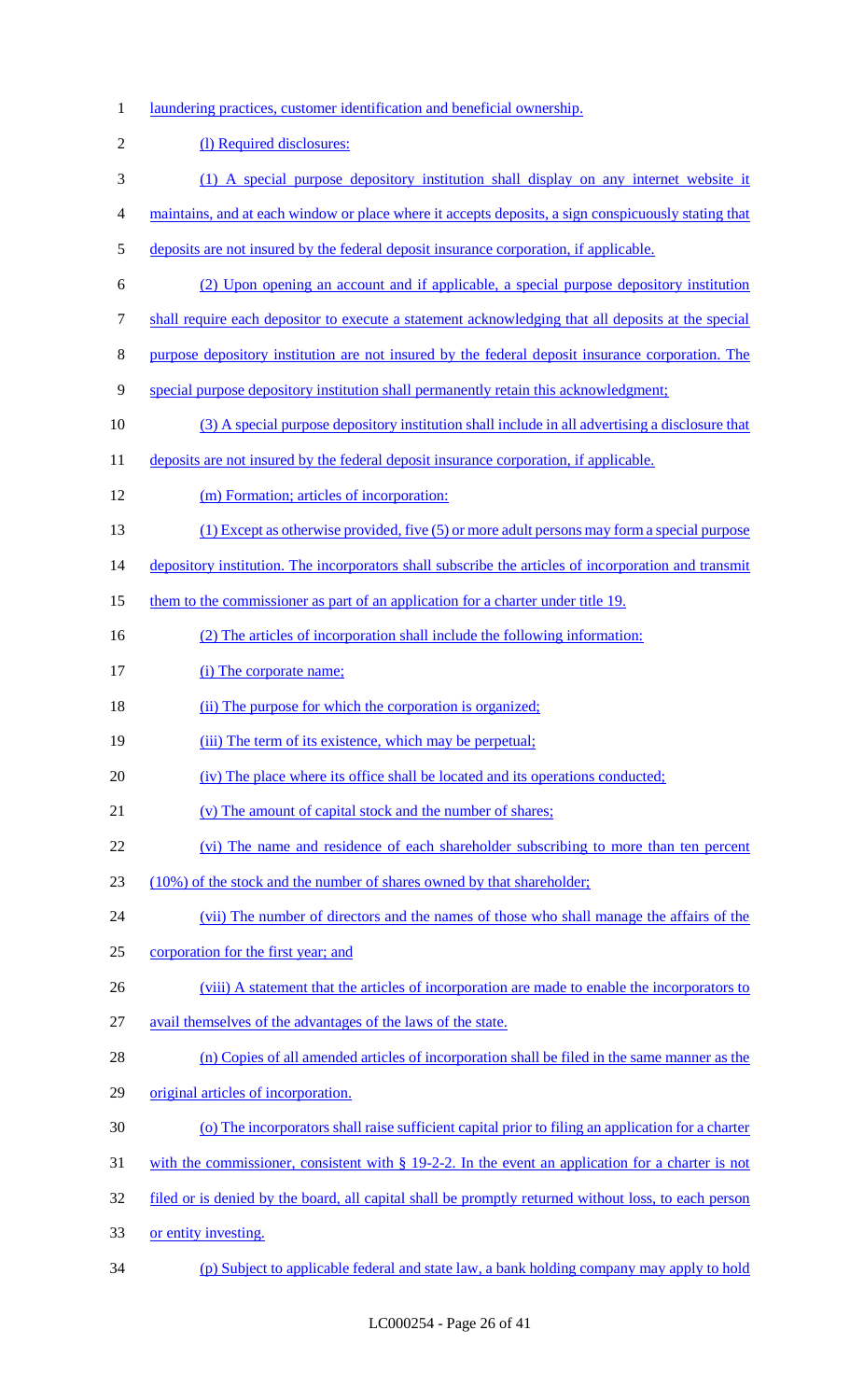1 a special purpose depository institution to raise required initial capital and surplus and additional

2 capital.

- 3 (q) The capital stock of each special purpose depository institution chartered under this
- 4 chapter shall be subscribed for as fully paid stock. No special purpose depository institution shall
- 5 be chartered with capital stock less than five million dollars (\$5,000,000).
- 6 (r) No special purpose depository institution shall commence business until the full amount
- 7 of its authorized capital is subscribed and all capital stock is fully paid in. No special purpose
- 8 depository institution may be chartered without a paid up surplus fund of not less than three (3)
- 9 years of estimated operating expenses in an to be determined by the commissioner;
- 10 (s) A special purpose depository institution may acquire additional capital prior to the
- 11 granting of a charter and may report this capital in its charter application.
- 12 (t) Application for charter; fee; subaccount created:
- 13 (1) No person shall act as a special purpose depository institution without first obtaining a
- 14 charter and certificate of authority to operate from the commissioner under this chapter
- 15 (2) The incorporators, under title 19, shall apply to the commissioner for a charter. The 16 application shall contain the special purpose depository institution's articles of incorporation, a 17 detailed business plan, a comprehensive estimate of operating expenses for the first three (3) years 18 of operation, a complete proposal for compliance with the provisions of this chapter and evidence
- 19 of the capital as required under subsection (s) of this section. The commissioner may prescribe the
- 20 form of application by rule.
- 21 (3) Each application for a charter shall be accompanied by an application fee established 22 by the commissioner pursuant to rule, which shall be no greater than the costs incurred by the 23 commissioner in reviewing the application. The application fee shall be credited to the special
- 24 purpose depository institutions subaccount created by subsection (o) of this section
- 25 (u) Special purpose depository institutions subaccount. Funds in the subaccount shall be 26 used by the commissioner to supervise special purpose depository institutions and to otherwise 27 carry out the duties specified by this chapter. Funds in the subaccount are continuously appropriated 28 to the subaccount and shall not lapse at the end of any fiscal period. For purposes of accounting 29 and investing only the special purpose depository institutions subaccount shall be treated as a 30 separate account from the financial institutions administration account.
- 31 (v) Procedure upon filing application:
- 32 (1) Upon receiving an application for a special purpose depository charter, the 33 commissioner shall notify the applicants in writing within thirty (30) calendar days of any
- 34 deficiency in the required information or that the application has been accepted for filing. When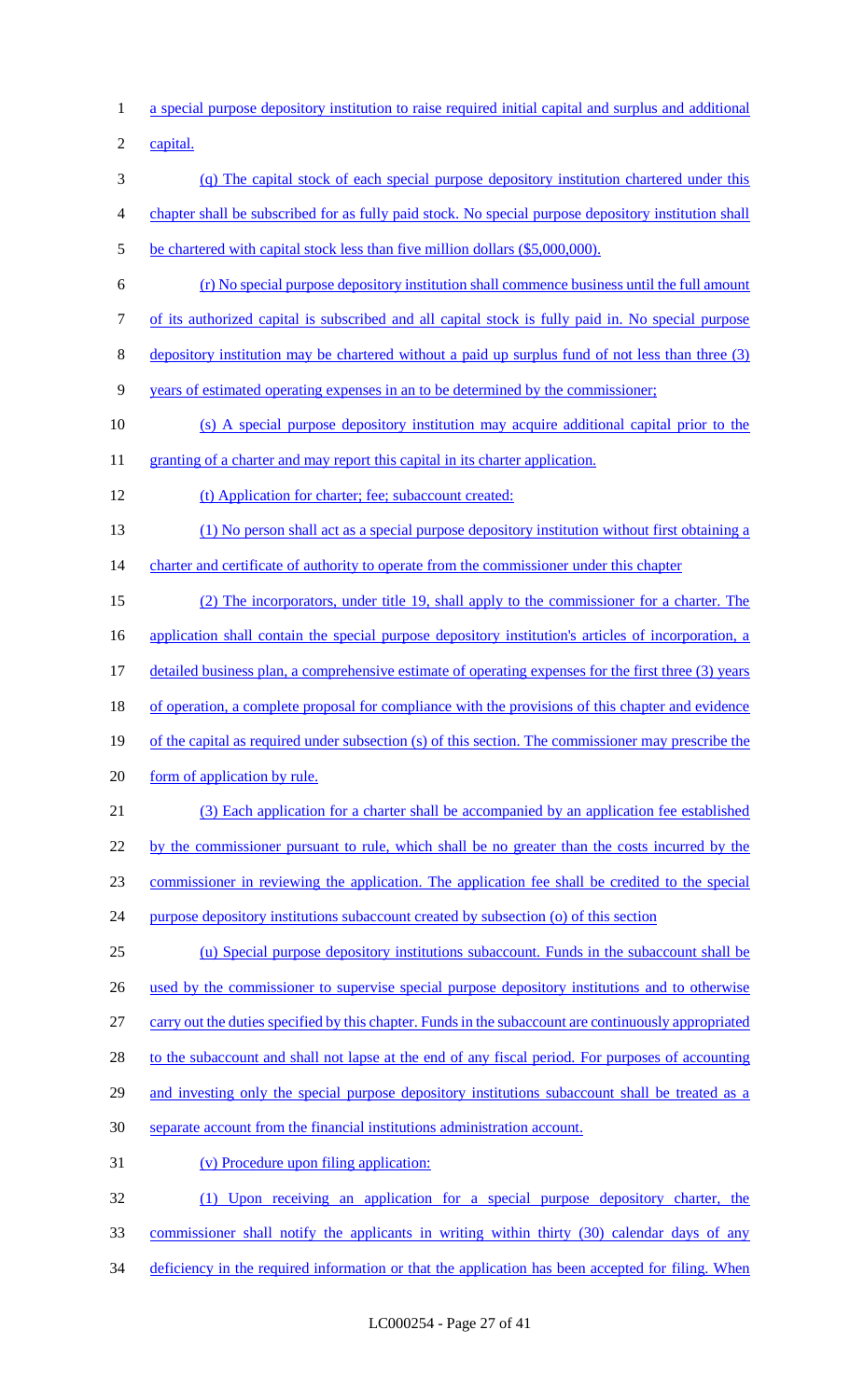1 the commissioner is satisfied that all required information has been furnished, he or she shall notify 2 the chairman of the board who shall establish a time and place for a public hearing which shall be 3 conducted not less than sixty (60) days, nor more than one hundred twenty (120) days, after notice from the commissioner to the applicants that the application is in order. (2) Within thirty (30) days after receipt of notice of the time and place of the public hearing the applicants shall cause notice of filing of the application and the hearing to be published at the applicant's expense in a newspaper of general circulation within the county where the proposed special purpose depository institution is to be located. Publication shall be made at least once a week for three (3) consecutive weeks before the hearing and shall state: the proposed location of 10 the special purpose depository institution; the names of the applicants for a charter; the nature of 11 the activities to be conducted by the proposed institution and other information required by rule. 12 The applicants shall furnish proof of publication to the commissioner not more than ten (10) days 13 prior to the hearing. The commissioner shall send notice of the hearing to state and national banks, federal savings and loan associations and other financial institutions in the state and federal agencies who have requested notice from the commissioner. (w) Procedure for hearings on charter applications. The hearing for a charter application shall be conducted as a contested case under chapter 35 of title 42 ("administrative procedure") and 18 shall comply with the requirements of that act. (x) Investigation and examination by commissioner: (1) Upon receiving the articles of incorporation, the application for a charter and other 21 information required by the commissioner, the commissioner shall make a careful investigation and examination of the following: (i) The character, reputation, financial standing and ability of the incorporators; (ii) The character, financial responsibility, banking or other financial experience and business qualifications of those proposed as officers and directors; and 26 (iii) The application for a charter, including the adequacy and plausibility of the business plan of the special purpose depository institution and whether the institution has offered a complete proposal for compliance with the provisions of this chapter. (2) The commissioner shall submit the results of his or her investigation and examination 30 at the public hearing on the charter application and shall be subject to cross examination by any interested party. No relevant information shall be excluded by the board as hearsay. (y) Approval or disapproval of application; criteria for approval; action upon application: (1) Within ninety (90) days after receipt of the transcript of the public hearing the board 34 shall render a decision on the charter application based solely on the following criteria: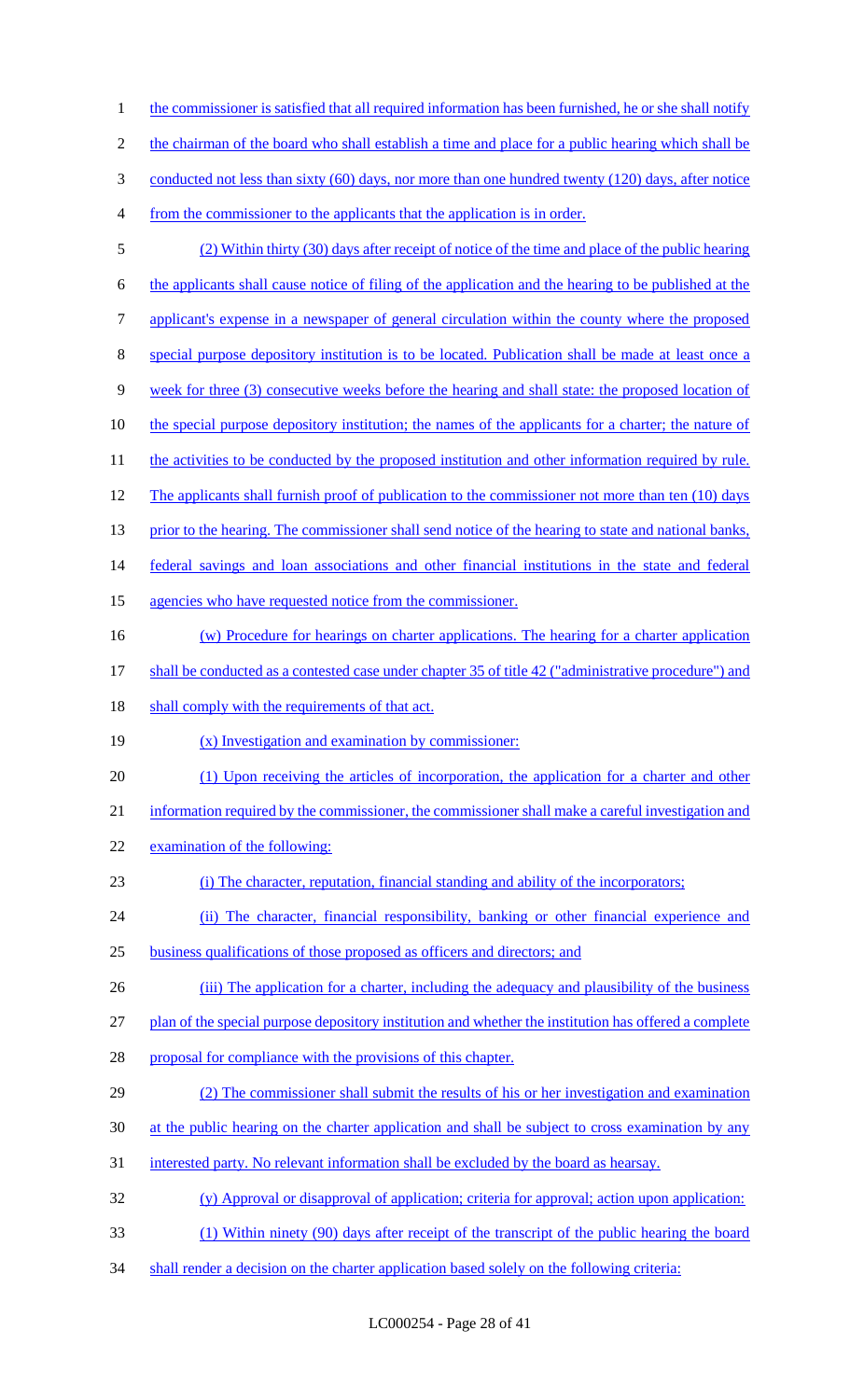| $\mathbf{1}$   | (i) Whether the character, reputation, financial standing and ability of the incorporators is           |
|----------------|---------------------------------------------------------------------------------------------------------|
| $\overline{2}$ | sufficient to afford reasonable promise of a successful operation;                                      |
| 3              | (ii) Whether the character, financial responsibility, banking or other financial experience             |
| 4              | and business qualifications of those proposed as officers and directors is sufficient to afford         |
| 5              | reasonable promise of a successful operation;                                                           |
| 6              | (iii) The adequacy and plausibility of the business plan of the special purpose depository              |
| 7              | institution;                                                                                            |
| 8              | (iv) Compliance with the capital and surplus requirements as set forth in this section;                 |
| 9              | (v) The special purpose depository institution is being formed for no other purpose than                |
| 10             | legitimate objectives authorized by law;                                                                |
| 11             | (vi) That the name of the proposed special purpose depository institution does not resemble             |
| 12             | so closely the name of any other financial institution transacting business in the state so as to cause |
| 13             | confusion; and                                                                                          |
| 14             | (vii) Whether the applicants have complied with all applicable provisions of state law.                 |
| 15             | (2) The board shall approve an application upon making favorable findings on the criteria               |
| 16             | set forth in this section. If necessary, the board may either conditionally approve an application by   |
| 17             | specifying conditions relating to the criteria or may disapprove the application. The board shall       |
| 18             | state findings of fact and conclusions of law as part of its decision. If the board approves the        |
| 19             | application, the commissioner shall endorse upon the articles of incorporation the approval of the      |
| 20             | board and shall transmit one copy to the secretary of state, retain one copy and return a copy to the   |
| 21             | applicants within twenty (20) days after the date of the decision of the board approving the            |
| 22             | application. If the board conditionally approves an application and upon compliance with necessary      |
| 23             | conditions required by the board, the commissioner shall proceed as provided in the preceding           |
| 24             | sentence. If the board disapproves the application, the commissioner shall mail notice of the           |
| 25             | disapproval to the applicants within twenty (20) days of the board's disapproval.                       |
| 26             | (z) Certificate of authority to commence business required; application; approval or denial;            |
| 27             | failure to commence business:                                                                           |
| 28             | (1) If an application is approved and a charter granted by the board, the special purpose               |
| 29             | depository institution shall not commence business before receiving a certificate of authority to       |
| 30             | operate from the commissioner. The application for a certificate of authority shall be made to the      |
| 31             | commissioner and shall certify the address at which the special purpose depository institution will     |
| 32             | operate and that all adopted bylaws of the institution have been attached as an exhibit to the          |
| 33             | application. The application shall state the identities and contact information of officers and         |
| 34             | directors. The commissioner shall approve or deny an application for a certificate of authority to      |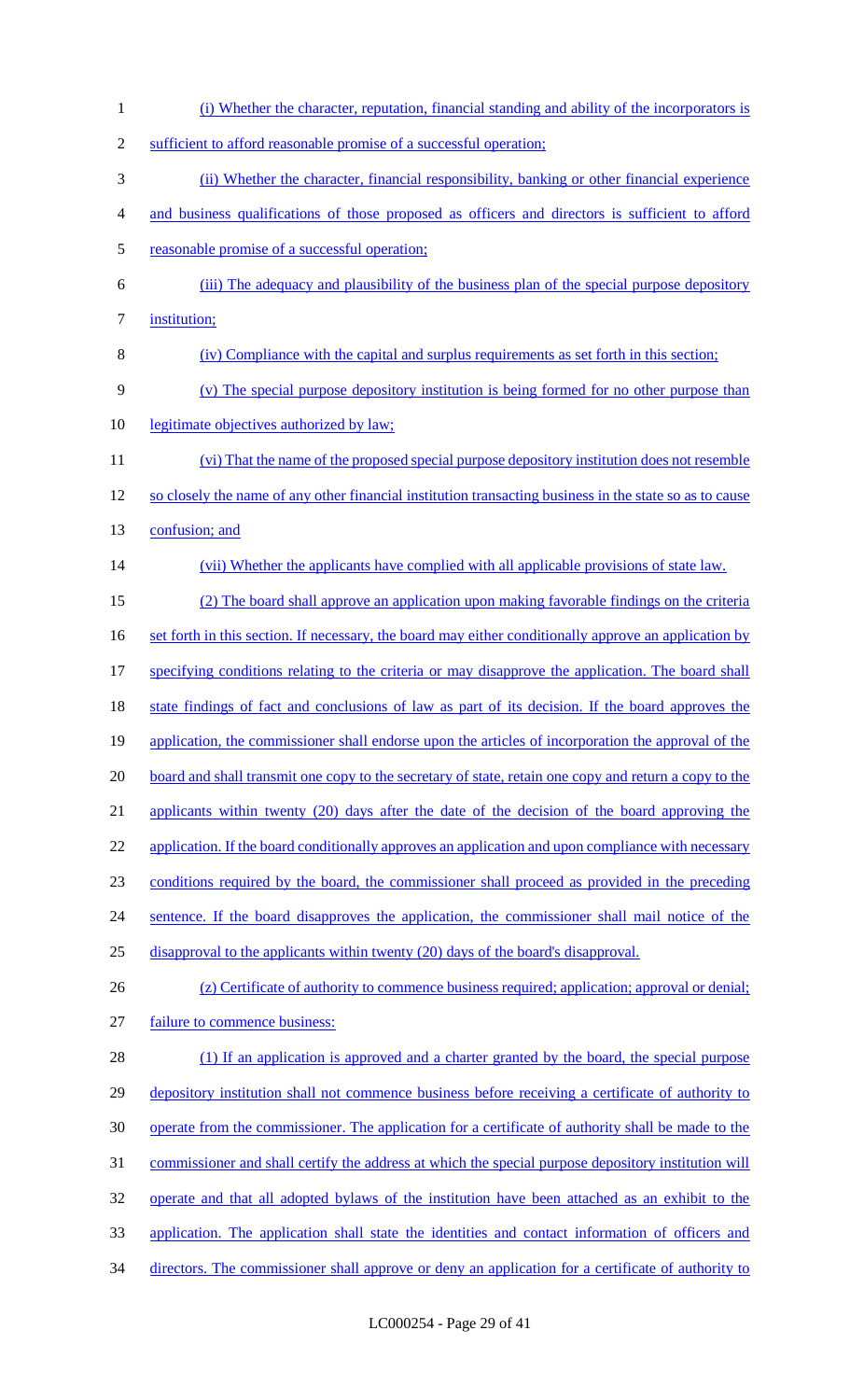1 operate within thirty (30) days after a complete application has been filed. The authority of the 2 commissioner to disapprove any application shall be restricted solely to noncompliance with this section; provided that, if the commissioner approves the application, he or she shall issue a certificate of authority to the applicants within twenty (20) days. If the commissioner denies the 5 application he or she shall mail a notice of denial to the applicants within twenty (20) days, stating the reasons for denying the application, and grant to the applicants a period of ninety (90) days to resubmit the application with the necessary corrections. If the applicants fail to comply with requirements of the notice of denial within ninety (90) days from the receipt of the notice, the charter of the special purpose depository institution shall be revoked by the commissioner. The failure of the commissioner to act upon an application for a certificate of authority within thirty 11 (30) days shall be deemed an approval (2) If an approved special purpose depository institution fails to commence business in 13 good faith within six (6) months after the issuance of a certificate of authority to operate by the 14 commissioner, the charter and certificate of authority shall expire. The board, for good cause and upon an application filed prior to the expiration of the six (6) month period, may extend the time 16 within which the special purpose depository institution may open for business. (aa) Decisions by board appealable. Grounds. Any decision of the board or commissioner 18 in approving, conditionally approving or disapproving a charter for a special purpose depository institution or the issuance or denial of a certificate of authority to operate is appealable to the district 20 court of the county in which the institution is to be located, in accordance with the provisions of chapter 35 of title 42 ("administrative procedures"). In addition to the grounds for appeal contained 22 in chapter 35 of title 42 ("administrative procedures"), an appellant may appeal if the board or the commissioner fails to make any of the required findings or otherwise take an action required by 24 <u>law.</u> (bb) Surety bond; pledged investments; investment income; bond or pledge increases- hearings: (1) Except as otherwise provided by this section, a special purpose depository institution 28 shall, before transacting any business, pledge or furnish a surety bond to the commissioner to cover costs likely to be incurred by the commissioner in a liquidation or conservatorship of the special purpose depository institution. The amount of the surety bond or pledge of assets under this section shall be determined by the commissioner in an amount sufficient to defray the costs of a liquidation or conservatorship. (2) In lieu of a bond, a special purpose depository institution may irrevocably pledge specified capital equivalent to a bond to satisfy this section. Any capital pledged to the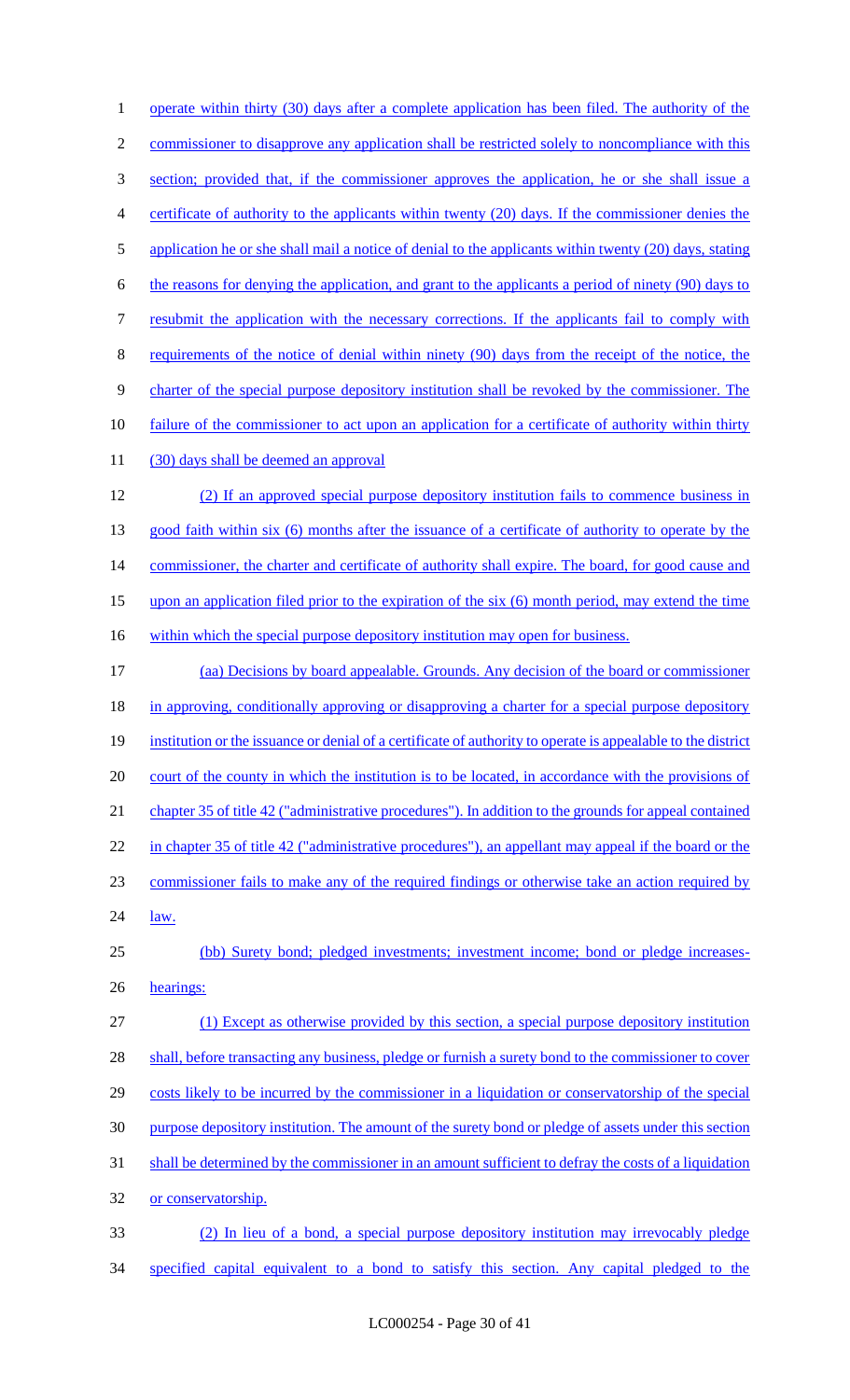commissioner under this subsection shall be held in a state or nationally chartered bank or savings 2 and loan association having a principal or branch office in this state. All costs associated with 3 pledging and holding such capital are the responsibility of the special purpose depository institution. (3) Capital pledged to the commissioner shall be of the same nature and quality as those required for state financial institutions under title 19. (4) Surety bonds shall run to the state of Rhode Island, and shall be approved under the terms and conditions established by the commissioner pursuant to his/her authority under title 19. (5) The commissioner may adopt rules to establish additional investment guidelines or investment options for purposes of the pledge or surety bond required by this section. (6) In the event of a liquidation or conservatorship of a special purpose depository 12 institution pursuant chapters 10, 11 or 12 of title 19, the commissioner may, without regard to 13 priorities, preferences or adverse claims, reduce the surety bond or capital pledged under this 14 section to cash as soon as practicable and utilize the cash to defray the costs associated with the 15 liquidation or conservatorship. (7) Income from capital pledged under subsection (cc)(2) of this section shall be paid to 17 the special purpose depository institution, unless a liquidation or conservatorship takes place. (8) Upon evidence that the current surety bond or pledged capital is insufficient, the 19 commissioner may require a special purpose depository institution to increase its surety bond or 20 pledged capital by providing not less than thirty (30) days' written notice to the institution. The special purpose depository institution may request a hearing before the board not more than thirty 22 (30) days after receiving written notice from the commissioner under this subsection. Any hearing before the board shall be held pursuant to chapter 35 of title 42 ("administrative procedures"). 24 (cc) Reports and examinations; supervisory fees: required private insurance or bond: (1) The commissioner may call for reports verified under oath from a special purpose 26 depository institution at any time as necessary to inform the commissioner of the condition of the institution. (2) All reports required of special purpose depository institutions by the commissioner and 29 all materials relating to examinations of these institutions shall be subject to the provisions chapter 4 of title 19. (3) Every special purpose depository institution is subject to the examination of the commissioner. The commissioner or a duly appointed examiner shall visit and examine special purpose depository institutions on a schedule established by rule. The commissioner or a duly appointed examiner shall make a complete and careful examination of the condition and resources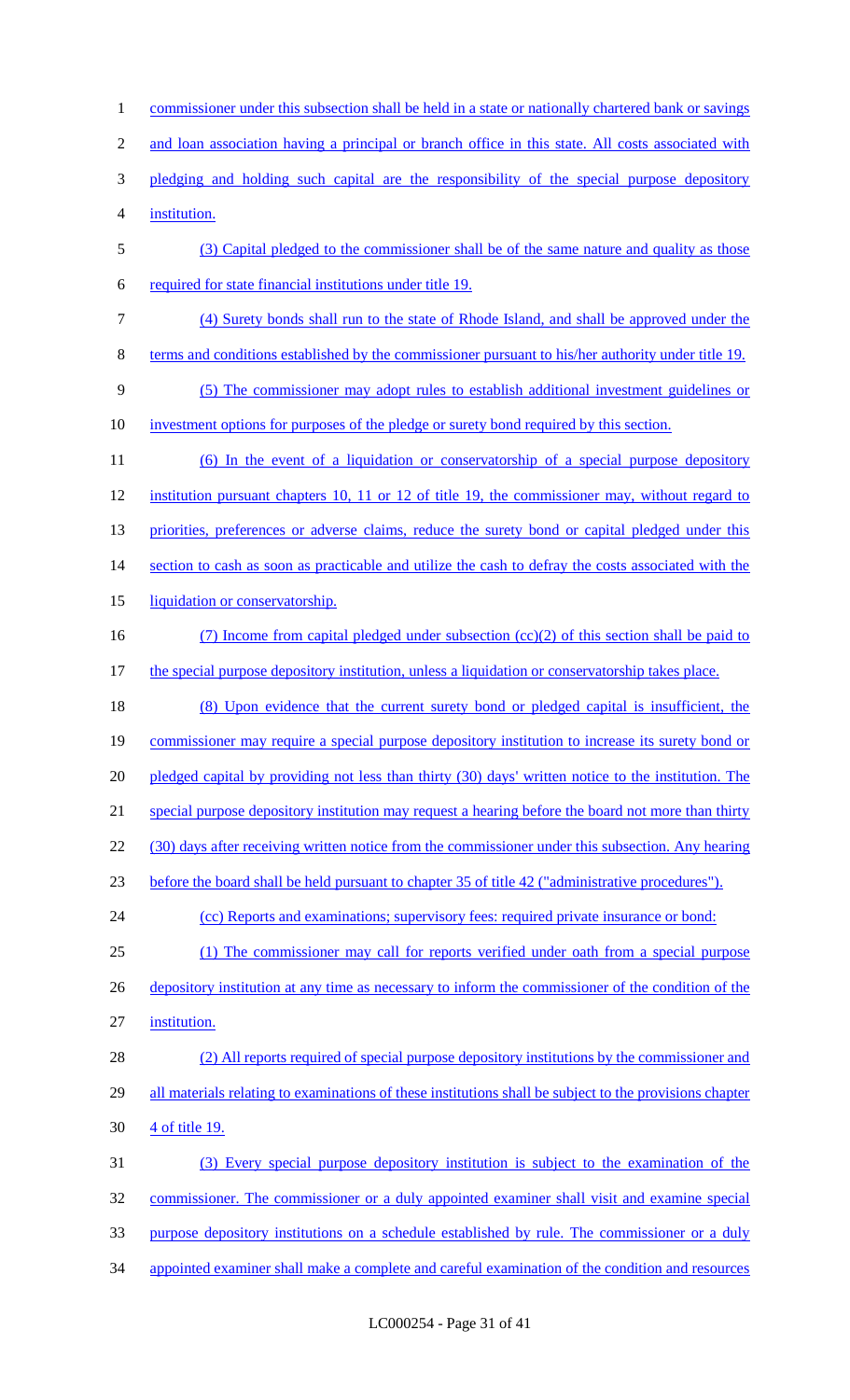of a special purpose depository institution, the mode of managing institution affairs and conducting business, the actions of officers and directors in the investment and disposition of funds, the safety 3 and prudence of institution management, compliance with the requirements of this chapter and such other matters as the commissioner may require. After an examination, the special purpose depository institution shall remit to the commissioner an amount equal to the total cost of the examination. This amount shall be remitted to the state treasurer and deposited into the special purpose depository institutions subaccount established under this chapter. (4) On or before January 31 and July 31 of each year, a special purpose depository institution shall compute and pay supervisory fees to the commissioner based on the total assets of the special purpose depository institution as of the preceding December 31 and June 30 11 respectively. Supervisory fees under this section shall provide for the operating costs of the office 12 of the commissioner and the administration of the laws governing special purpose depository 13 institutions. Such fees shall be established by rule of the commissioner and shall be adjusted by the 14 commissioner to ensure consistency with the cost of supervision. Supervisory fees shall be deposited by the commissioner with the state treasurer and credited to the special purpose depository institutions subaccount established under this chapter (5) A special purpose depository institution shall maintain appropriate insurance or a bond 18 covering the operational risks of the institution, which shall include coverage for directors' and 19 officers' liability, errors and omissions liability and information technology infrastructure and 20 activities liability. 21 (dd) Suspension or revocation of charter: 22 (1) The commissioner may suspend or revoke the charter of a special purpose depository institution if, after notice and opportunity for a hearing, the commissioner determines that: (i) The special purpose depository institution has failed or refused to comply with an order issued by the commissioner or other regulatory body; 26 (ii) The application for a charter contained a false statement or material misrepresentation or material omission; or 28 (iii) An officer, director or agent of the special purpose depository institution, in connection with an application for a charter, examination, report or other document filed with the commissioner, knowingly made a false statement, material misrepresentation or material omission to the board, the commissioner or the duly authorized agent of the board or commissioner (ee) Continuing jurisdiction. If the charter of a special purpose depository institution is surrendered, suspended or revoked, the institution shall continue to be subject to the provisions of 34 this chapter during any liquidation or conservatorship.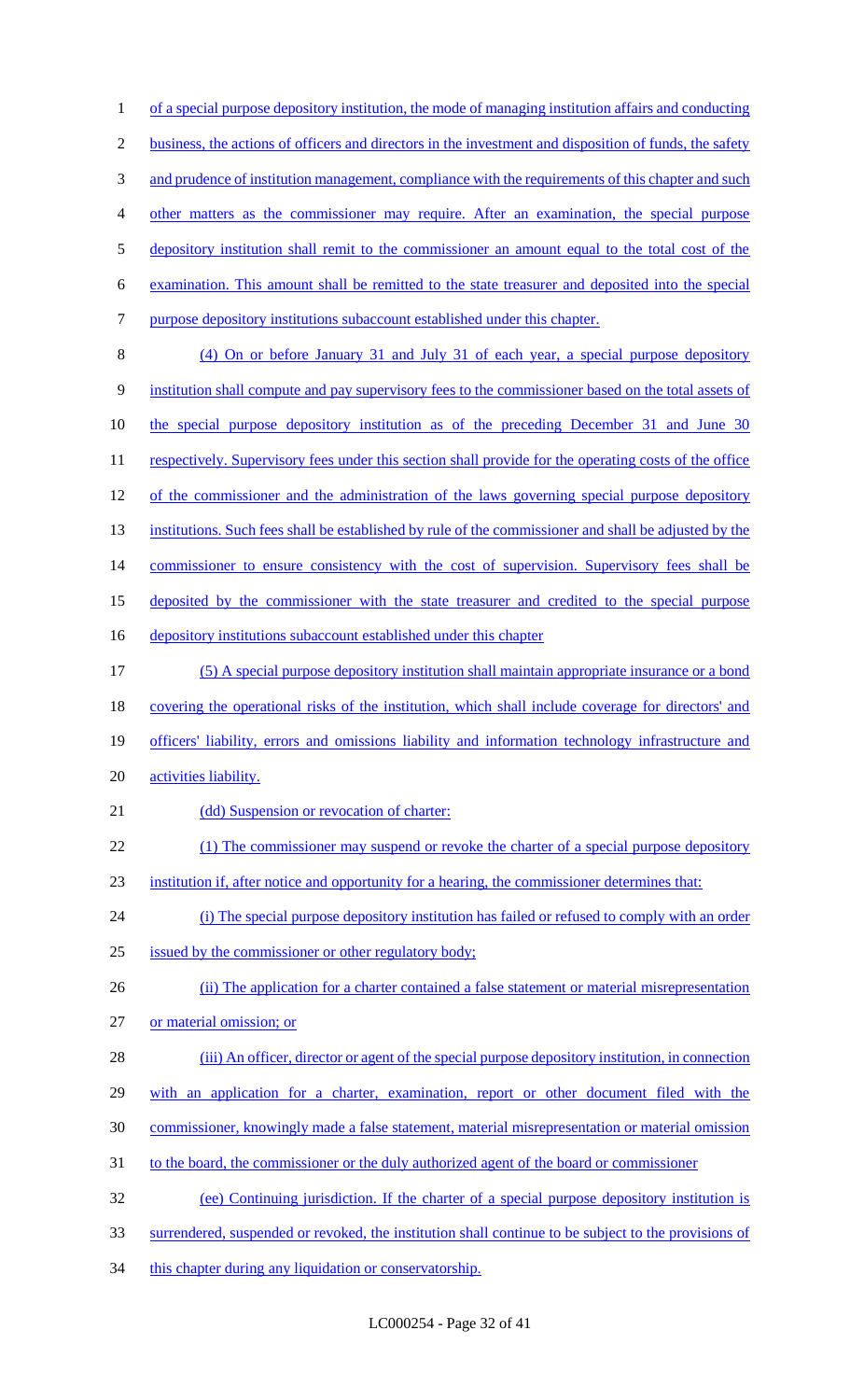| 1              | (ff) Failure of institution; unsound or unsafe condition; applicability of other insolvency             |
|----------------|---------------------------------------------------------------------------------------------------------|
| $\overline{2}$ | and conservatorship provisions:                                                                         |
| 3              | (1) If the commissioner finds that a special purpose depository institution has failed or is            |
| 4              | operating in an unsafe or unsound condition, as defined in this section, that has not been remedied     |
| 5              | within the time prescribed under chapter 4 of title 19 or an order of the commissioner, the             |
| 6              | commissioner shall conduct a liquidation or appoint a conservator pursuant to chapters 11 or 12 of      |
| 7              | title 19;                                                                                               |
| 8              | (2) As used in this section:                                                                            |
| 9              | (i) "Failed" or "failure" means, consistent with rules adopted by the commissioner, a                   |
| 10             | circumstance when a special purpose depository institution has not:                                     |
| 11             | (A) Complied with the requirements of this chapter;                                                     |
| 12             | (B) Maintained a contingency account, as required by this section;                                      |
| 13             | (C) Paid, in the manner commonly accepted by business practices, its legal obligations to               |
| 14             | depositors on demand or to discharge any certificates of deposit, promissory notes or other             |
| 15             | indebtedness when due.                                                                                  |
| 16             | (ii) "Unsafe or unsound condition" means, consistent with rules adopted by the                          |
| 17             | commissioner, a circumstance relating to a special purpose depository institution which is likely       |
| 18             | to:                                                                                                     |
| 19             | (A) Cause the failure of the institution as defined in subsection $(2)(i)$ of this subsection;          |
| 20             | (B) Cause a substantial dissipation of assets or earnings:                                              |
| 21             | (C) Substantially disrupt the services provided by the institution to depositors;                       |
| 22             | (D) Otherwise substantially prejudice the depository interests of depositors.                           |
| 23             | Voluntary dissolution of special purpose depository institution; liquidation;<br>(gg)                   |
| 24             | reorganization; application for dissolution; filing fee; filing with the secretary of state; revocation |
| 25             | of charter.                                                                                             |
| 26             | (1) A special purpose depository institution may voluntarily dissolve in accordance with                |
| 27             | the provisions of this section. Voluntary dissolution shall be accomplished by either liquidating the   |
| 28             | special purpose depository institution or reorganizing the institution into an appropriate business     |
| 29             | entity that does not engage in any activity authorized only for a special purpose depository            |
|                |                                                                                                         |
|                | institution. Upon complete liquidation or completion of the reorganization, the commissioner shall      |
|                | revoke the charter of the special purpose depository institution and afterward, the company shall       |
| 30<br>31<br>32 | not use the word "special purpose depository institution" or "bank" in its business name or in          |
| 33             | connection with its ongoing business.                                                                   |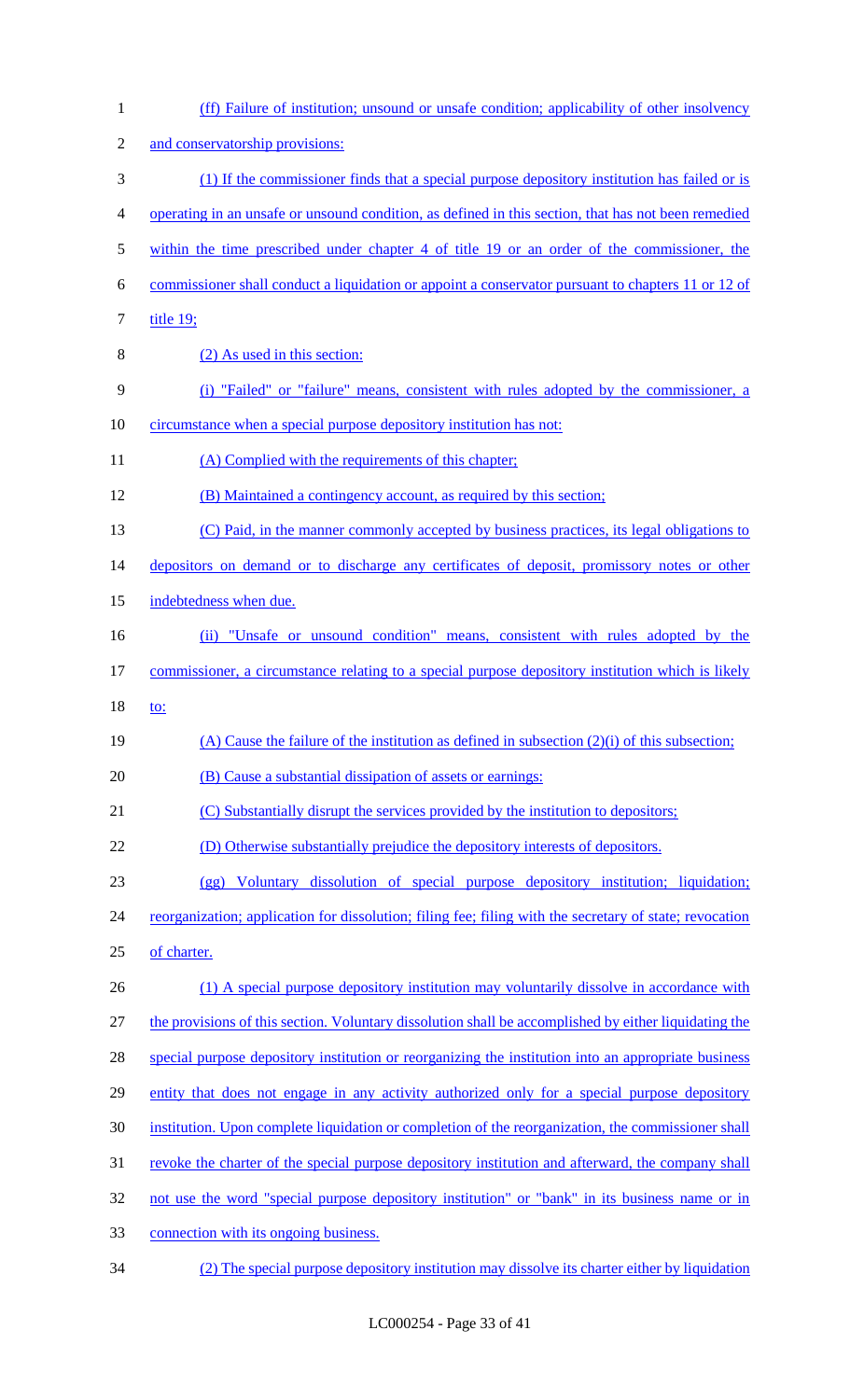1 or reorganization. The board of directors shall file an application for dissolution with the 2 commissioner, accompanied by a filing fee established by rule of the commissioner. The 3 application shall include a comprehensive plan for dissolution setting forth the proposed disposition 4 of all assets and liabilities, in reasonable detail to effect a liquidation or reorganization, and any 5 other plans required by the commissioner. The plan of dissolution shall provide for the discharge 6 or assumption of all of the known and unknown claims and liabilities of the special purpose 7 depository institution. Additionally, the application for dissolution shall include other evidence, 8 certifications, affidavits, documents or information as the commissioner may require, including a 9 demonstration of how assets and liabilities will be disposed, the timetable for effecting disposition 10 of the assets and liabilities and a proposal of the special purpose depository institution for 11 addressing any claims that are asserted after dissolution has been completed. The commissioner 12 shall examine the application for compliance with this section, the business entity laws applicable 13 to the required type of dissolution and applicable rules. The commissioner may conduct a special 14 examination of the special purpose depository institution consistent with chapter 4 of title 19 and 15 the guidelines set forth in this chapter for purposes of evaluating the application.

16 (3) If the commissioner finds that the application is incomplete, the commissioner shall 17 return it for completion not later than sixty (60) days after it is filed. If the application is found to 18 be complete by the commissioner, the commissioner shall approve or disapprove the application 19 not later than thirty (30) days after it is filed. If the commissioner approves the application the 20 special purpose depository institution may proceed with the dissolution pursuant to the plan 21 outlined in the application subject to any further conditions the commissioner may prescribe. If the 22 special purpose depository institution subsequently determines that the plan of dissolution needs to 23 be amended to complete the dissolution, it shall file an amended plan with the commissioner and 24 obtain approval to proceed under the amended plan. If the commissioner does not approve the 25 application or amended plan, the special purpose depository institution may appeal the decision to 26 the board pursuant to chapter 35 of title 42 ("administrative procedures"). 27 (4) Upon completion of all actions required under the plan of dissolution and satisfaction 28 of all conditions prescribed by the commissioner, the special purpose depository institution shall 29 submit a written report of its actions to the commissioner. The report shall contain a certification 30 made under oath that the report is true and correct. Following receipt of the report, the

31 commissioner, no later than sixty (60) days after the filing of the report, shall examine the special 32 purpose depository institution to determine whether the commissioner is satisfied that all required

33 actions have been taken in accordance with the plan of dissolution and any conditions prescribed

34 by the commissioner. If all requirements and conditions have been met, the commissioner shall,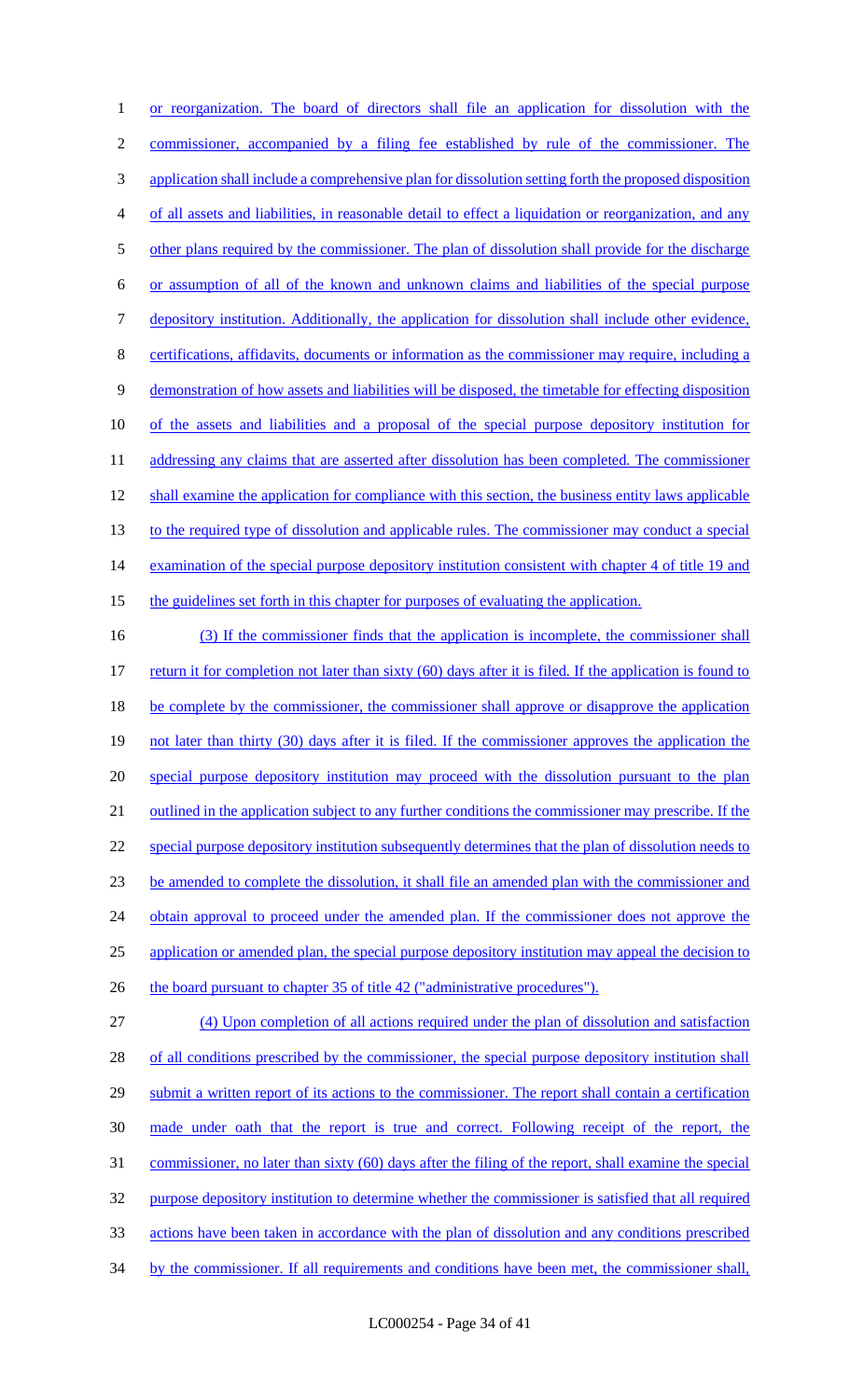1 within thirty (30) days of the examination, notify the special purpose depository institution in

writing that the dissolution has been completed and issue a certificate of dissolution.

 (5) Upon receiving a certificate of dissolution, the special purpose depository institution shall surrender its charter to the commissioner. The special purpose depository institution shall then file articles of dissolution and other documents required by § 7-1.2-1309. In the case of reorganization, the special purpose depository institution shall file the documents required by the secretary of state to finalize the reorganization. (6) If the commissioner determines that all required actions under the plan for dissolution, or as otherwise required by the commissioner, have not been completed the commissioner shall notify the special purpose depository institution not later than thirty (30) days after this 11 determination, in writing what additional actions shall be taken in order for the institution to be 12 eligible for a certificate of dissolution. The commissioner shall establish a reasonable deadline for 13 the submission of evidence that additional actions have been taken and the commissioner may 14 extend any deadline upon good cause. If the special purpose depository institution fails to file a supplemental report showing that the additional actions have been taken before the deadline, or 16 submits a report that is found not to be satisfactory by the commissioner, the commissioner shall notify the special purpose depository institution in writing that its voluntary dissolution is not 18 approved, and the institution may appeal the decision to the board pursuant to chapter 35 of title 42 ("administrative procedures"). (hh) Failure to submit required report; fees; rules. If a special purpose depository institution fails to submit any report required by this chapter or by rule within the prescribed period, the 22 commissioner may impose and collect a fee of up to one thousand dollars (\$1000) for each day the report is overdue, as established by rule. 24 (ii) Willful failure to perform duties imposed by law; removal: (1) Each officer, director, employee or agent of a special purpose depository institution, following written notice from the commissioner is subject to removal upon order of the commissioner if he knowingly or willfully fails to: 28 (i) Perform any duty required by this chapter or other applicable law; or (ii) Conform to any rule or order of the commissioner. (2) The commissioner shall adopt all rules necessary to implement this chapter. Digital assets to include:

- (i) Classifying digital assets within existing laws; specifying that digital assets are property
- within the Uniform Commercial Code; authorizing security interests in digital assets; establishing
- an opt-in framework for banks to provide custodial services for digital asset property as custodians;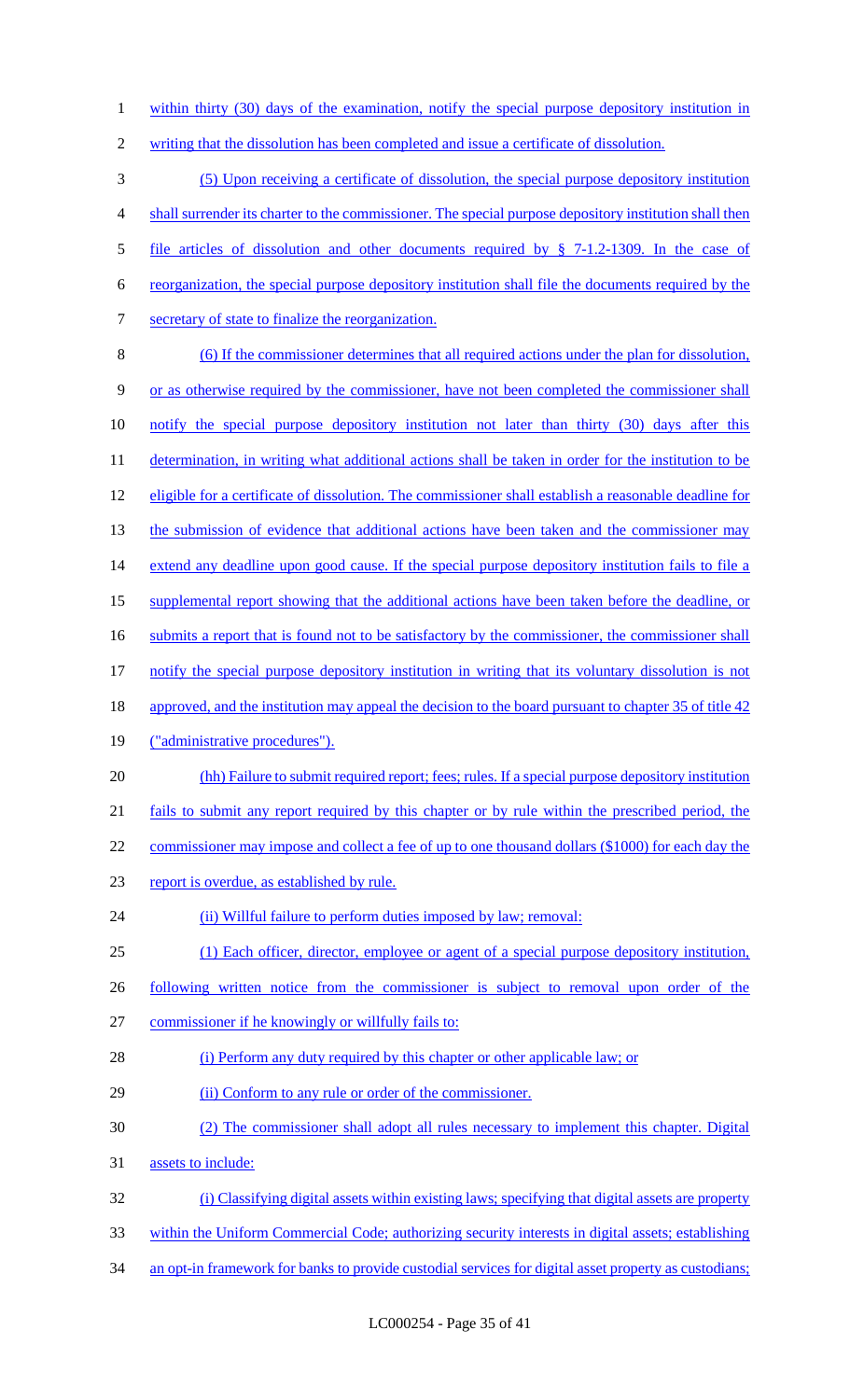1 specifying standards and procedures for custodial services under this act; clarifying the jurisdiction of Rhode Island courts relating to digital assets; authorizing a supervision fee; making an appropriation; authorizing positions; specifying applicability; authorizing the promulgation of rules; and providing for an effective date to coincide with this chapter. (ii) "Digital asset" means a representation of economic, proprietary or access rights that is stored in a computer readable format, and includes digital consumer assets, digital securities and 7 virtual currency. (iii) "Digital consumer asset" means a digital asset that is used or bought primarily for consumptive, personal or household purposes and includes: (A) An open blockchain token constituting intangible personal property as otherwise 11 provided by law; (B) Any other digital asset which does not fall within this section. (iv) "Digital security" means a digital asset which constitutes a security as defined in § 6A-14 8-102, but shall exclude digital consumer assets and virtual currency; (v) "Virtual currency" means a digital asset that is: 16 (A) Used as a medium of exchange, unit of account or store of value; and (B) Not recognized as legal tender by the United States government. 18 (3) The terms in subsections  $(2)(i)$  through  $(2)(v)$  of this section are mutually exclusive. (jj) Classification of digital assets as property; applicability to Uniform Commercial Code: (1) Digital assets are classified in the following manner: (i) Digital consumer assets are intangible personal property and shall be considered general 22 intangibles only for the purposes of chapter 9 of title 6A. (ii) Digital securities are intangible personal property and shall be considered securities, as 24 defined in and investment property only for the purposes of chapters 8 and 9 of title 6A. (iii) Virtual currency is intangible personal property and shall be considered money, 26 notwithstanding chapter 14.3 of title 19, only for the purposes of section 9 of title 6A. (2) A digital asset may be treated as a financial asset pursuant to a written agreement with the owner of the digital asset. If treated as a financial asset, the digital asset shall remain intangible personal property. (3) A bank providing custodial services as defined in title 19 shall be considered to meet the requirements of this chapter. (4) Classification of digital assets under this section shall be construed in a manner to give 33 the greatest effect to this chapter, but shall not be construed to apply to any other asset. (kk) Perfection of security interests in digital assets; financing statements: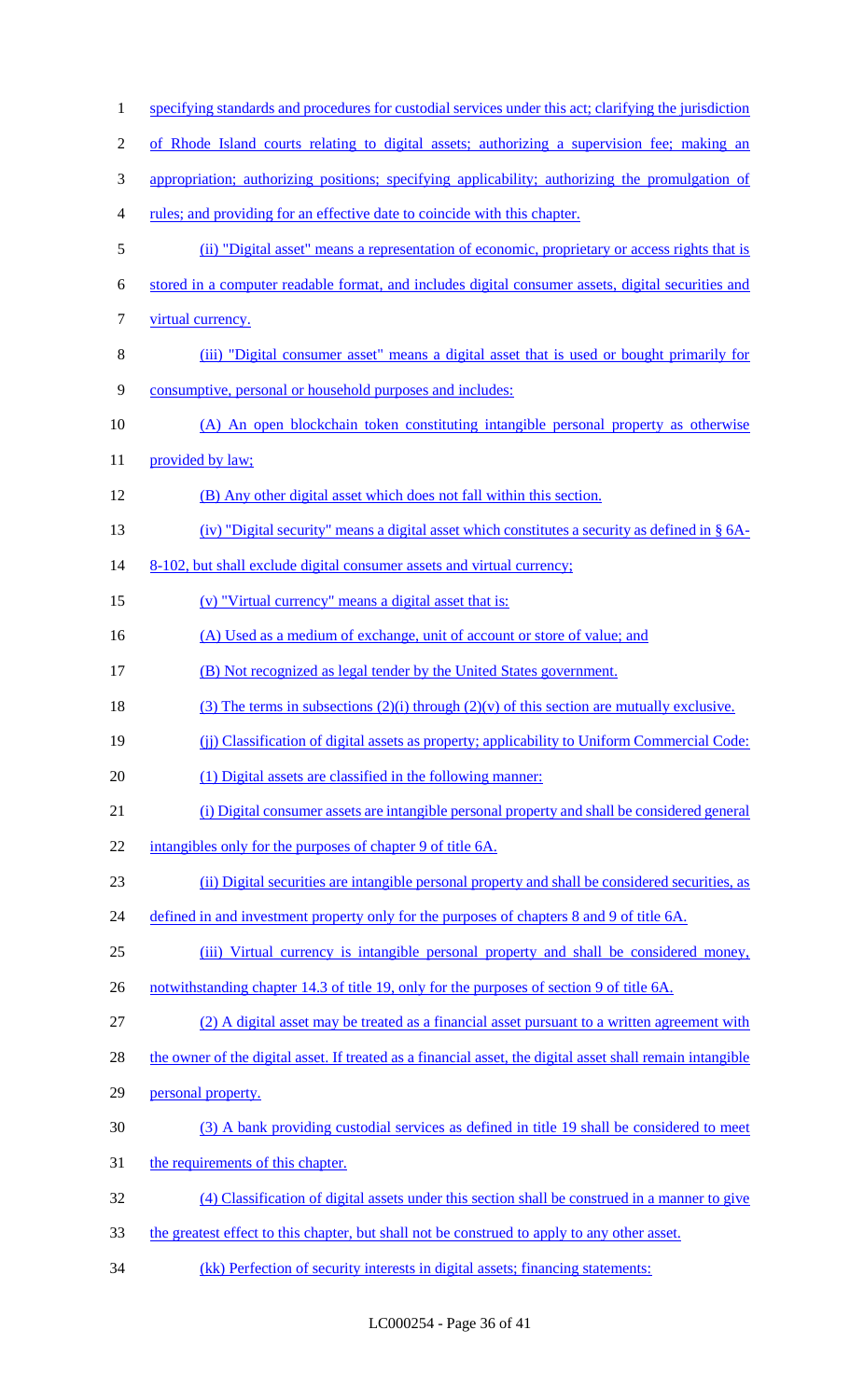- (1) Notwithstanding the financing statement requirement of this chapter, as otherwise applied to general intangibles or any other provision of law, perfection of a security interest in a digital asset may be achieved through control, pursuant to the provisions of this section. A security interest held by a secured party having control of a digital asset has priority over a security interest held by a secured party that does not have control of the asset. (2) Before a secured party may take control of a digital asset under this section, the secured party shall enter into a control agreement with the debtor. A control agreement may also set forth the terms under which a secured party may pledge its security interest in the digital asset as collateral for another transaction. (3) A secured party may file a financing statement with the secretary of state, including to 11 perfect a security interest in proceeds from a digital asset. (4) Notwithstanding any other provision of law, including section 9 of title 6A, a transferee 13 takes a digital asset free of any security interest two (2) years after the transferee takes the asset for 14 value and does not have actual notice of an adverse claim. This subsection only applies to a security 15 interest perfected by a method other than control. 16 (3) As used in this section: 17 (i) Consistent with subsection (kk)(2) of this section, "control" is equivalent to the term "possession" when used in section 9 of title 6A and means the following: (A) A secured party, or an agent, custodian, fiduciary or trustee of the party, has the exclusive legal authority to conduct a transaction relating to a digital asset, including by means of 21 a private key or the use of a multi-signature arrangement authorized by the secured party; (B) A smart contract created by a secured party which has the exclusive legal authority to conduct a transaction relating to a digital asset. As used in this subsection, "smart contract" means 24 an automated transaction, or any substantially similar analogue, which is comprised of code, script or programming language that executes the terms of an agreement, and which may include taking 26 custody of and transferring an asset, or issuing executable instructions for these actions based on the occurrence or nonoccurrence of specified conditions. 28 (C) "Multi-signature arrangement" means a system of access control relating to a digital asset for the purposes of preventing unauthorized transactions relating to the asset in which two (2) or more private keys are required to conduct a transaction, or any substantially similar analogue;
- (D) "Private key" means a unique element of cryptographic data, or any substantially

similar analogue, which is:

- 33 (I) Held by a person;
- (II) Paired with a unique, publicly available element of cryptographic data; and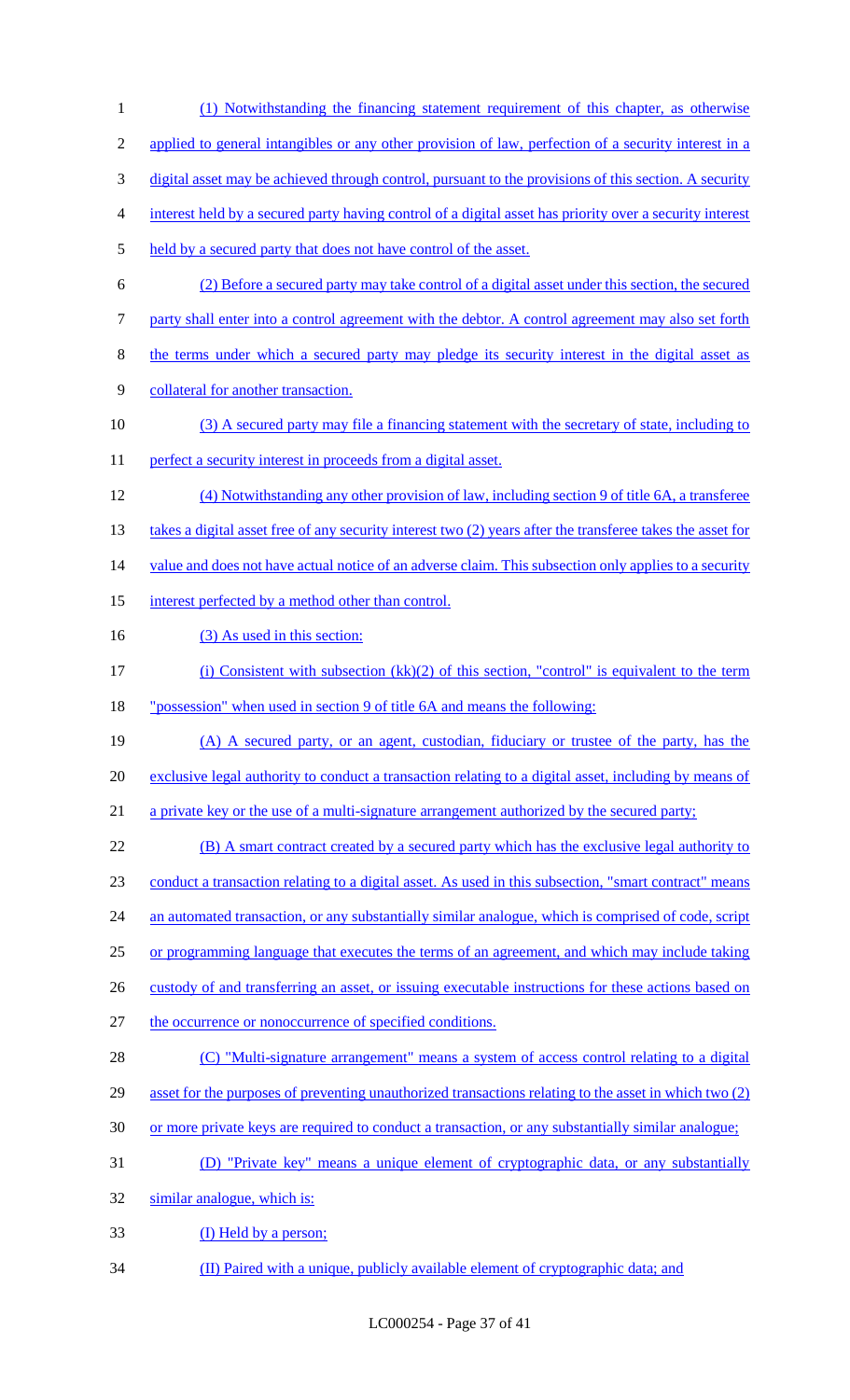| $\mathbf{1}$   | (III) Associated with an algorithm that is necessary to carry out an encryption or decryption           |
|----------------|---------------------------------------------------------------------------------------------------------|
| $\overline{c}$ | required to execute a transaction.                                                                      |
| 3              | (II) Perfection by control creates a possessory security interest and does not require physical         |
| $\overline{4}$ | possession. For purposes of section 9 of title 6A and this section, a digital asset is located in Rhode |
| 5              | Island, if the asset is held by a Rhode Island custodian, the debtor or secured party is physically     |
| 6              | located in Rhode Island or the debtor or secured party is incorporated or organized in Rhode Island     |
| $\tau$         | (mm) Digital asset custodial services:                                                                  |
| $8\,$          | (1) A bank may provide custodial services consistent with this section upon providing sixty             |
| 9              | (60) days written notice to the commissioner. The provisions of this section are cumulative and not     |
| 10             | exclusive as an optional framework for enhanced supervision of digital asset custody. If a bank         |
| 11             | elects to provide custodial services under this section it shall comply with all provisions of this     |
| 12             | section.                                                                                                |
| 13             | (2) A bank may serve as a qualified custodian, as specified by the United States Securities             |
| 14             | and Exchange Commission in 17 C.F.R. § 275.206(4)2. In performing custodial services under this         |
| 15             | section, a bank shall:                                                                                  |
| 16             | (i) Implement all accounting, account statements, internal controls, notice and other                   |
| 17             | standards specified by applicable state or federal law and rules for custodial services;                |
| 18             | (ii) Maintain information technology best practices relating to digital assets held in custody.         |
| 19             | The commissioner may specify required best practices by rule;                                           |
| 20             | (iii) Fully comply with applicable federal anti-money laundering, customer identification               |
| 21             | and beneficial ownership requirements; and                                                              |
| 22             | (iv) Take other actions necessary to carry out this section, which may include exercising               |
| 23             | fiduciary powers similar to those permitted to national banks and ensuring compliance with federal      |
| 24             | law governing digital assets classified as commodities.                                                 |
| 25             | (nn) A bank providing custodial services shall enter into an agreement with an independent              |
| 26             | public accountant to conduct an examination conforming to the requirements of 17 C.F.R. §               |
| 27             | $275.206(4) 2(a)(4)$ and (6), at the cost of the bank. The accountant shall transmit the results of the |
| 28             | examination to the commissioner within one hundred twenty (120) days of the examination and             |
| 29             | may file the results with the United States Securities and Exchange Commission, as its rules may        |
| 30             | provide. Material discrepancies in an examination shall be reported to the commissioner within one      |
| 31             | day. The commissioner shall review examination results upon receipt within a reasonable time and        |
| 32             | during any regular examination conducted under chapter 4 of title 19.                                   |
| 33             | (1) Digital assets held in custody under this section are not depository liabilities or assets          |
| 34             | of the bank. A bank, or a subsidiary, may register as an investment adviser, an investment company      |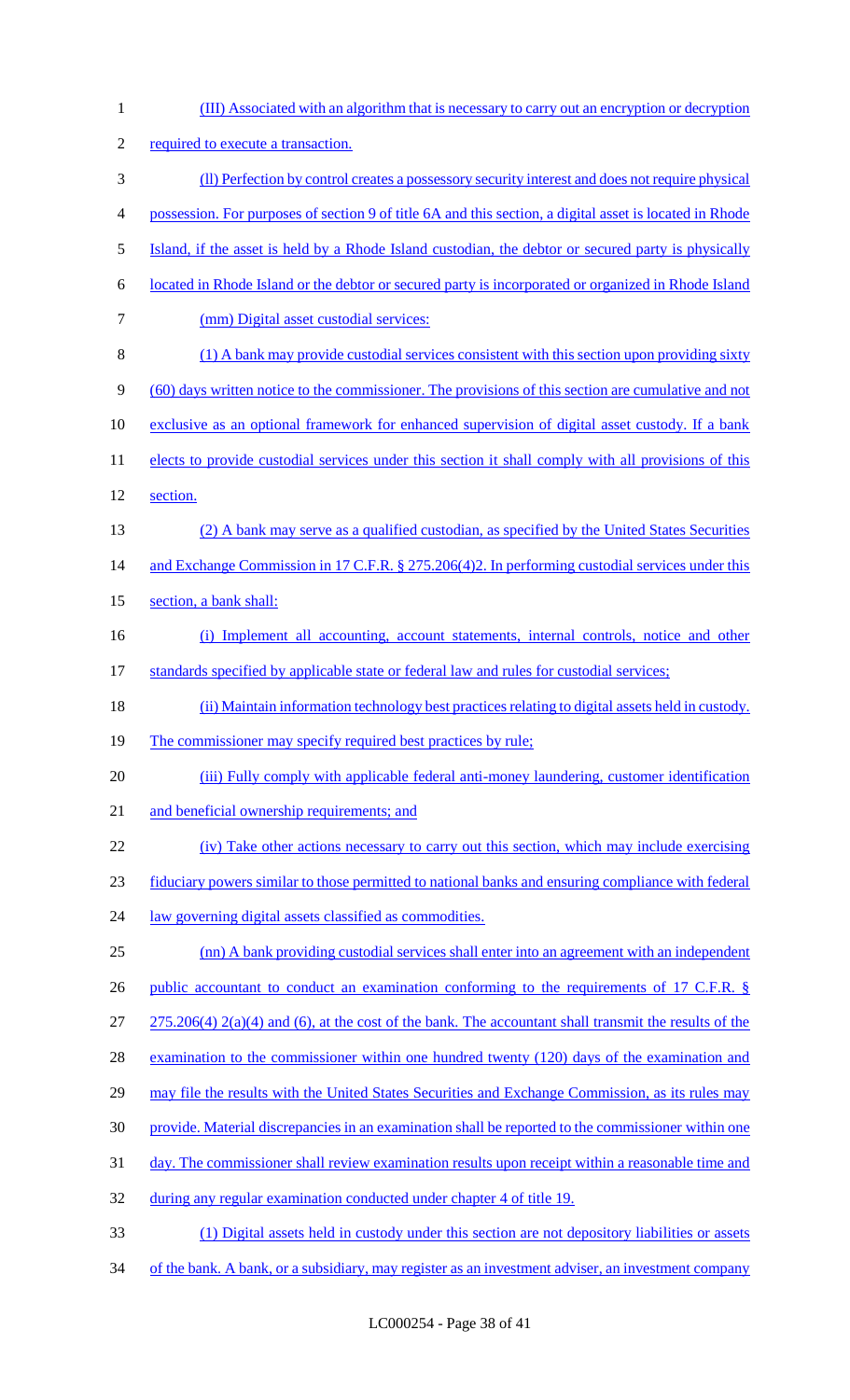| $\mathbf{1}$   | or broker dealer as necessary. A bank shall maintain control over a digital asset while in custody.    |
|----------------|--------------------------------------------------------------------------------------------------------|
| $\overline{c}$ | A customer shall elect, pursuant to a written agreement with the bank, one of the following            |
| $\mathfrak{Z}$ | relationships for each digital asset held in custody:                                                  |
| $\overline{4}$ | (i) Custody under a bailment as a non-fungible or fungible asset. Assets held under this               |
| 5              | section shall be strictly segregated from other assets; or                                             |
| 6              | (ii) Custody under a bailment pursuant to section.                                                     |
| $\tau$         | (2) If a customer makes an election under this section, the bank may, based only on                    |
| $\,8\,$        | customer instructions, undertake transactions with the digital asset in which case the bank shall      |
| 9              | maintain control of those assets pursuant to this section, by entering into an agreement with the      |
| 10             | counterparty to a transaction which contains a time for return of the asset. The bank shall not be     |
| 11             | liable for any loss suffered with respect to a transaction under this subsection, except for liability |
| 12             | consistent with fiduciary and trust powers as a custodian under this section.                          |
| 13             | (3) A bank and a customer shall agree in writing regarding the source code version the                 |
| 14             | bank will use for each digital asset, and the treatment of each asset under title 6A of the general    |
| 15             | laws, if necessary. Any ambiguity under this subsection shall be resolved in favor of the customer.    |
| 16             | (4) A bank shall provide clear, written notice to each customer, and require written                   |
| 17             | acknowledgement, of the following:                                                                     |
| 18             | (i) Prior to the implementation of any updates, material source code updates relating to               |
| 19             | digital assets held in custody, except in emergencies which may include security vulnerabilities;      |
| 20             | (ii) The heightened risk of loss from transactions under this chapter;                                 |
| 21             | (iii) That some risk of loss as a pro rata creditor exists as the result of custody as a fungible      |
| 22             | asset or custody;                                                                                      |
| 23             | (iv) That custody, as defined herein, may not result in the digital assets of the customer             |
| 24             | being strictly segregated from other customer assets; and                                              |
| 25             | (v) That the bank is not liable for losses suffered under the provisions of this chapter except        |
| 26             | for liability consistent with fiduciary and trust powers as a custodian under this section.            |
| 27             | (5) A bank and a customer shall agree in writing to a time period within which the bank                |
| 28             | must return a digital asset held in custody under this section. If a customer makes an election under  |
| 29             | this section, the bank and the customer may also agree in writing to the form in which the digital     |
| 30             | asset shall be returned.                                                                               |
| 31             | (6) All ancillary or subsidiary proceeds relating to digital assets held in custody under this         |
| 32             | section shall accrue to the benefit of the customer, except as specified by a written agreement with   |
| 33             | the customer. The bank may elect not to collect certain ancillary or subsidiary proceeds, as long as   |
| 34             | the election is disclosed in writing. A customer who makes an election under section may withdraw      |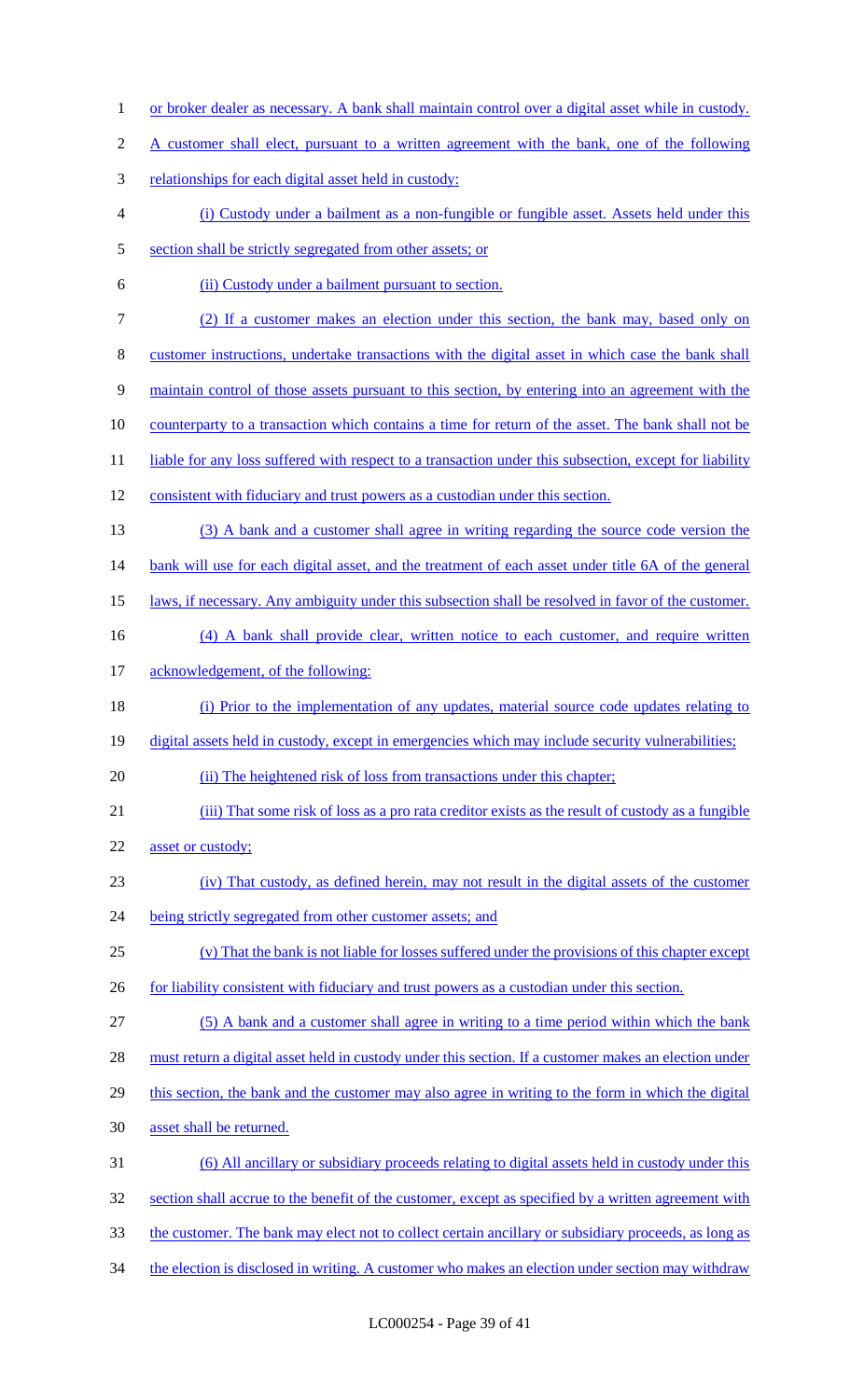- 1 the digital asset in a form that permits the collection of the ancillary or subsidiary proceeds.
- 2 (6) A bank shall not authorize or permit re-hypothecation of digital assets under this section 3 and shall not engage in any activity to use or exercise discretionary authority relating to a digital 4 asset except based on customer instruction. 5 (7) A bank shall not take any action under this section which would likely impair the 6 solvency or the safety and soundness of the bank, as determined by the commissioner after 7 considering the nature of custodial services customary in the banking industry. 8 (8) Banks shall not subject to an annual report license tax. In lieu of any annual report 9 license tax and to offset the costs of supervision and administration of this section, a bank which 10 provides custodial services under this section shall pay a supervision fee equal to two-tenths of one 11 mill on the dollar (\$.0002), relating to assets held in custody under this section as of December 31 12 of each year, with payment of the supervision fee made on or before the following January 31 of 13 each year. The supervision fee shall be deposited by the commissioner into the financial institutions 14 administration account and may be expended for any purpose authorized for that account. Banks 15 providing custodial services outside of this section shall not be required to pay this supervision fee 16 (oo) Jurisdiction of courts. The courts of Rhode Island shall have jurisdiction to hear claims 17 in both law and equity relating to digital assets, including those arising from this chapter and title 18 6A. 19 SECTION 2. This act shall take effect upon passage.

======== LC000254 ========